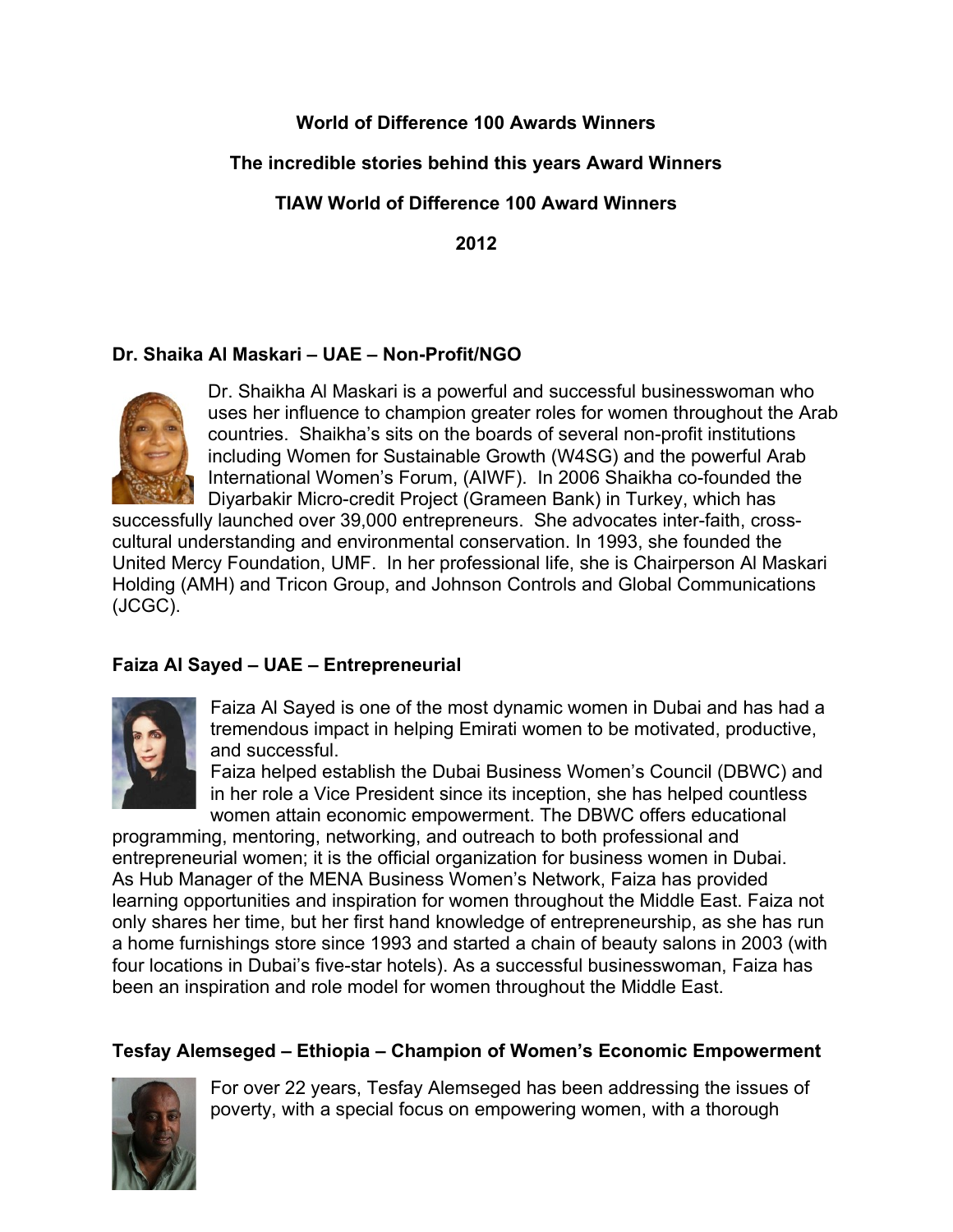involvement and accountability to the community he serves. Tesfay has implemented successful concepts focused on the introduction of low input agricultural systems, based on a multi-purpose crop known locally as "Beles". He has successfully created and implemented more than 82 multi-partner sub-projects and trained 17,450 farmers (72% women), all while maintaining excellent community relations. Since 2011 he has been working as manager of community outreach programs for a non-profit partnership initiative focused on empowering local women and institutions in Ethiopia.

## **Hadra Alsanah – Israel – Non-Profit/NGO**



the founders and director of the Bedouin women's organization- Sidreh Hadra Alsas been dedicating her life to the economic empowerment of women in her **Community. With the aggressive transition from nomadic to urban life over the past**  $\frac{1}{2}$ cades, there is a serious lack of literacy and modern skills among women,  $\Box$  eir extensive traditional knowledge. By utilizing traditional skills in the modern

environment, Hadra enabled women to create marketable commodities using traditional weaving methods. This project today employs over 100 women who are being paid fair wages for their work. Hadra has created a team of dedicated women and supporters who work together to overcome daily challenges and who create new commodities and markets for the Bedouin women. Aware of the acute hardships associated with illiteracy, Hadra created literacy classes for hundreds of Bedouin women, further establishing their independence. The long-lasting effects of the economic empowerment of these women will be evident as they invest their earnings in their daughters' education, creating a new generation of strong educated women in their communities.

### **Dr. Marilyn Anderson – Jamaica – Education**



 $\overline{\phantom{a}}$  at the Northern Caribbean University, Dr. Marilyn Anderson has provided the y for junior female faculty to earn salaries while simultaneously developing ssional potential. Marilyn has been quietly giving professional business ent advice to students and faculty on how to grow their businesses and has pportunities for copy and associate editors by pioneering the development and publication of a peer-reviewed Behavioural Sciences journal, T*he International Humanities Review*. She encourages women in academia to maximize their potential by looking beyond their basic salary and exploring entrepreneurial and grant-oriented

activities, as well as using their skills and talents to support those just behind them both professionally and emotionally. Her structured and non-structured formats provide exceptional practical intervention strategies, personal management techniques and social support services for women with such needs. A woman of substance, Dr. Marilyn Anderson empowers women by exuding a positive self-image, healthy eating lifestyle and encourages women to be the best that they can be.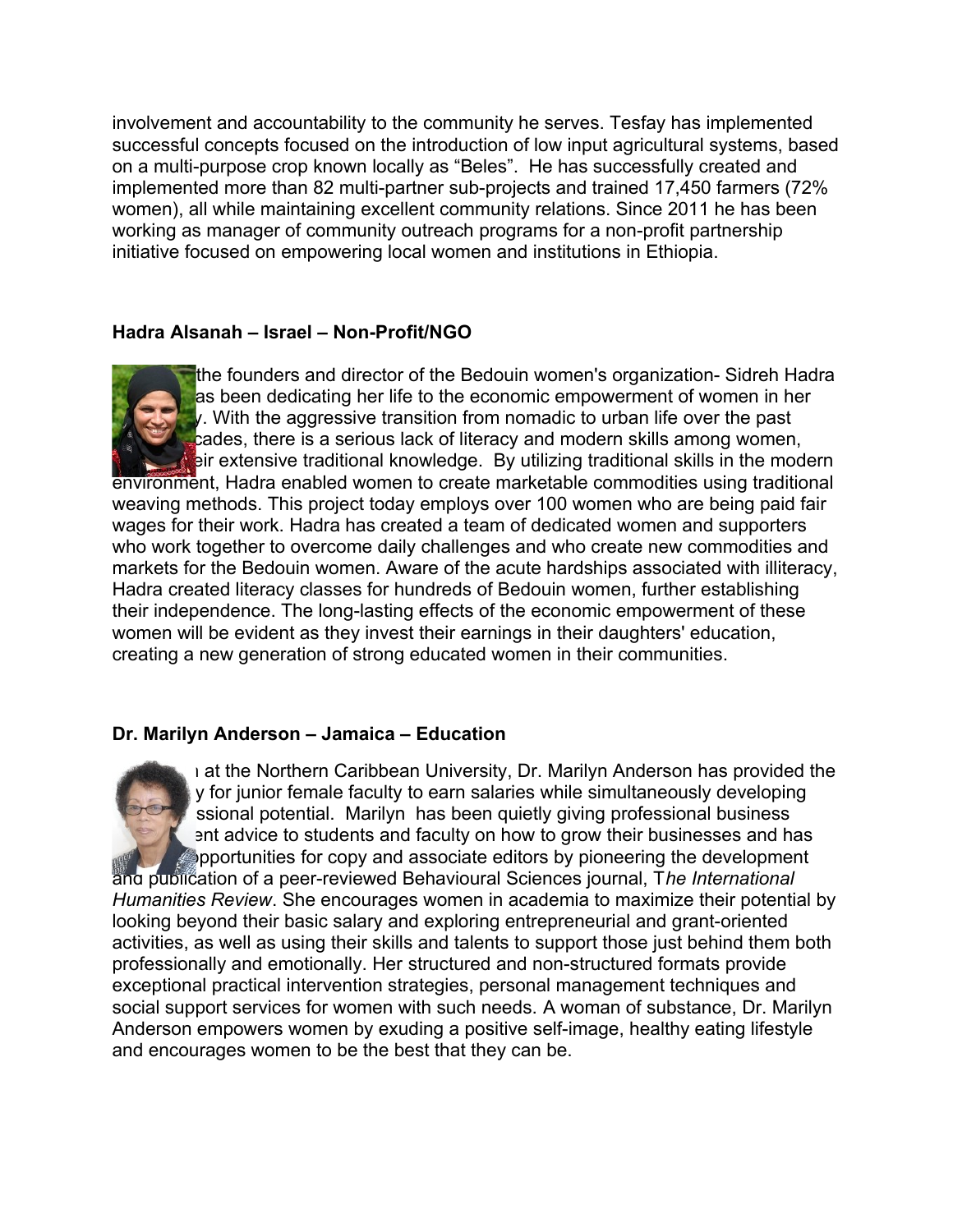## **Dr. Amany Asfour – Egypt – Entrepreneurial**



, Dr. Amany Asfour realized the need for an organization targeting the empowerment of women, the promotion of young women entrepreneurs, and or women owners of Small and Medium Enterprises (SMEs). From her belief ial independence for women gives them the power of choice, a voice, and onomic empowerment of African women is the key for Africa's development,

she directed her activities in this area. She established the African Alliance for Women Empowerment which has focal points across Africa. The organization targets female entrepreneurs in Africa, establishing projects and marketing products by women entrepreneurs and women small business owners across the continent. Her impact has been tremendous. Amany currently serves as President of the Egyptian Federation of Business & Professional Women. She works in the African, Arab, and Mediterranean regions and on an international level. She is a sought-after conference organizer and speaker.

### **Priscilla Ayim Mbah – Cameroon – Non Profit/NGO**

yim Mbah is the founder of Special Needs Women Artisans Entrepreneurs, an on that supports women artisans with disabilities by setting up Self-Help fts clusters as well as providing advice on product development, technical  $\epsilon$ , mentoring, financial and business literacy training. Due to societal beliefs lities were caused by "witchcraft", as well as gender discrimination, access to

education was limited for Priscilla. She was eventually able to gain admission into a secondary school where she excelled and earned Advanced Levels Education Certificates. After the World Women March in 2000, Priscilla was inspired to create the Special Needs Entrepreneurs Group in 2001, an umbrella organization, fighting for economic opportunities for disabled women, and empowering them to start micro enterprises to earn an income. Priscilla served as President and Executive Director during the group's infancy, teaching handicraft skills, organizing on-going workshops and programs, and inviting volunteers from the U.S and U.K to help develop appropriate workshops and training programs to build sustainable income for these women.

### **Ume-Laila Azhar – Pakistan – Community**



mated 50 million people who are currently living below the poverty line in women and girls in poor households bear a disproportionately high share of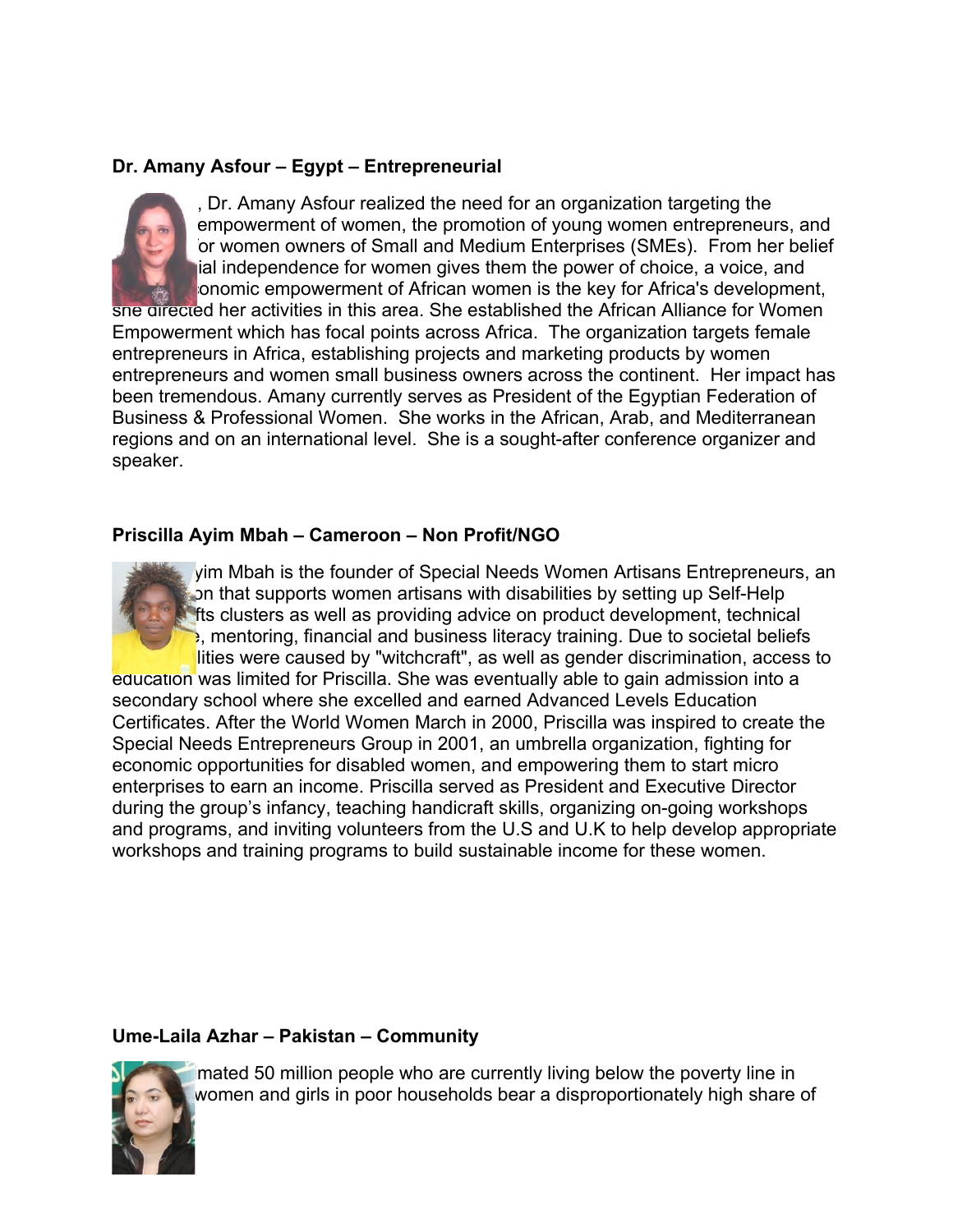the burden of poverty. The number of Home-based Women Workers (HBWWs) in Pakistan is over 10 million. After extensive consultation with various stakeholders, including the government sector and parliamentarians, Ume-Laila Azhar has spearheaded an initiative to give the same social benefits and rights accorded to formal laborers to these home-based workers. She has also registered unions of HBWWs in Balochistan, Pakistan, where the mobility of women is a great issue due to social barriers, and developed linkages of HBWWs to the market and other benefits such as participation in exhibitions and capacity training.

## **Michele Bailey – Canada – Entrepreneurial**



nder, President, and CEO of a successful creative agency, Blazing THE lichele Bailey looks beyond her own considerable success to support her  $\epsilon$  eir pursuit of entrepreneurial success by giving back to her social, pic and business communities. Michele was a founding member of Women If Organization of Canada, which connects women business owners and

WeConnect Canada, an organization that supports the creation and expansion womenowned businesses. Her network of mentors and mentees dates well back to over 18 years when Michele founded her own marketing agency. She was the recipient of the 2010 Oakville Entrepreneur of the Year and puts her strongly held beliefs to practice in her own life and career. Michelle is known for the wide range of sponsorship and probono work she is does, ranging from the Oakville Hospital Foundation to the Alberta Women's Enterprise.

### **Louise Bergeron – Canada – Public Service/Government**



rgeron has spent her entire professional life on improving the lives of women through advocacy. As Head of the Status of Women government department , Louise was responsible for policy formulation to promote the well-being,  $\overline{\mathsf{b}}$ rtunities, and advancement of women. Long past an age when many  $\Box$  ve retired, Louise continues to take on challenging roles nationally and

internationally that support the integration of women into the economy. Her achievements include being the senior Government of Canada official who created the APEC Women Leaders Network (WLN) and led the drafting of the WLN Call to Action in 1996. Louise then worked the back offices of all member economies to ensure endorsement and sustainability of WLN

# **Maureen Berkner Boyt – USA – Corporate (Individual)**



**Prand owner of The Moxie Exchange Movement, Maureen Berkner Boyt** at it takes to inspire action, encourage collaboration and shake up the status a background in business, organizational development, and managing  $M$ aureen is a lover of all things business. She has always known the power of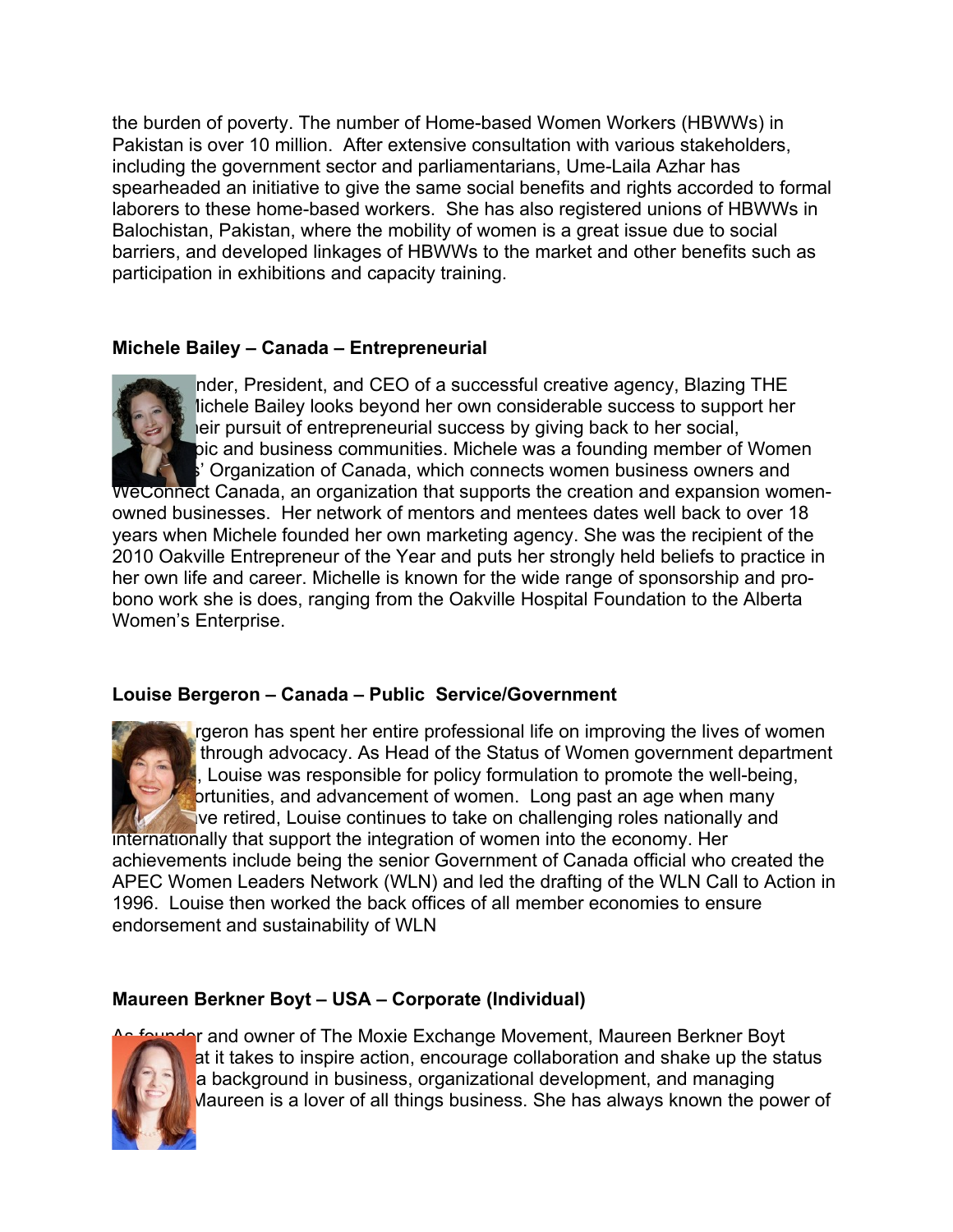collaboration between smart women. She has been connecting businesswomen for years through her Estrogen Power Lunches and as Head Moxie at The Moxie Exchange Movement, using her business savvy to connect women across the country. The Moxie Exchange is a national business and professional organization where authentic, wickedsmart women share business savvy and drive business results. Events with The Moxie Exchange Movement are overflowing with innovative ideas, candid conversation, laughter and audacious action. Since 2011, Maureen has established Moxie in over 14 markets nationwide, with eleven more poised to launch in 2012. In total The Moxie Exchange has close to 100 professional women nationwide and is on track to make it 1000 by year-end.

## **Deema Bibi – Jordan – Education**



For the past twelve years, Deema Bibi has devoted her career to empowering women and youth at the local and regional levels. Understanding the complexity of the situation facing women in the Arab world (resulting in growing skills gaps, disconnection, and economic inactivity), Deema realized that capacity-building for women must begin at a younger age in order for them to reach their full potential. Thus, she was

drawn to INJAZ, where she has been CEO for eight years. INJAZ is dedicated to longterm, sustainable growth through youth development and stimulation of economic activity and entrepreneurship within the education system. Deema has significantly increased the INJAZ' outreach and impact on youth and young females in particular, who make up 70% of INJAZ beneficiaries. Program topics now include financial literacy, work readiness, business entrepreneurship, and social leadership. Under Deema's leadership, INJAZ has provided opportunities for over 500,000 female students, inspiring and preparing them to realize their potential and become productive members of society and qualified competitors and entrepreneurs in the job market.

### **Cherie Blair – UK – Public Service/Government**



W.Cherie Blair is a leading lawyer and committed campaigner for women's rights, in addition to being the wife of former British Prime Minister Tony Blair. Cherie set up the Cherie Blair Foundation for Women in 2008 to help women build small and growing businesses in Africa, South Asia and the Middle East so that they can contribute to their economies and have a stronger voice in their societies. In addition to her own charity, she is closely

involved with others, with emphasis on women and children. Cherie is Vice-Chair of the US Secretary of State's International Council for Women's Business Leadership, a member of the International Center for Research on Women's Leadership council, ambassador for the GSMA mWomen Programme to reduce the mobile phone gender gap for *women* in emerging markets and is and Honorary Chair of the World Justice Project. She studied law at the London School of Economics,was called to the Bar in 1976 and became a Queen's Counsel in 1995. In 2000 co-founded Matrix Chambers from which she continues to practice as a barrister.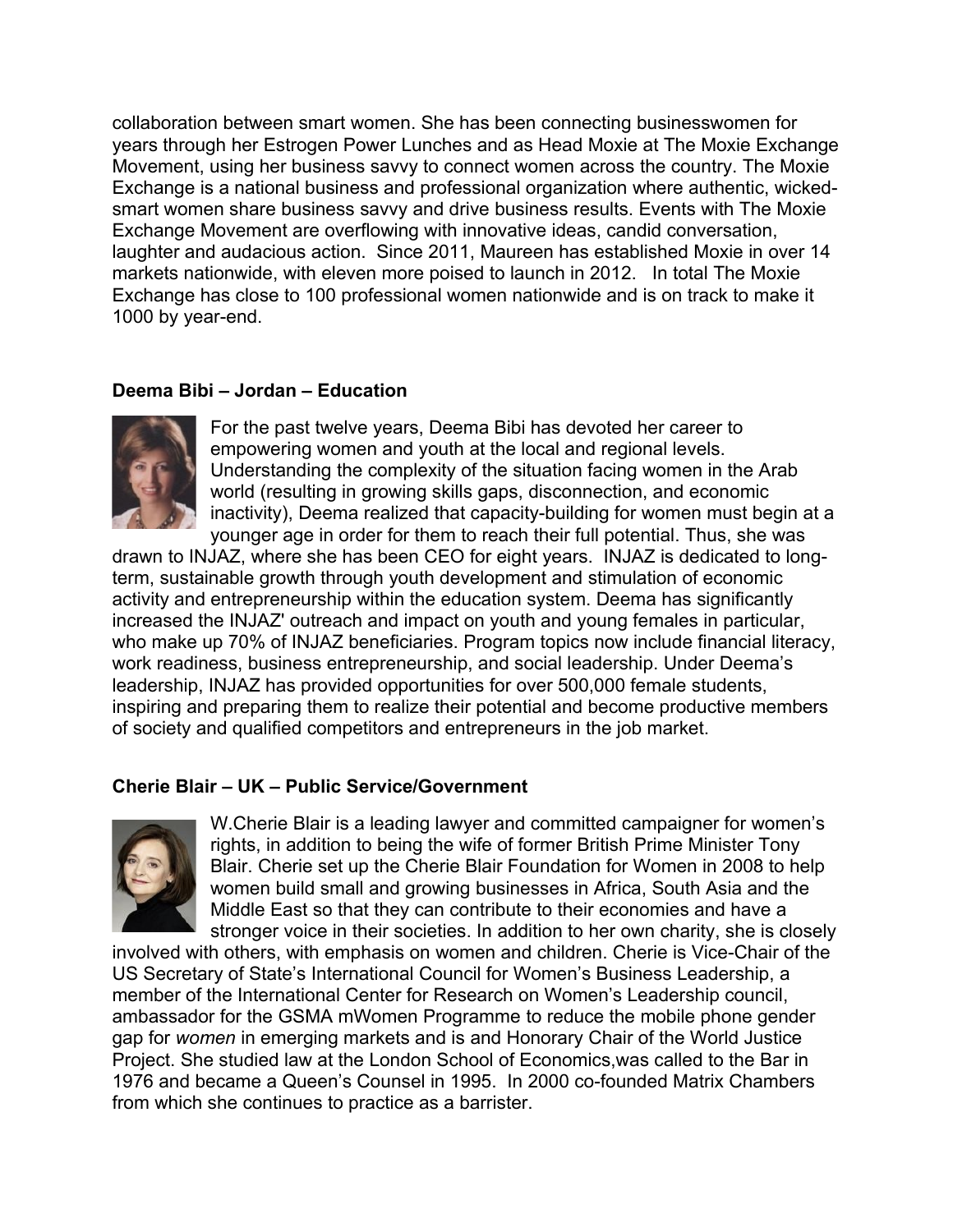## **Faatin Bux – South Africa – Non-Profit/NGO**



Faatin Bux lost money in early business failures that she now describes as 'school fees'. But rising out of these failures she developed a local boardgame that teaches young teenage girls, as well as young women in business, the art of "how money works". Believing that adults and children alike learn most effectively through games, Faatin (astutely labelled the "Money Magnet") is teaching the invaluable skill of financial literacy through

playing games and is reaching young women through strategic partnerships with social impact. Three key organizations that she is already in partnership with are: Project Ignition (a leadership training provider for teenage girls), The Young Women in Business Networks (an affiliation investment group for young women entrepreneurs), and Campaign for Girls (a local non-profit organization that imparts entrepreneurial and leadership skills to young women).

#### **Cristina Caraus – Moldova – Young Women Leaders, under 25**



Cristina Caraus is the founder of "Tres Sorores", a deputy in the Youth Parliament of Moldova, a British Councils Global Changemaker, a One Young World Ambassador, a Future Leaders Exchange Program alumna, a delegate for the 6th World Youth Congress, and a peer facilitator at the international NGO "La Strada". At her young age of nineteen she has done so much that there are not enough words to describe her involvement and

her impact. At fourteen she volunteered at the local NGO "Dacia" holding seminars to underprivileged girls about gender based violence. In 2010 she represented her country at the Global Youth Summit in London, which resulted in her and nine volunteers implementing the global action project WEWAB (Women Empowerment Walk Across the Borders), to raise awareness for women's rights. At the age of eighteen her aunt's husband died leaving her with no job and two small children to care for. This tragedy inspired Cristina to open her own NGO which will provide help and support to vulnerable women in need.

#### **Isatou Ceesay – Gambia – Community**



Isatou Ceesay is an outstanding leader who has established a program in her village to both clean up the village environment as well as generate income from plastic waste which is used to make handbags and other crafts which are sold at local markets. She has expanded her entrepreneurial influence and now directs The Gambian Women's Initiative. Isatou teaches women how to generate income by introducing small business skills, using

fruit dried by solar food dryers. Through this exercise, women learn the basics of running a sustainable business and then work with Isatou to identify a project that could generate a sustainable income stream. The women who run these projects generate income and the profit is then loaned to women in the villages for setting up their own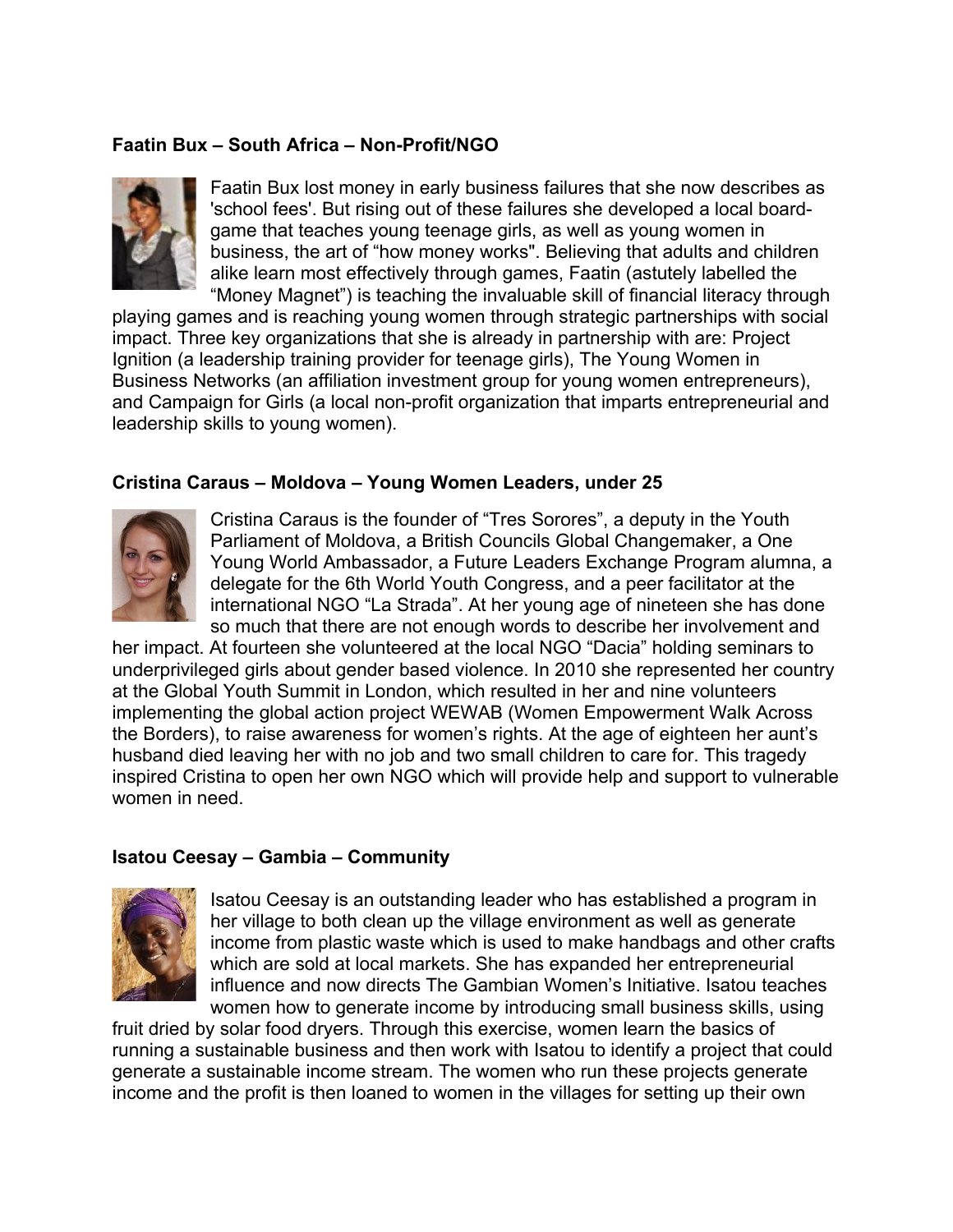income generating projects. Not only has Isatou masterminded these projects and helped hundreds of Gambian women, she has also trained the women in basic business, obtained resources from around the world to fund the projects and most importantly inspired so many young Gambian women to be entrepreneurs.

### **Cindy Chace – USA – Corporate (Individual)**



Cindy Chace's 25-year career has been devoted to the connection and advancement of women both internally and externally at UPS. She champions partnerships with minority and women's business organizations such as the Cuban American National Council, National Association of Women Business Owners (NAWBO) and Women Presidents Organization (WPO). Cindy conceived and led an initiative to reach NAWBO chapter

presidents in the southeast during NAWBO's annual conference in Atlanta. She was already a direct sponsor of a couple of Florida chapters and her purpose was to connect other UPS women to the chapters in the southeast. Perhaps her most significant contribution to women entrepreneurs was the founding of "Go for the Greens" conference, a synergistic partnership that began with NAWBO, UPS and Disney that now attracts entrepreneurs from all over the southeast, providing them an opportunity to connect directly with a multitude of private and public procurement agents.

### **Wafaa Chafi Fathi – Morocco – Education**



Wafaa Chafi Fathi is the Secretary General of the BMCE Bank Foundation, whose mission is to build and manage schools in the rural areas of Morocco. As a volunteer, she is involved in several NGOs with the mission of improving the skills of unemployed graduate women through continuing education certificate programs and initiatives to integrate them into different companies. She is Vice President of the Women Mentoring Networking

Association to empower women through mentoring programs. Wafaa helps to build capacity for NGOs by teaching academic courses at Hassan II University within the Micro Finance and Human Development Program for Master Degree students. In the 2011 academic year, she began a PhD program on CSR (Corporate Social Responsibility). She was also a member of a work team that drafted an analytical report on gender issues and women in development. Funded by the World Bank, this project was a great contribution to the amendment of the family code in Morocco.

# **Therena Cunningham – Bahamas – Education**



Therena Cunningham is the creator of S.T.R.A.W. Inc.™ Center for Young Women©, a non-profit NGO focused on mentoring young women when they are most vulnerable to challenges such as peer pressure, low self-esteem and bullying. Under Therena's leadership, the organization has been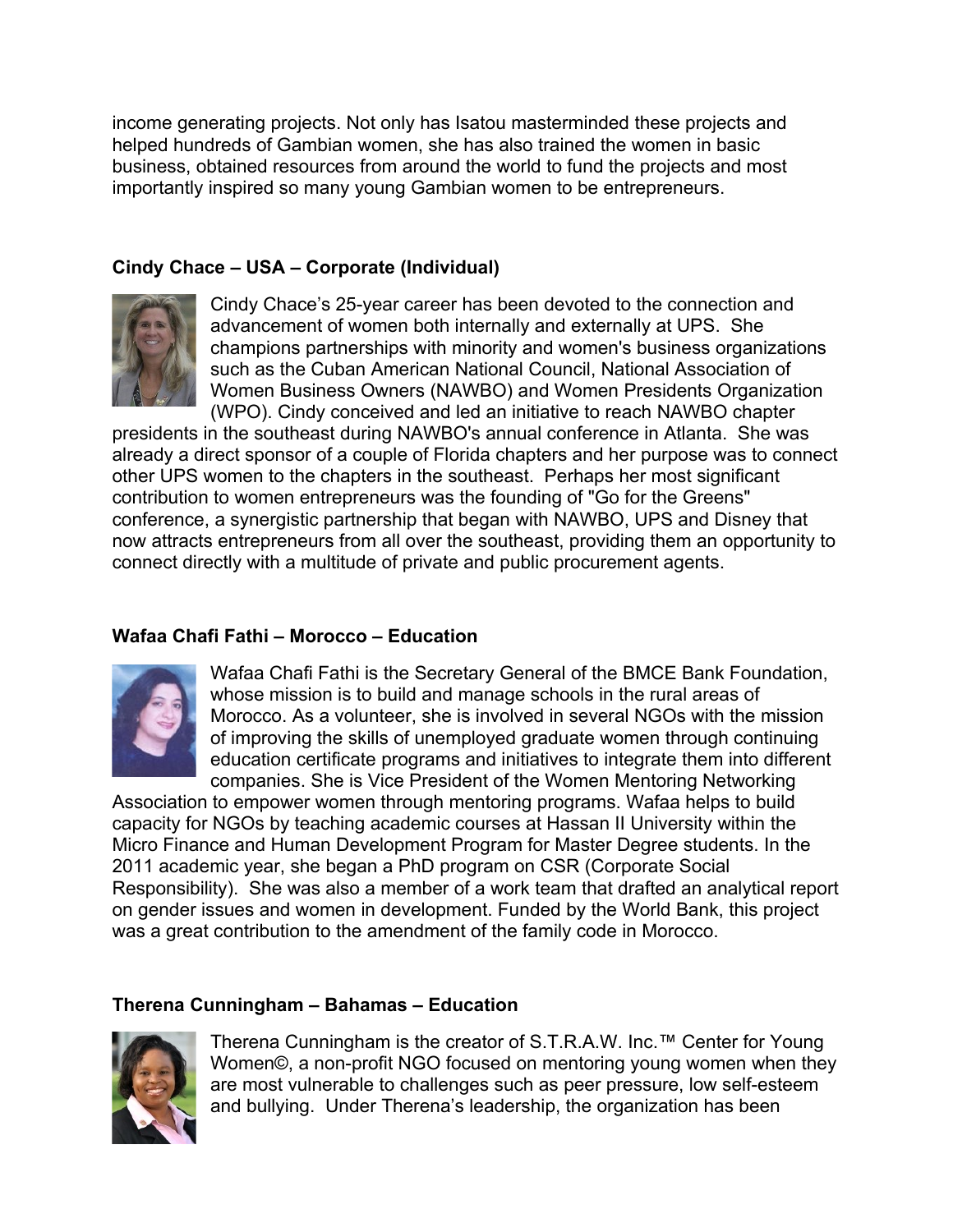organizing a one-day Annual Girls Leadership Conference® which brings together nearly 500 teenage girls and connects them with caring adult professionals to receive leadership training and financial literacy education. This day-long conference is the only gender specific event for teen girls in the Bahamas and is usually hosted near the conclusion of the programming year. S.T.R.A.W. engages young women by providing them with the tools they need to transition and develop into effective leaders. Therena cites the work of S.T.R.A.W. Inc.™ as "energy to be more creative; to think outside of the proverbial 'box' and in tandem with our mission of empowering girls, to become selfsufficient, responsible young adults."

# **Ndeye Dague Gueye Dieye – Senegal – Community**



Ndeye Dague Gueye Dieye, is known for her efforts in fighting socio-cultural barriers, prejudices and myths that prevent the advancement of persons with disabilities in general, and women with disabilities in particular, enabling thousands of them to regain normal lives through income generating activities such as sewing, shoemaking, traditional dolls, photography, information technology and communications. Ndeye

successfully lobbied to obtain scholarships for disabled students, as well as grants and loans for disabled women. She is an active member of several NGOs; COSEDDH Senegalese Coalition of Human Rights Defenders, CLVF Committee for the Fight against Violence against Women and AHS Disability Assistance Senegal. She was nominated as a woman model by FAWE (Forum for African Women Educationalists).

### **John de Wit – USA – Champion of Women's Economic Empowerment**



John de Wit is the co-founder and Managing Director of The Small Enterprise Foundation, SEF, a South African microfinance NGO committed to the alleviation of poverty. SEF currently serves 87,000 poor people, 99% of whom are women. SEF is distinguished within the microfinance community for its commitment to reaching the very poor who live below half the national poverty line. Under John's leadership, SEF's poverty targeting

tool, Participatory Wealth Ranking, was one of the first of two such tools adopted by the Microcredit Summit Campaign, receiving the Grameen Foundation Pioneer Award, the International Centre for Research on Women Innovation Award, as well as CGAP Social and Financial Transparency Awards.

### **Sybilla Dekker – Netherlands – Public Service/Government**



Sybilla Dekker recently turned 70 and is still going strong in her successful efforts to persuade and influence political and corporate decision makers to realize the benefits of having more women in senior management positions. A well-respected member of various supervisory and advisory boards and one of the top ranking women in the Netherlands for the past 15 years,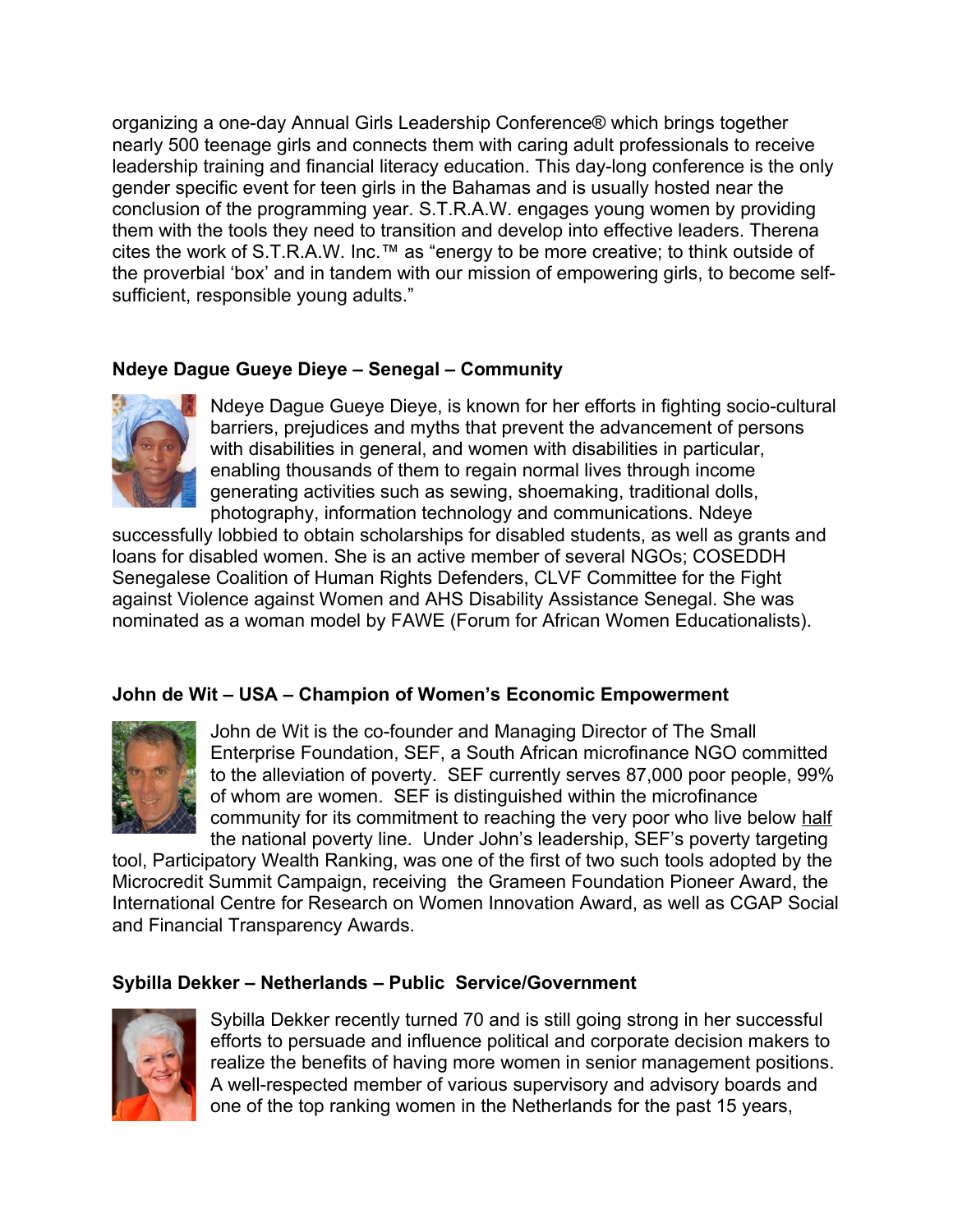Sybilla is THE role model for professional women in the Netherlands. She began her career in 1965 as an industrial welfare worker. Twenty years later she became the Chair of The Dutch Women's Network, SVN. In her current position as Chair of the Talent to the Top Taskforce, she has convinced 200 organizations to sign "The Charter". This public-private initiative invites companies, government bodies and other non-profit organizations to commit to increase the number of women at all levels of management in the organization and to be monitored on its results. The 200 organizations will impact more than 700,000 employees in the Netherlands, 8% of the total labor population.

### **Chirin Dirani – Syria – Entrepreneurial**



Losing her father at age 19, Chirin entered the workplace at a young age to support her family's importing business. Chirin persevered through the social challenges of being a businesswoman in Syria in the 1990's while studying economics, allowing her to sustain and further grow her business. Even when the crisis erupted in Syria in March 2011, Chirin was able to survive in business and decided to help other females in Syria survivie the

economic crisis by launching the SABA initiative. SABA is an economic initiative that connects businesswomen, young entrepreneurs and craftswomen from Syria and other Arab countries to create partnerships, increase their business opportunities and contribute to the growth of their countries' economies. Chirin is a woman who, when faced with adversity, not only demonstrates resilience, but shows humanity by helping others with her experience.

### **Beth Dorfman – USA – Corporate (Individual)**



You will not find many women as passionate, focused, and committed as Beth Dorfman is in advancing the accessibility of education for economically disadvantaged high school girls. Beth co-chairs the Future Women of America's (FWA's) Mentoring Committee and manages the Murry Bergtraum High School (MBHS) Mentoring Program. Beth has strategically enhanced the program by creating a clear focus on college admissions and

ensuring students are not only maximizing available resources but also giving their personal best. She works closely with the mentors and the school staff to align their efforts. Beth also created a comprehensive college preparatory resource guide, introduced a new SAT preparatory program, provided valuable financial aid information, arranged for "writing the college essay" sessions and hosted meetings with college admissions staff. MBHS has a 65.8% graduation rate and enrolls 42.6% in college; through Beth's efforts 100% of the students in the program graduate on time and enroll in college. Beth is truly making a lifelong impact on the MBHS students.

#### **Luisa Efriani – Indonesia – Entrepreneurial**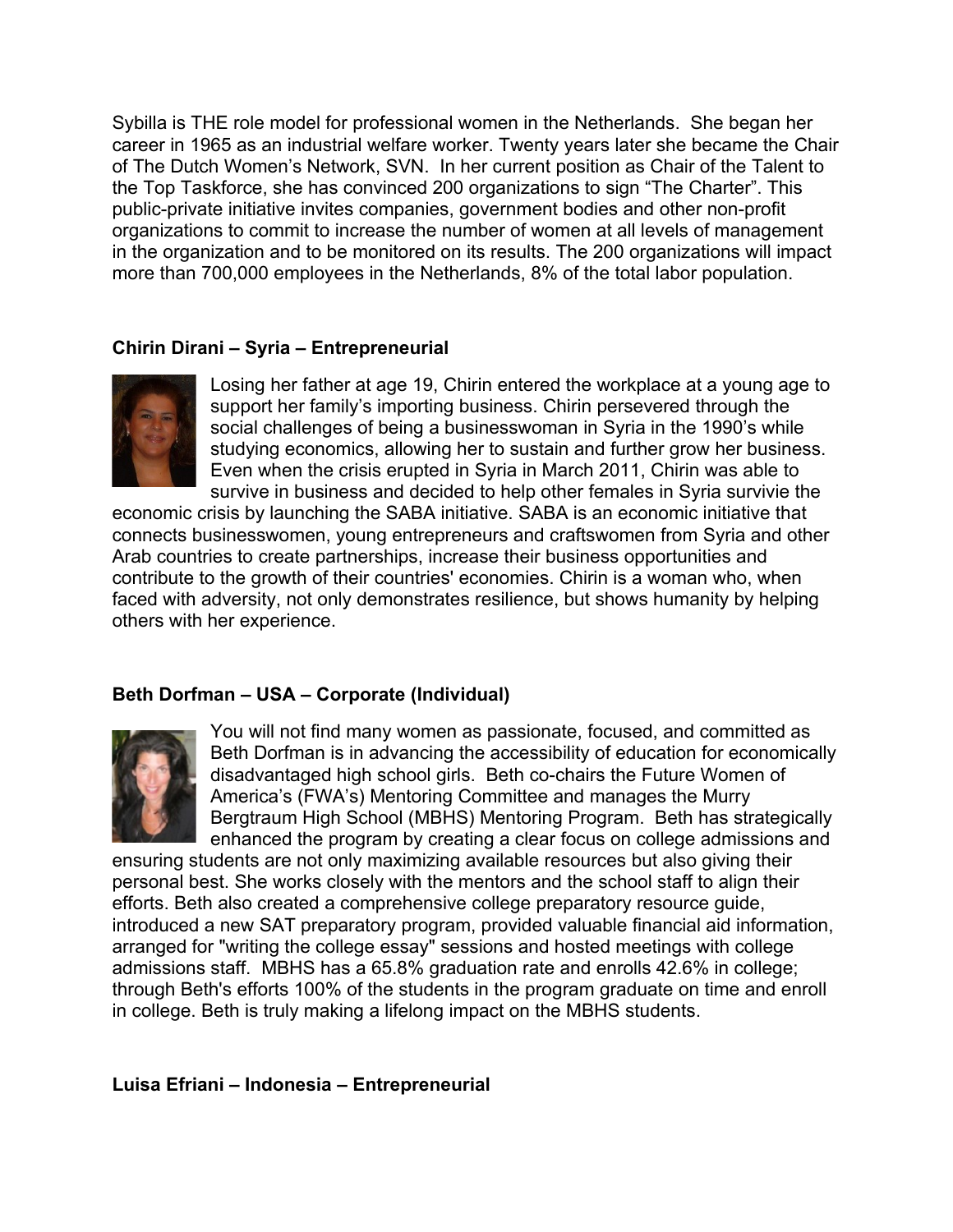

As a social entrepreneur, Luisa Efriani runs an environmentally-friendly business that produces charcoal from coconut shells, transforming waste into something valuable. She recently dedicated all of the profits from her first book "Cinderella from Indonesia" to poor children in Riau Island. Every month, she visits the island to offer motivation for women and children and also to offer entrepreneurial training to the women. She has been active as

an Indonesian delegate to numerous trade missions and in 2012, she received the Indonesia Small & Medium Business Award from the Ministry of Small and Medium Enterprises. She believes she can achieve her goal "to save the world & to share the love" by running her business which creates jobs for the poor, especially those who are single parents, elderly women, and women with little education.

### **Lee Gelb – USA – Entrepreneurial**



Lee Gelb was Senior Vice President of HR at Starbucks when she decided to start Zavida Gemstones to have a personal and direct impact on the lives of others. Zavida gives 25% of profits to support artists struggling in developing countries and proactively works to establish at least one profit sharing project where they purchase jewelry. Their first 'give back' project is Zavida Silversmith in Bhuj, India where a 2001 earthquake destroyed the

area renowned for its artisans and jewelry making. Starting with ten families, the Zavida project includes training, market development, a tool loan program and revolving microloans. Additionally project funds have established a new program which trains young girls in the silver-smith industry; a role traditionally reserved for men. Using indigenous jewelry artists, Zavida Gemstones purchases all pieces at fair market value which provides the added benefit of bringing the jewelry to a global place that allows further trade opportunities for the artists.

### **Seema Ghani – Afghanistan – Public Service/Government**



Through her active dedication and initiative, Seema Ghani has made an outstanding contribution to economically empowering women in Afghanistan, focusing on building institutions and shaping public policies to establish long-lasting and durable changes for Afghan women in an Afghan traditional society. In 2003, Seema was a founder of the first 'Afghan Women's Business Council' (AWBC) alongside a number of other active

women. This provided a platform for Afghan businesswomen to engage in systematic dialogue with key policy makers in a coordinated manner. When she was appointed as the Director General of Budget at the Ministry of Finance in 2004, Seema advocated for the creation of a gender budget, a new window of opportunity aimed at investing in the welfare and empowerment of women in post-2001 Afghanistan. Moreover, as a founding member of the 'Afghan Women Independent Economic Commission', a volunteer body, Seema has made a significant contribution in advising the Afghan government on its programs concerning women's economic status. When Seema was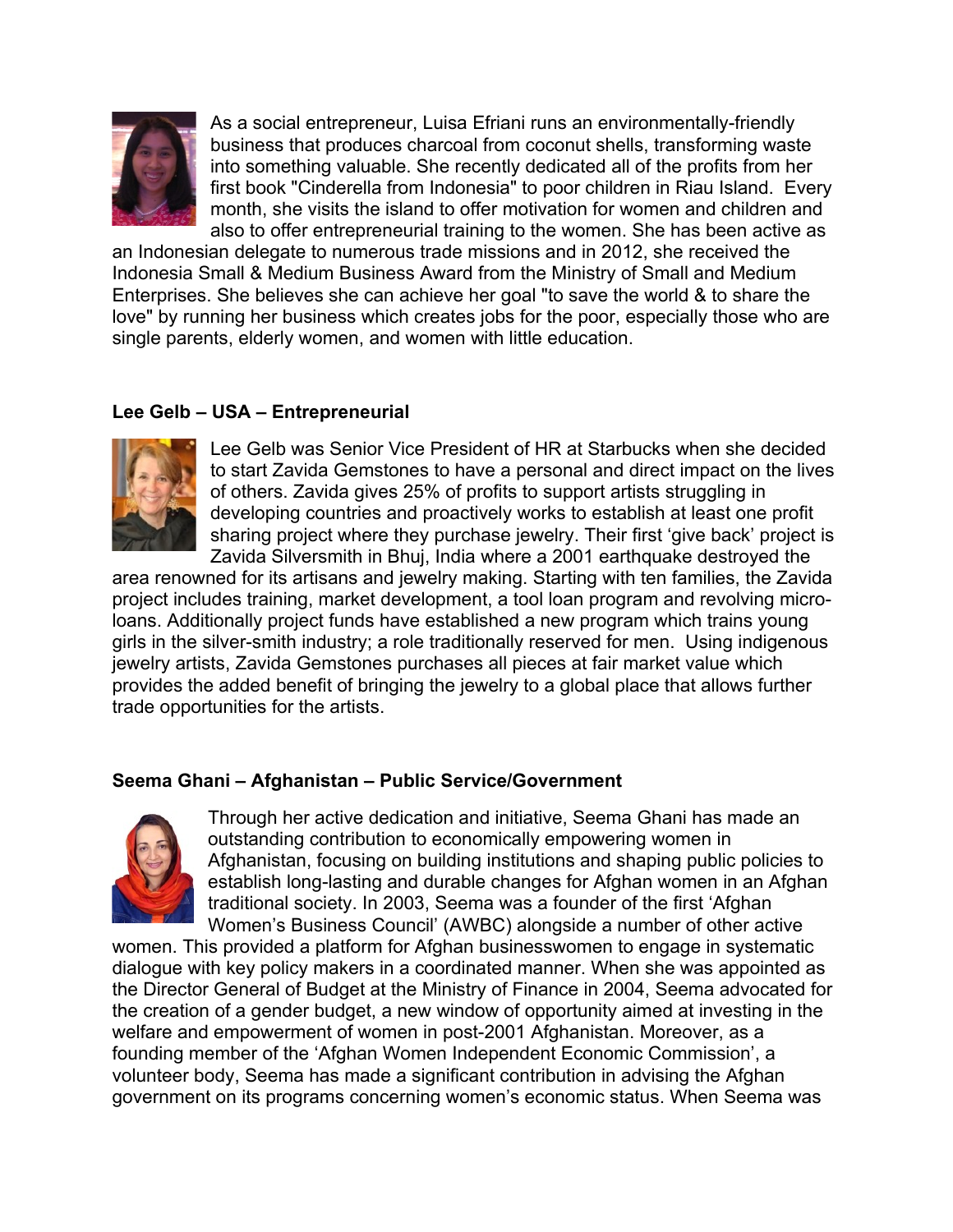appointed Deputy Minister of Labor in 2011 she dedicated her energies to addressing the problem of unemployment of women in Afghanistan.

# **Sumita Ghose – India – Entrepreneurial**



Sumita is the founder and managing director of Rangsutra, a communityowned company of 1800 rural artisans (70% of them women), as well as investors and retailers. Rangsutra was created to ensure sustainable livelihoods and work with dignity for rural artisans in India.

Rangsutra combines aesthetics with ethics to produce top quality hand crafted products which are sold nationally and internationally. Rangsutra's artisans are all shareholders, giving them a stake in the enterprise as well as representation on the Board of Directors, ensuring commitment to the success of the enterprise. In a country like India where there is a growing gap between the rich and the poor, her effort is to tap into the strengths of the rural women, so that they too benefit from India's growth. With the courage to start enterprises of their own, the women of India have organized themselves into small production groups in their villages where they get orders from Rangsutra and produce the product locally, ensuring benefit to all in the process.

## **Ruth Goldway – USA – Non-profit/NGO**



Ruth Y. Goldway is an experienced regulatory and public affairs professional with expertise in citizen participation, consumer issues, urban planning issues, women's issues, as well as the mailing industry. Women in Logistics & Delivery Services (WILDS), a non-profit organization, was founded in 2006 by Ruth and attorney Joy Leong to promote opportunities for women in the postal, logistics and delivery services after the two women

noted the lack of women attending industry functions and in industry leadership. They set out to form an organization that provides networking, training, and mentoring for women to advance their careers, directly impacting their economic and financial wellbeing. The WILDS mentoring program matches experienced women leaders with newer members in the industry.

### **Dame Mary Goudie – UK – Public Service/Government**



A senior member and life peer of the British House of Lords, Dame Mary Goudie is a global advocate for the rights of women and children. Mary was actively involved one of the government's major reforms, The Equality Act 2010 and served as Vice-Chair of the All-Party Group on Global Education. Mary is Chair of the Women Leaders' Council to Fight Human Trafficking at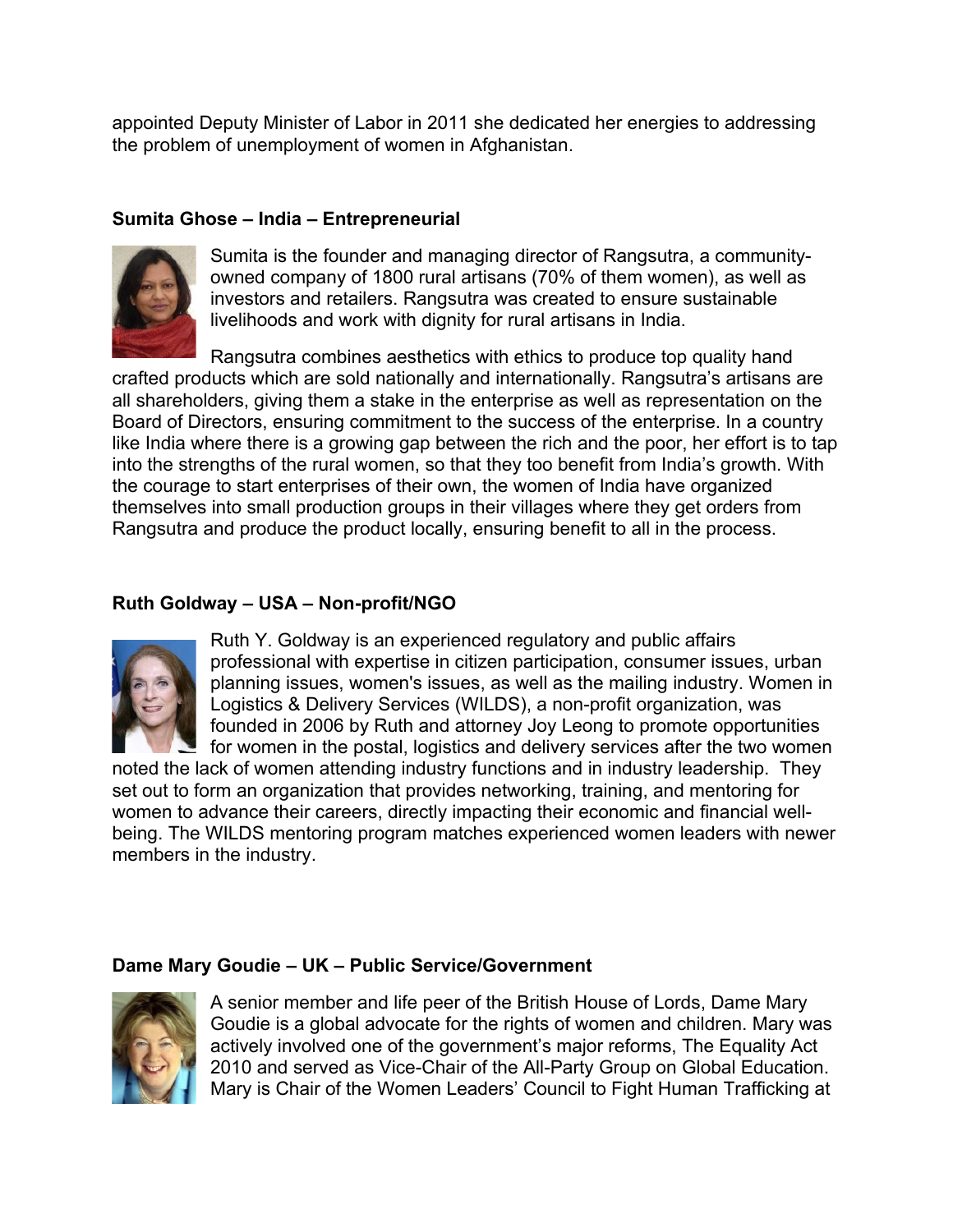the United Nations and is involved with the G8 and G20 promoting women and children. She is a founding member of the 30% Club which influences chairmen to bring more women onto UK corporate boards. Mary is also a patron of the Community Foundation of Northern Ireland, an organization which benefits numerous charities focused on assisting women and children and she has been instrumental in efforts to ensure its sustainability.

### **Carmen Graham – Peru – Corporate (Individual)**



Carmen is a seasoned executive with extensive experience working in Peruvian and multinational environments focused on governance, innovation, and development. She is the Founder and an Institutional Committee Member of the Organization of Women in International Trade (OWIT) in Perú; Founder and Chair Member of Women Corporate Director Perú (WCD); and member of Asociación Mujeres Batalla (AMUBA). With 18

years experience at IBM, she became a representative for the Americas at the Women's Steering Committee of IBM and led the organization to implement programs for women's development and raising executive positions. For her support to women's and social initiatives she has been recognized by the Nation with the Decoration "Orden al Mérito de la Mujer 2010" of the National Secretary of Women and Social Development.

### **Nigest Haile – Ethiopia – Entrepreneurial**



Nigest Haile is an activist in the promotion of women entrepreneurs, with particular focus to women exporters. In the last 13 years of her position as Head of the Women's Affairs Department in the Ministry, she has been able to propose policy ideas and recommendations to support a more conducive business environment in Ethiopia for women entrepreneurs. In 2004, she founded the Center for African Women Economic Empowerment (CAWEE),

the only NGO working in the country providing capacity building support service targeting women exporters. Nigest's efforts now reach well beyond Ethiopia, as an active representative on many boards and groups representing the continent. She is a board member of FEMCOM (Federation of Women Entrepreneurs of COMESA), AWEP (African Women Entrepreneurs Program) Ambassador to Ethiopia, member of the Global Platform for Action on Sourcing from Women Vendors, and promoter, founder, and current board member of the first commercial women's bank of Ethiopia (ENAT Bank). She is the co-developer of ABW Connected – the first continent wide trade expo for women entrepreneurs in export.

**Rodger Harding – Canada – Champion of Women's Economic Empowerment**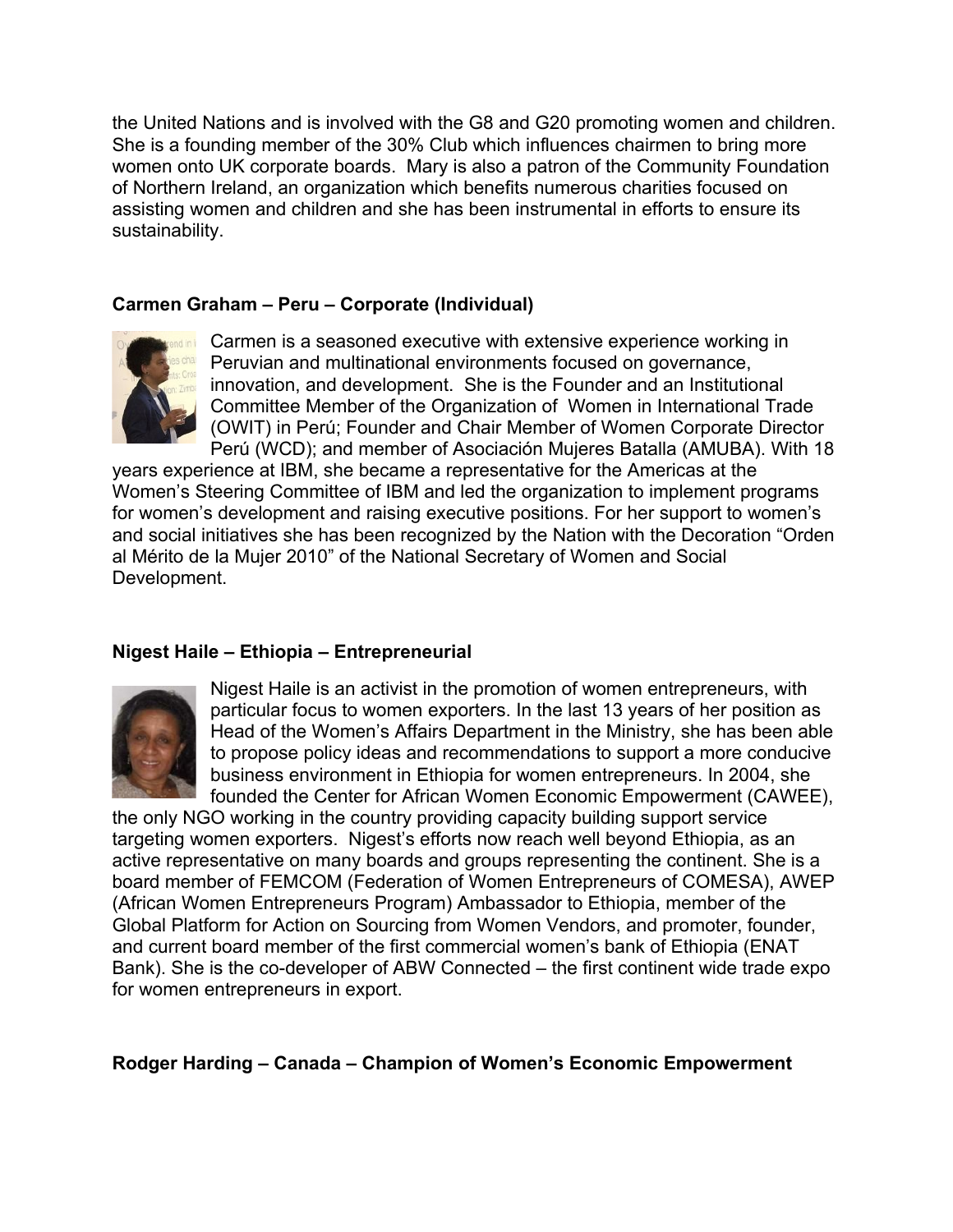

A recipient of Order of the Star of South Africa (non-military) for his diplomatic service, Rodger's career has taken him through Europe, Africa and North America, giving him a global view of the benefits of women harnessing their own economic power. Rodger immigrated to Canada and set up a corporate consulting business which, in the last 15 years, has come to focus almost entirely on the career advancement of women. Rodger

goes well beyond the framework of his practice to support women's advancement by volunteering as a mentor, coach, sponsor and teacher. There are hundreds of women who have benefitted from his workshops on leadership, negotiating skills and other topics that specifically train women to advance. Furthermore, there are dozens of women he has personally coached and mentored to help break through personal and systemic barriers standing in the way of key career goals. Perhaps his greatest gift is that, as he helps women to understand and access their innate abilities, he is also able to help them pursue their goals by being themselves and being true to their own values, not those imposed by the expectations of others.

## **Corinne Heijn, - Netherlands - Entrepreneur**



In 2008, Corinne Heijn founded United Succes, the first and the only global organisation of hand-picked women business owners who abide by a strict Code of Ethics. UnitedSucces accelerates the growth of women's businesses by providing a platform where like-minded women of substance can connect, interact and do business with their peers across the globe. Driven by passion and the desire to make a difference, Corinne has

transformed her dream into reality by building a powerful global network of thriving female business owners, who also want to make a difference. Corinne travels to all corners of the world, meeting and connecting with potential members who are selected for their credibility and sincere yearning to see other women succeed. The common thread that runs through all these women, irrespective of culture or creed, is their passion for business and their deep sense of responsibility to make a positive impact on the world.

### **Kshanika Hirimburegama – Sri Lanka – Community**



Kshanika Hirimburegama is a university scientist who has been a trailblazer in combining the application of biological sciences to improve the life of the rural poor in Sri Lanka and the use of women-managed technology applications. Since 1985, she has developed and disseminated tissuecultured banana production technology at a rural village level, managed by 30 village girls who are empowered to introduce novel agro-technologies to

rural communities. Under her leadership, the project has increased the farmer's average income more than 10 times. Now about 5,000 farmers are gaining considerable benefit through this women-driven technology. She initiated an e-diploma program in agrotechnology in 2009 and in 2012, she started a new program titled "Rural Entrepreneurship Development" as a challenge to make agriculture an attractive job, particularly for young women. In recognition of her contributions to national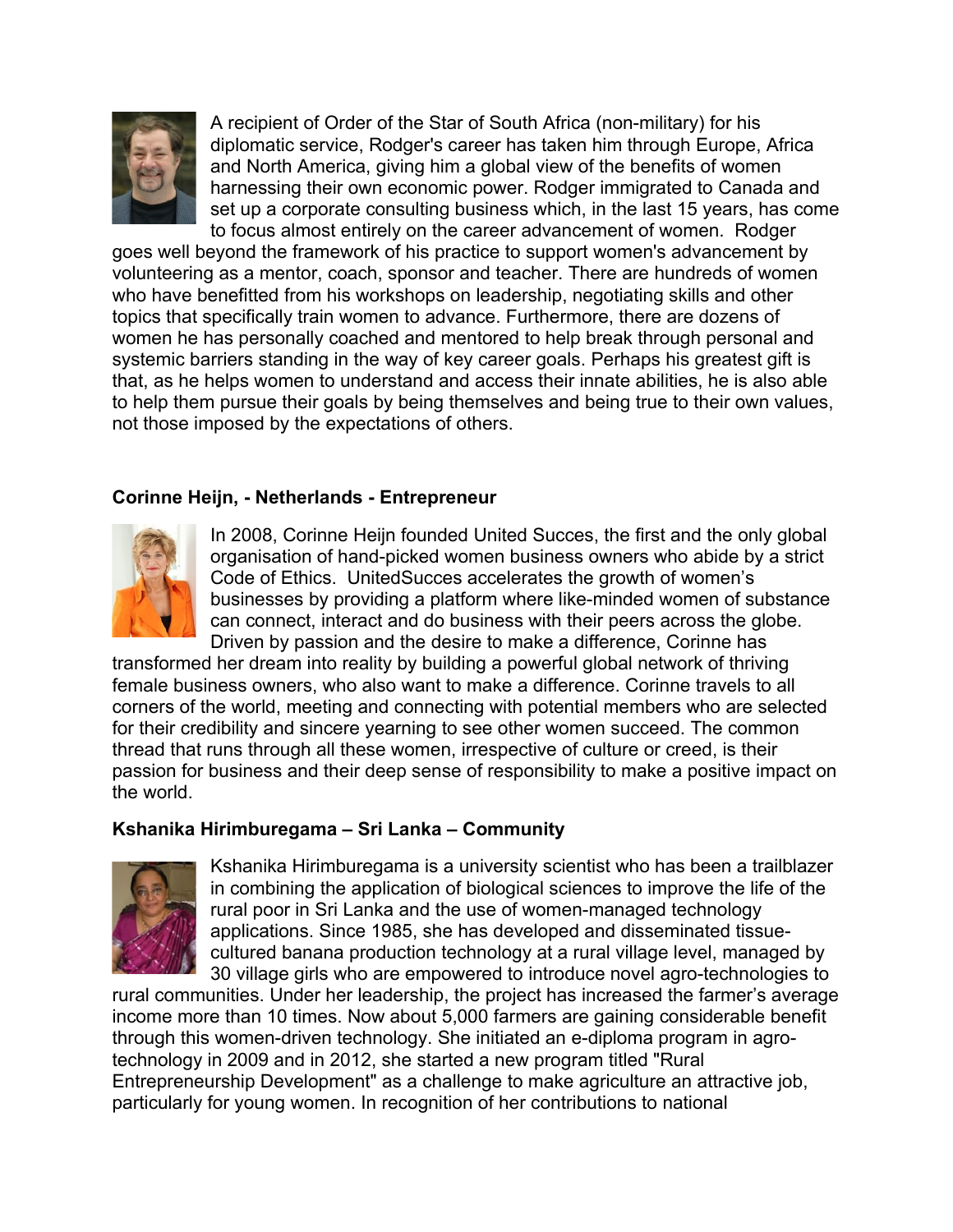development she has received numerous awards including the "2006 Zonta Woman of Achievement," and the "2009 Ariyabhata International Award, India."

# **Kamel Hothi – UK – Corporate (Individual)**



Kamel Hothi is a top ten diversity champion recognized recently by the UK Prime Minister and is well known across the Asian community where she has made it her objective to create and facilitate opportunities for other women from Ethnic minorities. A 33 year veteran of the Lloyds Banking Group, Kamel currently supports the group CSR initiatives on a number of multi million pound community Enterprise investment programs. She is one

of the driving forces behind the bank's Ethnic Minority Network and a non Executive member for the Women's Network. Over the next five years Kamel hopes to improve over 800,000 lives and create approximately 2,500 jobs as well as generate over £10million a year for charities. Since 1998 the network has helped improve Ethnic minority employee numbers by 87% and people moving into management positions by 242%.

## **Shaina Hyder – USA – Young Women Leaders, Under 25**

![](_page_13_Picture_6.jpeg)

Shaina Hyder began her work with women's economic empowerment at the age of 18, teaching at Nari Jibon, a non-profit organization providing technical skills to underprivileged young women in Dhaka, Bangladesh as they pursued bachelor's degrees as first generation college students. She traveled to Dhaka on a Fulbright Fellowship to study women's empowerment and financial independence amongst garments workers, the

first large scale class of working women in Bangladesh. She charted the factors that lend themselves to economic empowerment and found that young, unmarried migrant workers around the ages of 18 to 22 were most likely to be financially independent and self-sufficient followed by women in their late 30's with long-term experience in the garment industry. Shaina's research tracking women's financial self-sufficiency contributes to the understanding of factors that affect women's economic empowerment. She is now a first year law student at Berkeley Law and is an Associate Editor on the Berkeley Journal of Employment and Labor Law.

### **Aloisea Inyumba – Rwanda – Public Service/Government (deceased)**

![](_page_13_Picture_10.jpeg)

Rwanda's Minister for Gender and Family Promotion, Aloisea Inyumba grew up in a refugee camp in Uganda after her family was forced to flee Rwanda. While in college in Uganda, she joined the Rwanda Patriotic Front, the liberation movement that ended the Rwandan Genocide. Aloisea has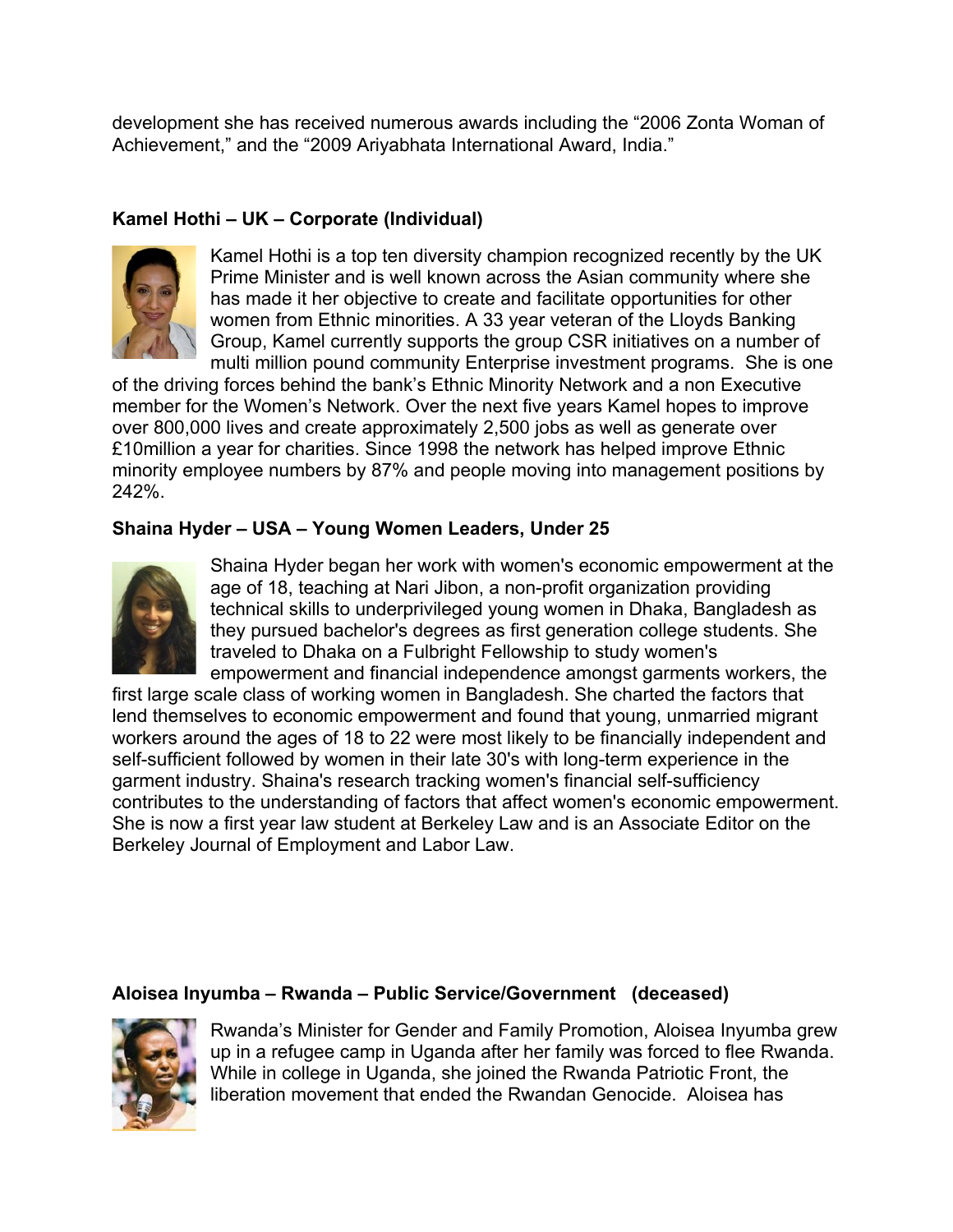become an iconic role model and personifies the efforts towards empowering women and gender equality, a hallmark of Rwanda's recovery and development since the 1994 Genocide. Aloisea served as the first Minister of Gender and Social Affairs, championing the establishment of a national women's network to adjudicate family and property issues arising from the Genocide. She served as Executive Secretary of National Unity and Reconciliation, promoting the role of women as leaders of community efforts to foster unity and economic development. Aloisea served as a Senator and was a member of the Rwanda Women Parliamentary Forum. (Today women comprise 56% of Parliament, the highest percentage in the world.) Aloisea is a revered source of courage and hope for all women in East Africa.

# **Fitriani Ismail – Indonesia – Community**

![](_page_14_Picture_2.jpeg)

Fitriani Ismail works tirelessly to solve the daunting challenges faced by the women in Aceh with a focus on economic empowerment. There are many complicated problems: a 32-year war between government and the Aceh free movement; the 2004 earth quake and tsunami that destroyed Aceh; and gender mainstreaming in a country where women are unequal to men. Fitriani has provided Life Skill training to 150 women in the poorest area of

North Aceh. The women have been trained to sew and promote their products not only in Aceh but also all over the archipelago. In collaboration with SERASI-USAID, she has provided assistance to 23 remote areas around North Aceh to design a building planning program, in order to empower the economic and political welfare of a society. Fitriani served with the Women Economic Empowerment to establish governmentfunded cooperatives and small and medium enterprises. In addition, Fitriani is serving as the Head of the Female Division of Central Executive of Islamic Association of University Students.

### **James Jesse – Tanzania – Champion of Women's Economic Empowerment**

![](_page_14_Picture_6.jpeg)

James Jesse is the driving force for two non-profit organization dedicated to the welfare of women, men and children in Sub-Saharan Africa and the United States. A Fulbright Scholar, James is Director for Administration and Finance for AGEN and board member for AGEN-USA Inc. The two not-forprofit organizations were recently established as International NGOs dedicated to the welfare of women, men and children in Sub-Saharan Africa

and the United States. The organization has leveraged \$25,000 in support from the US government into \$300,000 in resources to transform the lives of over 400 rural women entrepreneurs. While going into the field and meeting grassroots women entrepreneurs, he has managed to implement an innovative micro-credit project. As an experienced lawyer with expertise in local and international law, he has facilitated the registration of AGEN as a local NGO in Tanzania.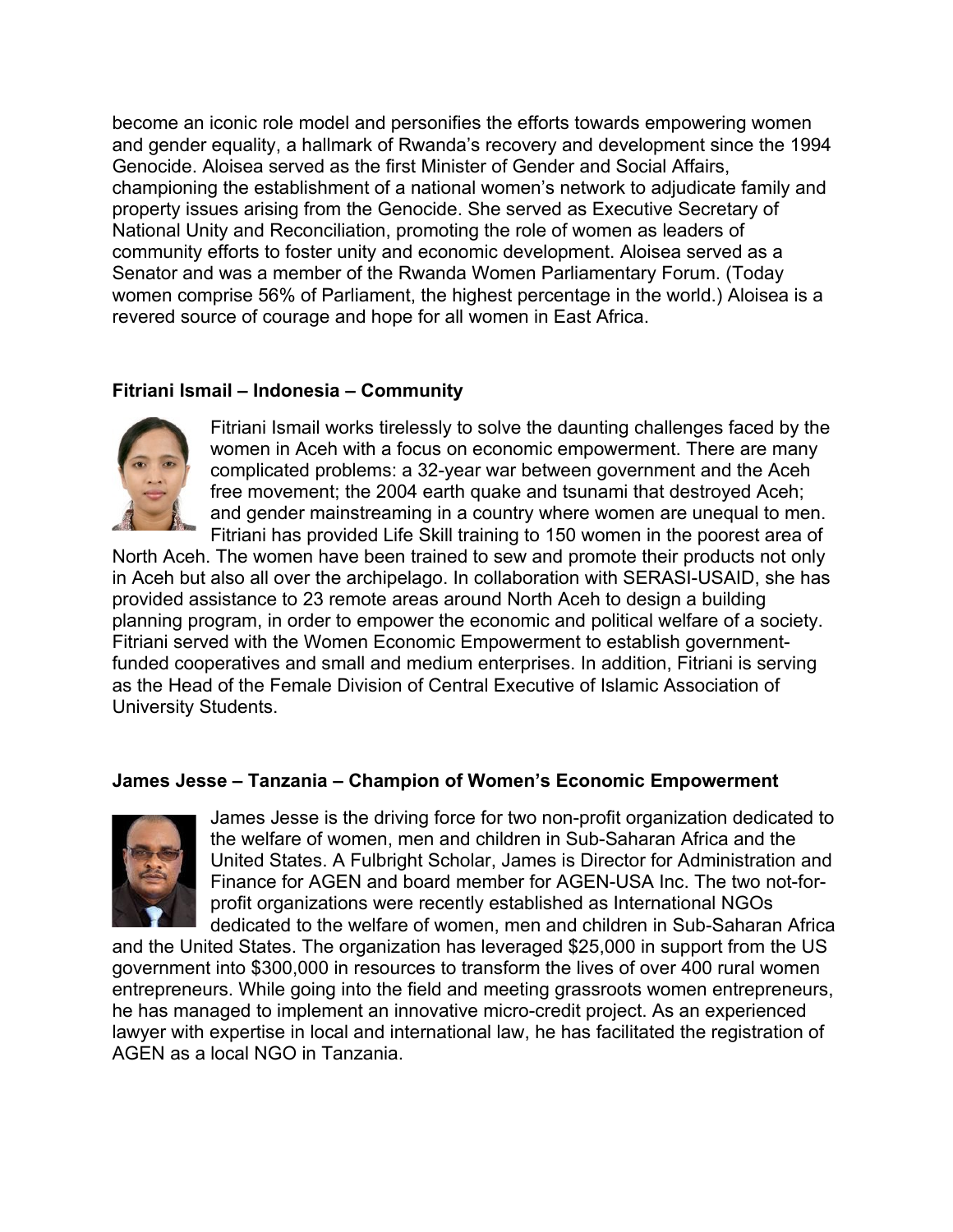### **Miroslava Jovanovic – Serbia – Non Profit/NGO**

![](_page_15_Picture_1.jpeg)

Miroslava Jovanovic's mission is to seek employment opportunities for women victims of domestic violence. Mirslava established an association of single mothers which has counted 7,000 women members over the years, with 700 active members at any given time. Her organization has an excellent reputation in Serbia, gaining support from local and municipal governments, as well as within the private industry. She recently secured

jobs for 25 women at the newly opened Benetton garment factory by providing the women with specialized seamstress training. She has also organized job skills workshops for women to increase their qualifications for employment, thus empowering them with tools for their economic independence. Her association is very involved in many volunteer activities with Roma communities offering free lessons in writing, reading, mathematics, and tutoring to children who are victims of domestic violence.

## **Sharmila Karki – Nepal – Non-Profit/NGO**

![](_page_15_Picture_5.jpeg)

Sharmila Karki is the Secretary General for the NGO Federation of Nepal. NGO's are active in the sector of community mobilization focusing on women who are marginalized and comparatively backward in socioeconomic development in under-developed and developing countries. Many NGOs are helping in remote and urban areas to form women groups that coordinate to initiate economically empowering activities. Sharmila supports

workshops and interaction programs which have resulted in the establishment of beauty parlors, small retail shops and other income generating activities. Saving and credit groups are gradually changing the living standard of women while NGOs are playing a major role by raising awareness. Jagaran Nepal, a non-profit in which Shamila is founder and president, has supported women with seed money. They formed a number of groups of up to 35 women, in which they collected 25-100Rs per month as their income. Each group now has money amounting to around 500,000Rs and most groups have been converted into cooperatives. These play a major role of economic empowerment among women in villages that are gradually elevating their standard of living.

### **Shariffa Keshavjee – Kenya – Education**

![](_page_15_Picture_9.jpeg)

Kenya has made major strides in education over the past few decades providing free primary education, subsidized secondary education and loans for tertiary education. However, some youth, mainly girls, fall through the cracks, ending up as domestic help, in prostitution or scavenging for food as their ultra-poor families cannot afford to pay for uniforms, books and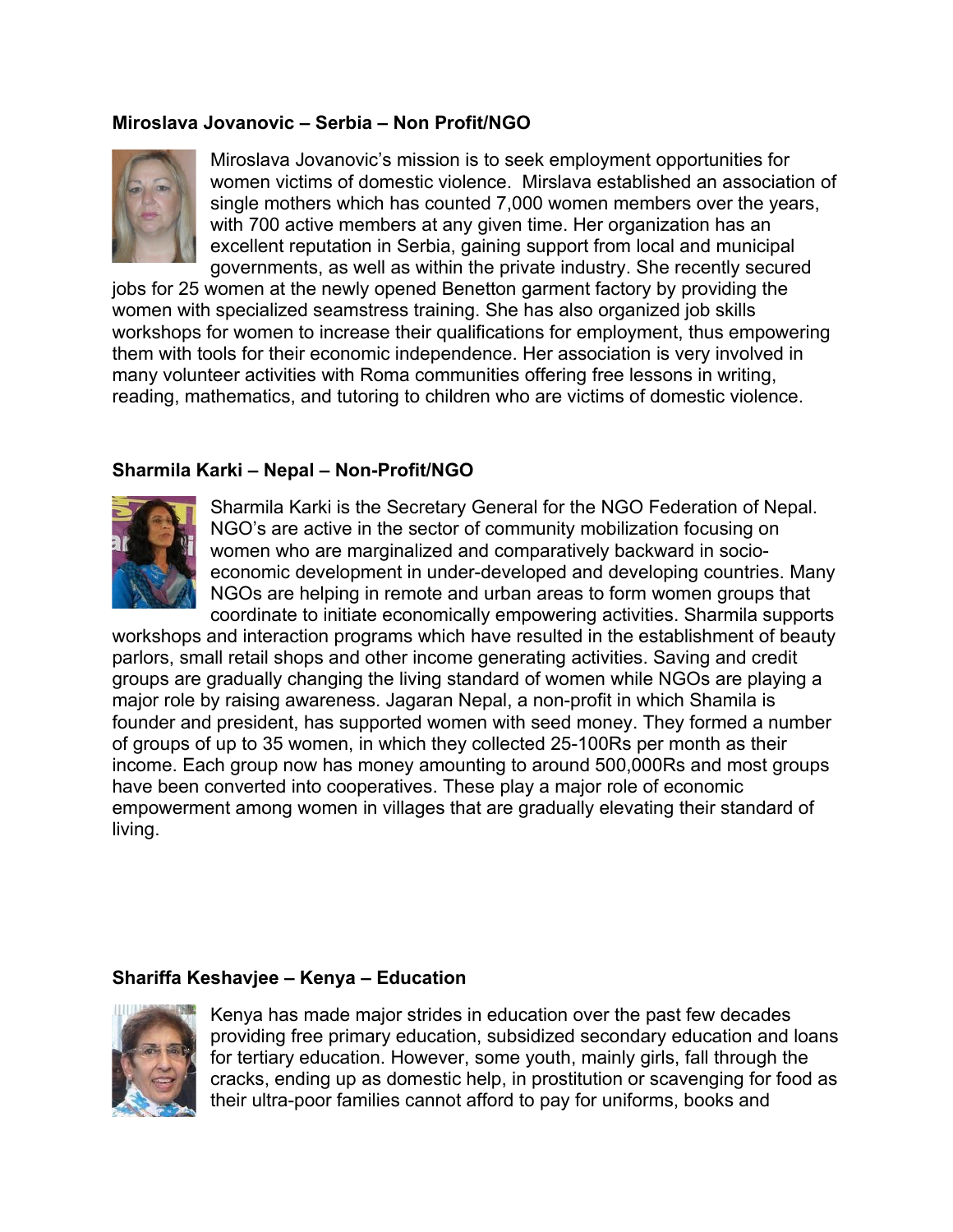transport for schooling. After talking to some girls she met scavenging for food, she realized that they needed basic life skills, combined with strong preparation for technovocational training. Shariffa mobilized several volunteers to teach sections of the curriculum on basic life skills; English, Math, and computer literacy. They develop these skills over a one year period and afterward easily gain admission to techno-vocational colleges. Well-wishers pay for the fees after interviewing the girls and they are tracked to ensure eventual employment. The Centre has found gainful employment for 200 girls over a ten year period, of which 40% have jobs in IT, 20% in catering, 20% in hairdressing and 10% are self-employed seamstresses.

### **Stella Kilonzo – Kenya – Public Service/Government**

![](_page_16_Picture_2.jpeg)

Mrs Stella Kilonzo, Chief Executive of Capital Markets Authority, has been instrumental in promoting women's participation in the traditionally maledominated securities industry. Her influence has contributed to increased women investors through financial literacy initiatives championed by the CMA at grass roots and professional levels through several mediums. By facilitating new services to improve access for women to the securities

industry through electronic and internet trading, the increased opportunity to participate in the securities market has given rise to retail investors being called "wanjiku" in reference to the common woman. Recently, she has spearheaded the development of a policy framework for listing SMEs on the securities exchange, expected to open more opportunities for women-driven businesses. Stella's strategic leadership has influenced global policies impacting women, while she contributes to New Faces, New Voices, founded by Graca Machel Mandela, to empower women in finance. As part of the 20 Youngest Powerful Women in Africa in *FORBES, 2011*, and 100 most influential persons in Africa *New African*, Stella is a value-based leader promoting financial inclusion of women in Kenya and East Africa.

# **Elia King – Peru – Entrepreneurial**

Elia King has worked tirelessly to give employment opportunities to Peruvian women by recruiting them to sell world-class Peruvian natural products. Elia researched and started her own company, RAIS VIDA / SAYSI. At RAIS VIDA / SAYSI, every sales representative is given the opportunity to participate in workshops, receive job performance feedback and be recognized for achieving goals and/or helping improve the daily operations of the company. Elia is a founding Board Member of the Asociación Mujeres Batalla which runs a program for physically and emotionally abused women in a town in the Peruvian jungle. There, women and girls are given psychological support and are trained to grow and care for exotic plants that are exported to the capital and other countries around the world, allowing them to establish a sustainable source of income. Elia is also a Board Member of Aprenda, an education and training institute for microentrepreneurs in Peru. Salta – one of Aprenda's programs has trained over 60,000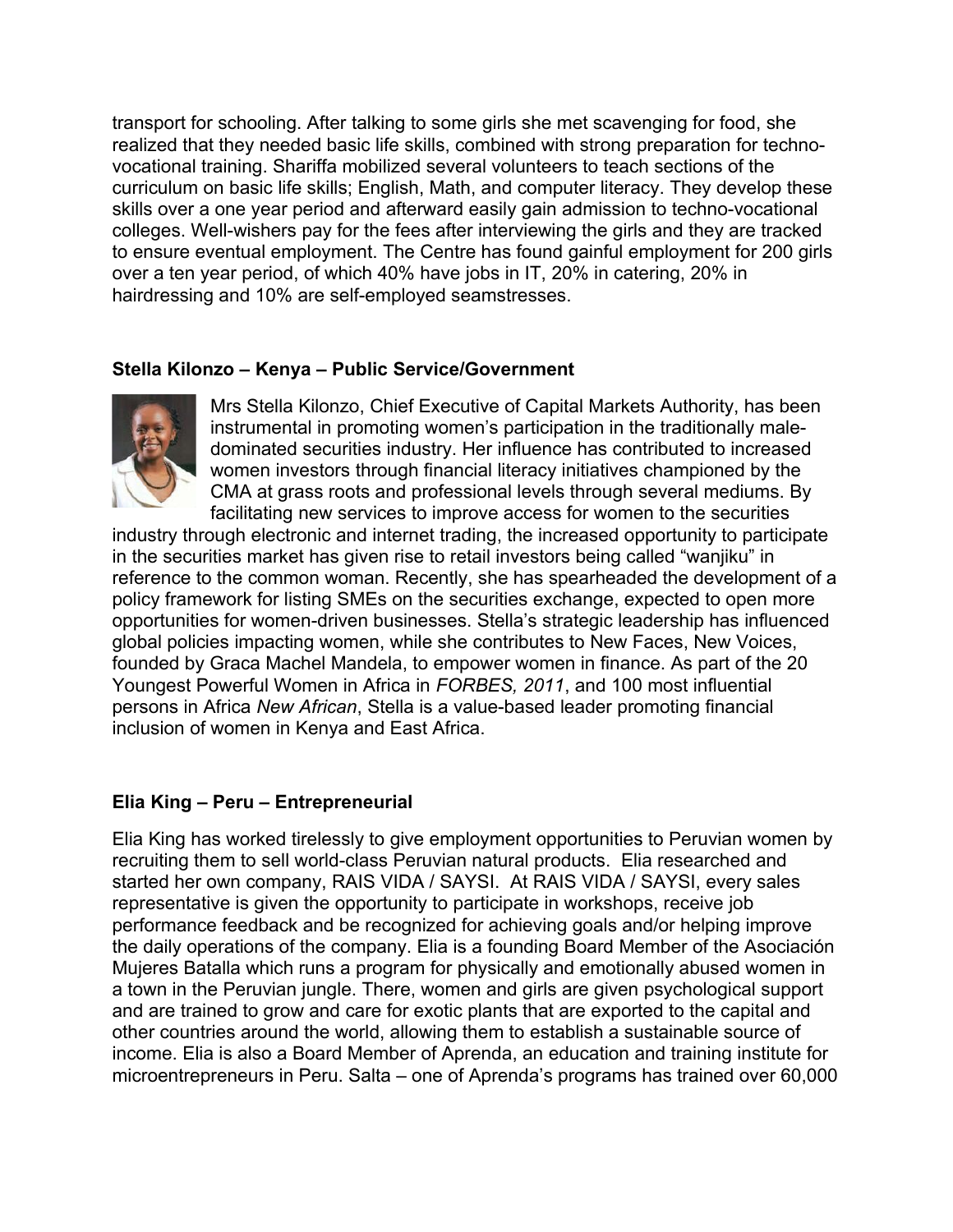women throughout Peru on various issues regarding entrepreneurship, and plans to reach 100,000 women by 2013.

## **Sefakor Komabu-Pomeyie – USA – Non-Profit/NGO**

![](_page_17_Picture_2.jpeg)

Sefakor Komabu-Pomeyle, a physically challenged person, has a strong passion for her fellow physically challenged women. She organized the association of Ghana Society for the Physically Disabled in the Akwapem South Municipality to stop them from begging in the town. Sefakor fought for the allocation of the District Assemblies Common Fund for the physically disabled. Members of the Federation began getting employment through

learning trades such as dressmaking and hair dressing. She organized workshops for the members to learn soap making and waste paper recycling as a source of financial independence. Sefakor was among eight delegates to attend the 56<sup>th</sup> United Nations Commission on the Status of Women in New York while pursuing a Masters degree in America. She was passionate about disability rights and made sure to give voice to the women of Ghana during the UN sessions on Women's Social and Economic Empowerment in Africa. She organized the first ever SIAT Disability Forum on campus with the full support of the SIAT Disability Director. Described by others as an eye opener, she received the IFP fellowship award on International Women's Day.

# **Dr. Carmen Z. Lamagna – Bangladesh – Education**

![](_page_17_Picture_6.jpeg)

Dr. Carmen Z. Lamagna, Vice Chancellor of American International University-Bangladesh (AIUB), is the first female among private and public universities in Bangladesh. For more than 15 years, she has advocated for women seeking higher education, championing policies for equality in both student admissions and the hiring of faculty, providing opportunities for more women and recognizing exemplary performance of students and staff.

These actions have increased the female representation to 30% at AIUB. Carmen has created a learning environment which has inspired greater confidence for female students and instilled in them the belief that they can build a successful career. The university has contributed to the achievement of Bangladesh's developmental goals by providing access to affordable, world class education. Carmen's efforts and achievements will inspire the educators of Bangladesh to continue developing women of strong vision and character and provide them the tools to drive them towards success.

# **Sue Lawton – UK – Non-Profit/NGO**

![](_page_17_Picture_10.jpeg)

Sue Lawton is a true champion for women business owners. Sue is now the Director for Education and Innovation at WEConnect after serving as Executive Director for Europe and part of the WEConnect International team since its inception. She has worked at creating the first UK pilot, building the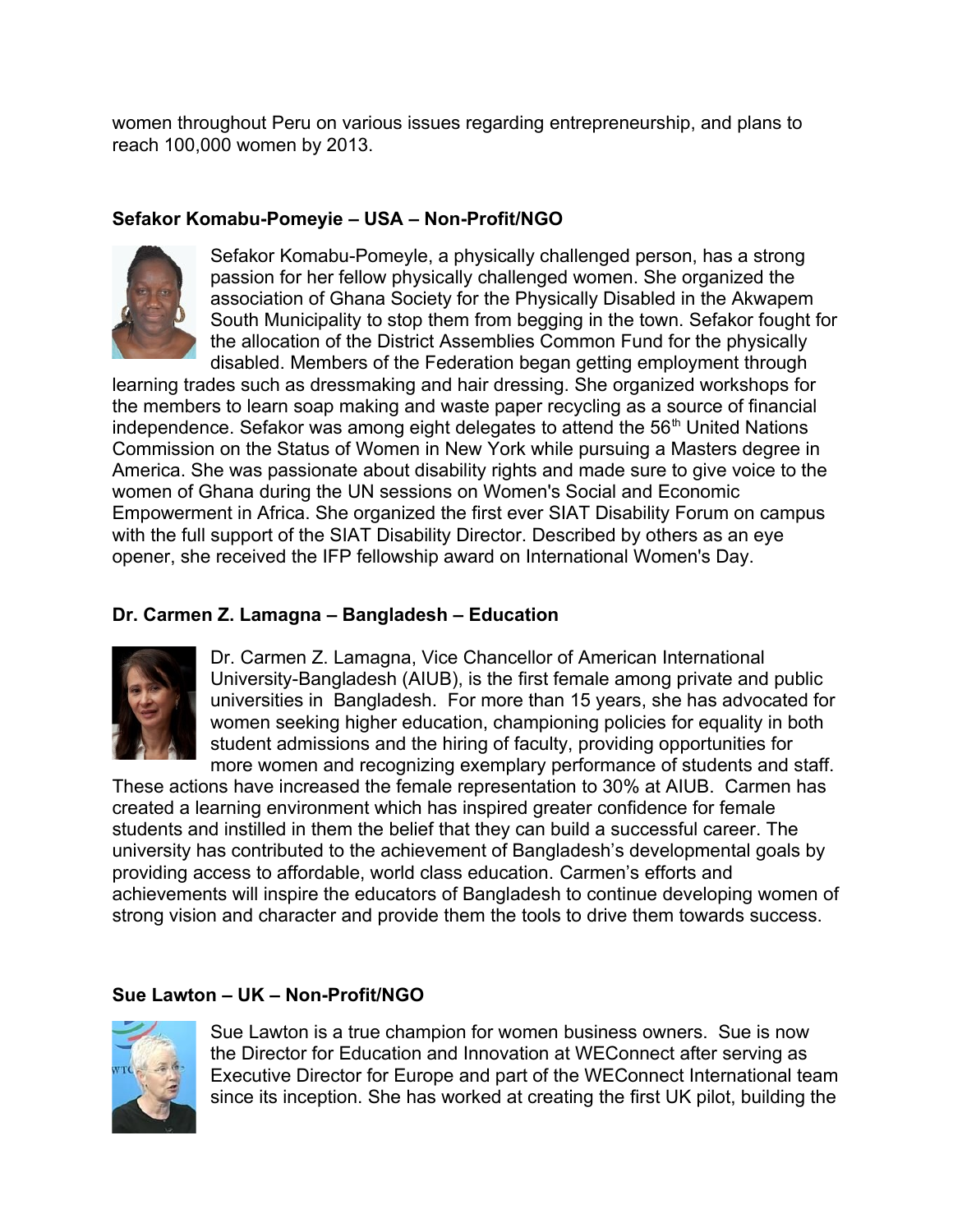Canada program and expanding WEConnect throughout Europe.. Sue has broad business experience in both public and private sector organizations, across gender and enterprise development, and has worked extensively in the area of not-for-profit business development and microfinance. She has worked within the UK, the USA and Central America. Sue has an MA Human Resource Management, an MA Social Enterprise Management and is a Chartered Member of the Institute of People Management. She is also a Visiting Fellow at the Small Business Research Centre at Kingston University

### **Joy Leong – USA – Non-profit/NGO**

![](_page_18_Picture_2.jpeg)

Joy Leong, founder of the Leong Law Firm PLLC, founded the non-profit organization Women in Logistics & Delivery Services (WILDS) in 2006 alongside postal regulatory commissioner Ruth Goldway, to promote opportunities for women in the postal, logistics and delivery services. Joy and Ruth noted the lack of women attending industry functions, particularly in leadership positions, and set out to form an organization geared towards

women in the industry. Through networking, training, and mentoring, WILDS provides an opportunity to help women address industry issues and to advance their careers, directly impacting their economic and financial well-being. The WILDS mentoring program matches experienced women leaders with newer members in the industry, providing them a comfortable venue to ask questions, solicit advice and learn from each other. With role models and visionaries like Ruth and Joy, current and future generations will enjoy the results from the WILDS founders' efforts towards economic empowerment.

### **Rhona Levine Ruben – Canada – Corporate (Individual)**

![](_page_18_Picture_6.jpeg)

Rhona Levine Ruben is a longstanding champion of women in business. She was responsible for bringing the (Women Presidents Organization) WPO to Canada. Rhona is currently on the Board of Directors of the WPO in New York, on the Advisory Boards of The Learning Partnership and the Muriel McQueen Fergusson Foundation Fundraising Committee, and is a member of International Women's Forum. In her own career, Rhona is

president of RLR & Associates Inc., a consulting firm specializing in designing, facilitating and implementing strategic business relationships for corporate women and women entrepreneurs. Prior to operating her own business, she enjoyed fifteen years with the Business Development Bank of Canada (BDC), creating the Bank's national market strategy for women in business. Rhona is a recipient of the United Nations Award for Volunteering, the BDC Innovation Award for Women Entrepreneurship and the WPO President's Leadership Award and Adrienne Hall Award for Breaking Down International Barriers. Most recently, she was recognized by WXN as one of Canada's Top 100 Most Powerful Women.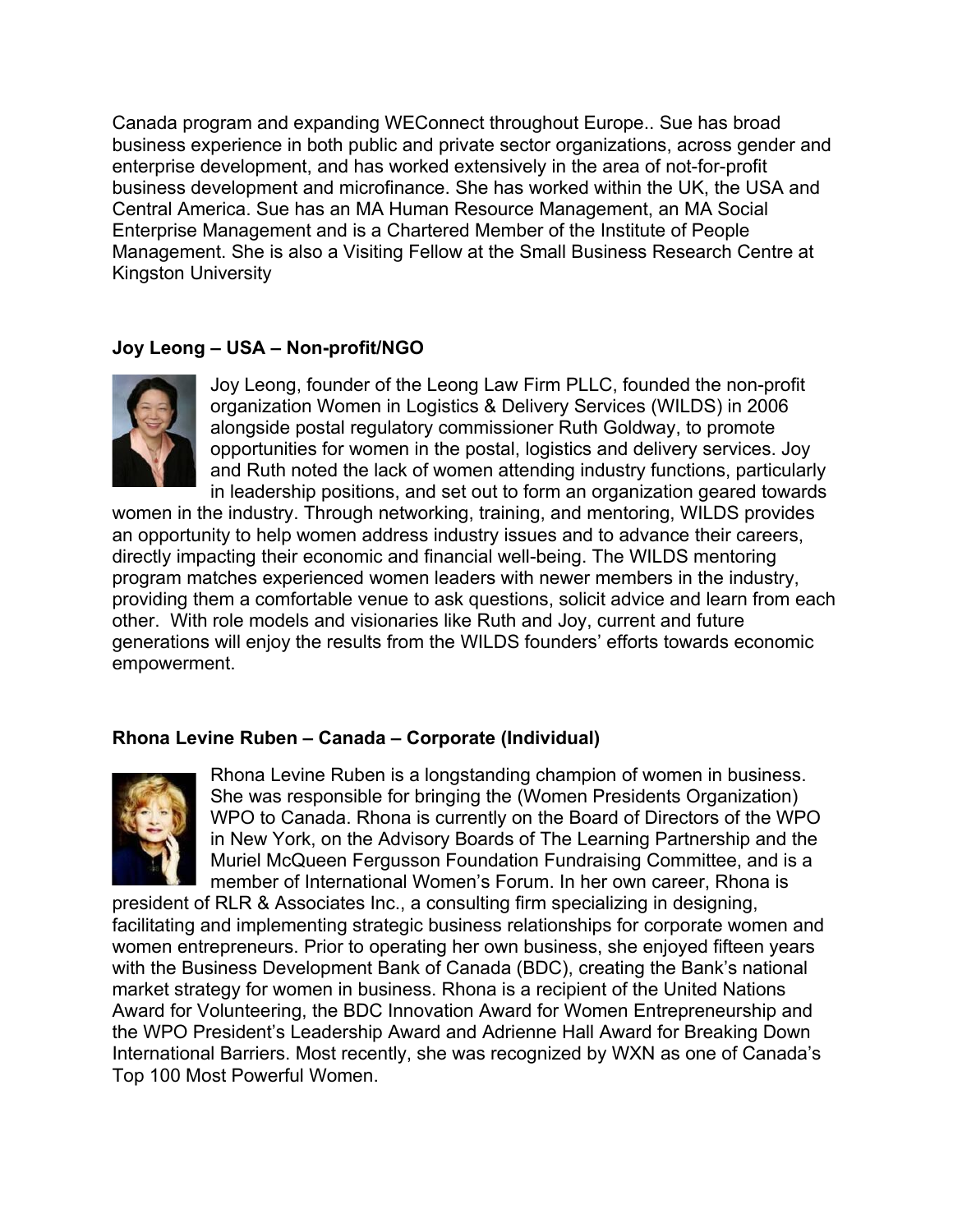## **Dafna Lifshitz – Israel – Non-Profit/NGO**

![](_page_19_Picture_1.jpeg)

Dafna Lifshitz is a visionary who believes dreams should be realized through actions and that everything can be achieved. As the CEO of the Israeli NGO Appleseeds Academy, Dafna focuses on providing equal opportunity for women in the work force and bringing technology and life skills to disadvantaged communities in Israel. Women are underrepresented in the high-tech industry and in technological professions, with

women comprising 34% of Israel's high-tech industry, and 16.5% in management positions. Through Appleseeds' women-only vocational training initiatives, participants enjoy about 33% increase in potential earning. Dafna's influence is evident in Appleseeds' operating model which creates cross-sectoral cooperation between NGOs, the public sector and corporations. Dafna's vision led Appleseeds to Africa, where it shares its knowledge with local partners to use technology for socio-economic advancement. Dafna's vision is use technology as a bridge between Arab, Orthodox-Jewish, Palestinian and Christian women where political and social barriers created gaps. Her vision has impacted nearly half a million women, increasing their capabilities, freedom and quality of life.

## **Glynis Long – USA – Non-Profit/NGO**

![](_page_19_Picture_5.jpeg)

Glynis Long has been an international SME speaker and innovator on women's issues for two decades, participating in multiple entrepreneurship conferences, the World Bank's International Finance Corporation Gender programs, Women's World Banking, Young Americas Business Trust and the Rotary Club Breast Cancer Network for under-served women. She promotes small business, internet and innovative entrepreneurial

development, both in the USA and globally. Glynis leads initiatives for the DC Rotary Club and the national organization; Leadership America. As CEO and Founder, Glynis is developing a global network of international breast cancer centers for under-served women. She works with the U.S. Small Business Administration on the Women-Owned Small Business Program and has developed the Online Women's Business Center for SBA into 9 languages. Glynis is also a mentor with the I Love to Lead program where she helps young women prepare for careers and leadership roles in the public and private sectors .

### **Gloria Lorenzo – Spain – Corporate (Individual)**

![](_page_19_Picture_9.jpeg)

After working internationally in technology, this Spanish woman became Director of Software Development at Oracle and developed the Spanish section of the Oracle Women's Leadership program, to foster leadership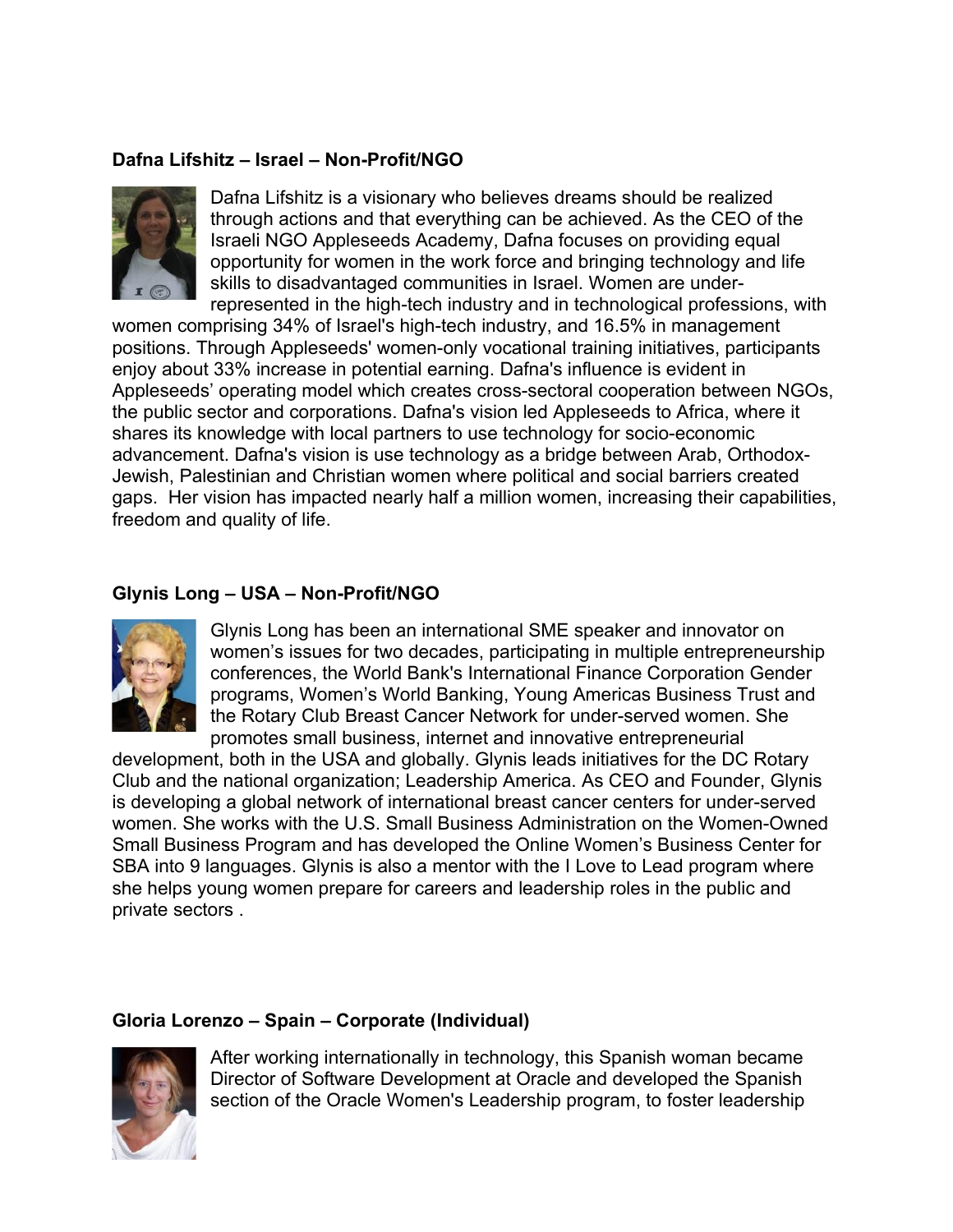amongst women in the organization. Gloria realized that internal resources were not enough to help her colleagues and found external resources to mentor high potential women at Oracle. Alongside two members from Coca-Cola and AMEX, she launched a Cross-Company Mentoring Program where top talent women are mentored by top Executives. Now in its 3rd edition, the program has become also cross country and replicated to other offices in EMEA. It has helped women of these three organizations progress in their careers. Gloria is constantly looking for best practices, which she shares in an informal forum with a wide range of professional women. Looking to connect women from their earliest developmental phase, she sponsored an agreement with Florida Universitaria in Valencia (Spain), to provide young undergraduate women their first work experience at Oracle.

### **Rasel Madaha – Tanzania – Champion of Women's Economic Empowerment**

![](_page_20_Picture_2.jpeg)

Dedicated to emancipating women and other disadvantaged groups from abject poverty in sub-Saharan Africa, Rasel has volunteered his time, energy, money and expertise to realize this goal. He has steered the creation of AGEN, an international NGO based in Tanzania, in collaboration with other U.S. Fulbright Alumni, as well as establishing a separate U.S. based organisation AGEN-USA Inc. Among his countless ventures, he

coordinated Tanzania's Fulbright scholars in April 2011 to undertake an important project entitled "Women Empowerment in Rural Sub-Saharan Africa through Capacity Building and Training" and received a grant of \$ 25,000 to implement the project. While still in the USA, he directs and receives all information and reports from Tanzania regarding the progress of the project implementation. Rasel is recognized for his tireless work efforts and his unwavering dedication to his causes.

### **Alison Maitland – UK – Education**

![](_page_20_Picture_6.jpeg)

Alison Maitland is a business author, journalist and speaker who specializes in leadership, gender, and the changing world of work. A former Financial Times journalist, she is co-author of Future Work, published in October 2011, and of the bestseller "Why Women Mean Business." She regularly writes articles and columns for the Financial Times, The Conference Board Review and other media. Alison directs The Conference Board's Council for

Diversity in Business and is a Senior Visiting Fellow in the Faculty of Management at Cass Business School, London. She speaks and moderates at many public conferences and internal corporate events. Based in the United Kingdom, her recent speaking engagements have taken her all over Europe and to North America. She has been widely interviewed by national and international media on gender and work.

**Kathy Marshall – Ethiopia – Entrepreneurial**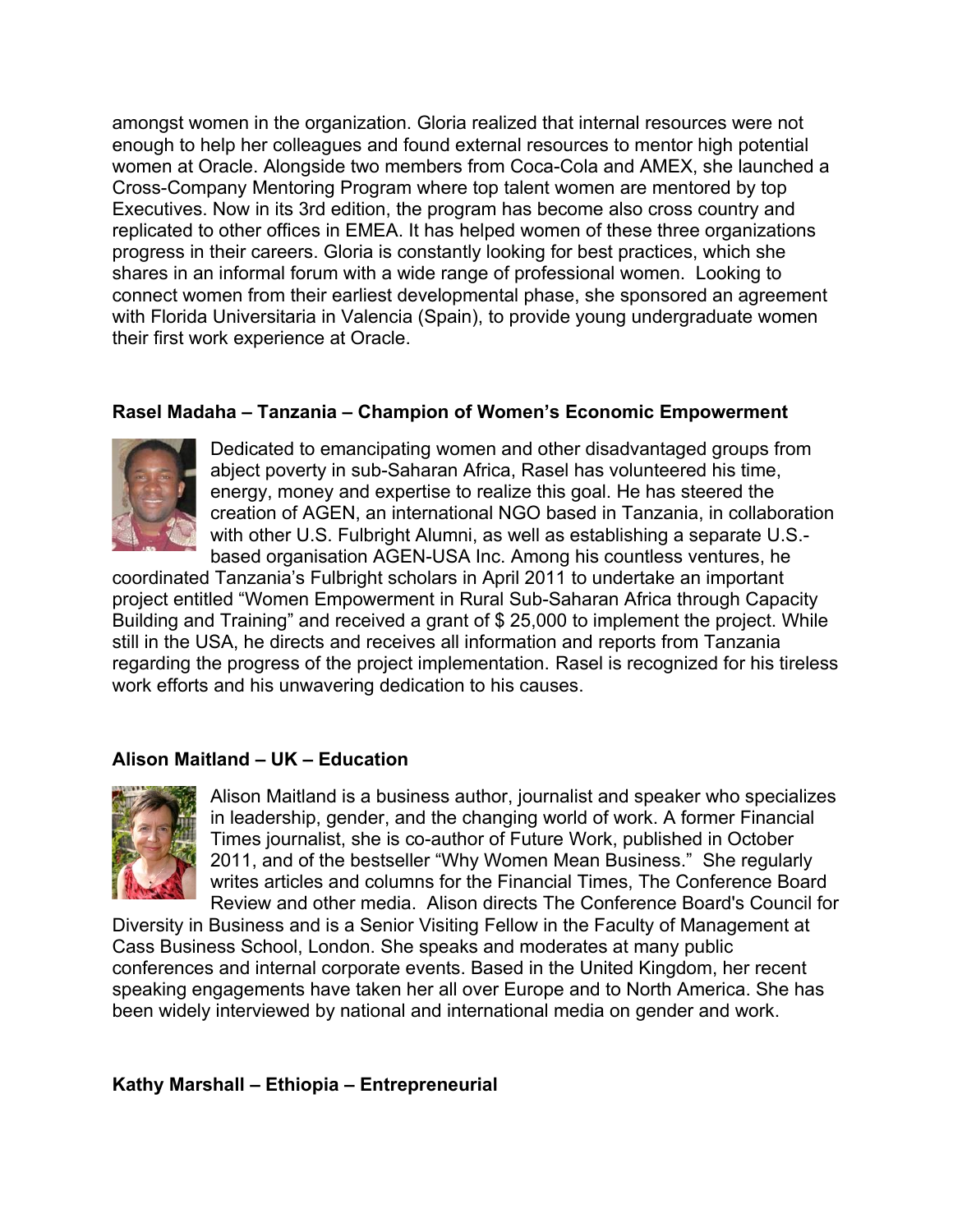![](_page_21_Picture_0.jpeg)

Sabahar was created in 2004 by Kathy Marshall with a vision to combine the 'wild' silk recently introduced in Ethiopia with ancient skills and traditions to produce exquisite, handmade textile products for the global market. It was also designed to be an enterprise that creates positive work opportunities with an emphasis on the employment of women. Early on, Kathy saw the potential to make an impact on poor households by

diversifying the crops they are dependent on for survival. She believes that by promoting silk, her organization can have a positive impact on people by creating beauty with the silk. It also helps to preserve a rich tradition. Sabahar is guided by three core values: Sustainability, Innovation, and Caring for each other.

# **Lisbeth McNabb – USA – Corporate (Individual)**

![](_page_21_Picture_4.jpeg)

Lisbeth McNabb, CEO of w2wlink, is a leader with passion, purpose and strength that she channels to maximize the potential of women around the world. As a rising corporate executive, Lisbeth became a talented innovator. She took those gifts and built w2wlink, a professional womens' community that champions social responsibility and provides tools and mentorship for professional women. W2wlink provides coaching and mentorship, giving

women access to crucial advice and guidance in their business and entrepreneurial endeavours. She currently has over 12,000 subscribers in the USA, Europe and China, and is soon to be in India. Lisbeth also mentors men and women around her and routinely includes her extensive network of executives, entrepreneurs, and thought leaders in her mentorship forums to enrich the the experience for all involved.

### **Mehrak Mehrvar – Cambodia – Entrepreneurial**

![](_page_21_Picture_8.jpeg)

Mehrak Mehvrar is a truly extraordinary champion of women's economic empowerment, both personally and professionally. In her career she works through policy and advocacy to defend and expand women's rights. In Cambodia, she is fighting to support women's registration of property in their own names so they can build a financially secure life. She has used her own money to start a microenterprise that supports the economic future of a

special group of women in Cambodia, the silver weavers. These highly skilled women weave fine strands of silver into objects like purses and earrings, using intricate traditional designs. Globalization has pushed these treasures aside in favour of international brands and with no direct domestic markets; the artisans must deal with middlemen who pay a pittance in monthly wages. Mehrak developed a new model buying the product direct from the artisans and guaranteeing them a fair wage. She imported the purses to Canada and sold them to women at events she organized, providing an excellent return to the silversmiths while offering exquisite works of art with intrinsic value (silver) at a reasonable price to Canadian women.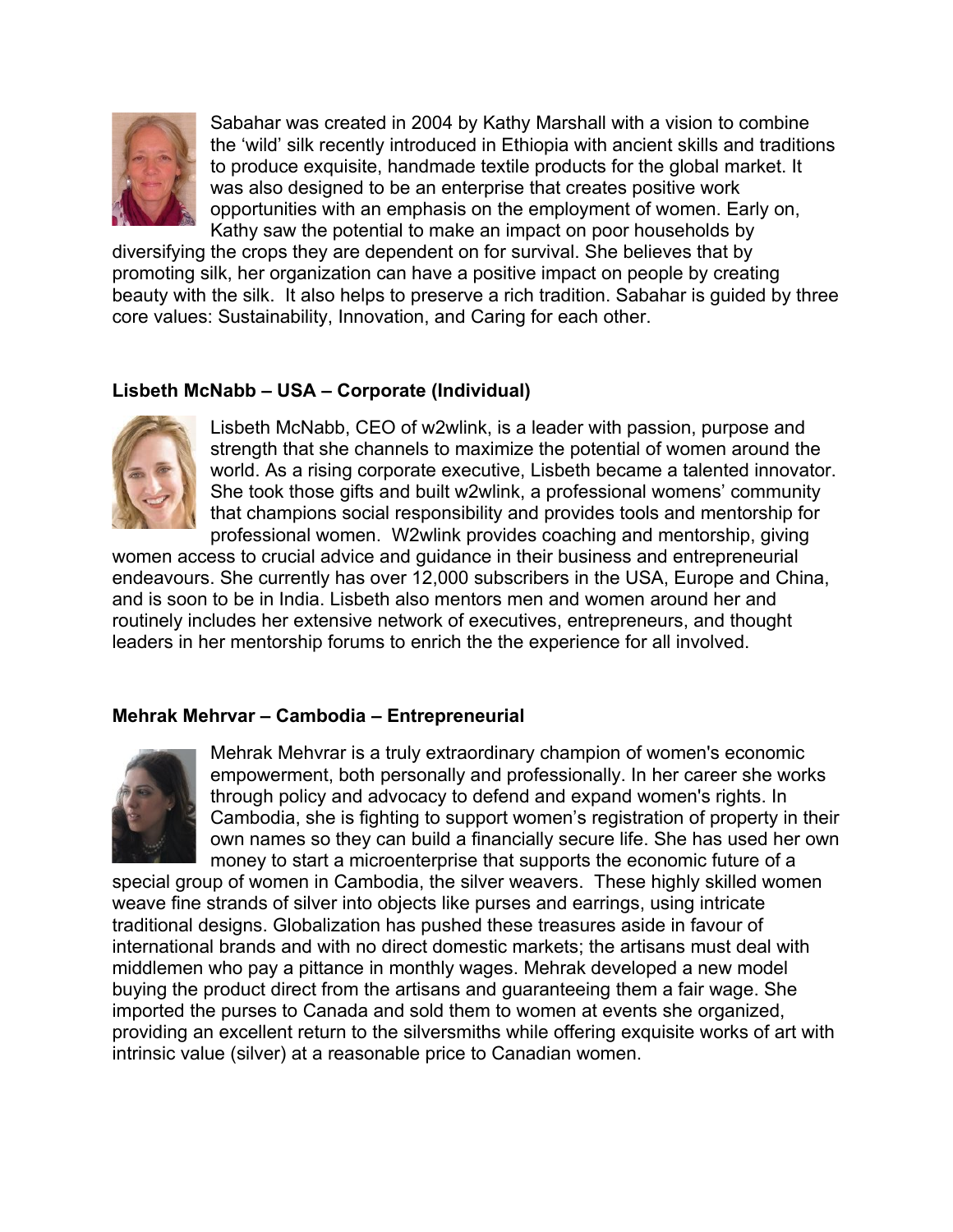### **Heather Melville – UK – Corporate (Individual)**

![](_page_22_Picture_1.jpeg)

Heather Melville has had a successful 30-year career in banking and is currently Regional Director, SME London, Cash and International Trade at the Royal Bank of Scotland (RBS). Five years ago, Heather founded, and continues to chair, the RBS Focused Women's Network (FWN). It has grown from zero to 1800 members and is actively supported by the bank's chair and group chief executive. It forms a clear and critical aspect of the

RBS Diversity and Inclusion Strategy. As part of her mentoring initiatives, Heather created "The Little Book of Inspiration" a collection of stories from RBS employees who have made a difference to their customers, colleagues and the organization. Now she is making her plans global – the world may not know what has hit it as Heather opens new networks in India, Singapore and everywhere else that RBS has a presence. Her success over the years has been acknowledged by numerous awards: the IBM National Excellence Award, the European Federation of Women Business Owners and Professionals Award & External International Professional Award. She is a Justice of the Peace in the Youth Court and is working on the Board of Working Families, a forum set up by Ernst & Young.

#### **Shelley Milano – USA – Entrepreneur**

Shelley Milano was Executive Vice President and general counsel at Starbucks, and additionally responsible for ethics and social responsibility, when she started creating the business model for Zavida Gemstones with former Starbucks exec and Zavida founder, Lee Gelb. Together, they change lives at a grass roots level in developing countries. Zavida Gemstones purchases all pieces of jewelry at fair market value which provides the added benefit of bringing the products to a global marketplace. Zavida gives 25% of its profits to support artists struggling in developing countries. Their first 'give back' project was Zavida Silversmith in Bhuj, India where an earthquake had destroyed the area renowned for its artisans and heritage of jewelry making. Zavida started the project with ten families, providing training, market development, tool loan program and revolving micro-loans. They also established a new program which trains young girls in the silver-smith industry; a role traditionally reserved for men.

#### **Eleanor Mills – UK – Corporate (Individual)**

![](_page_22_Picture_7.jpeg)

Eleanor Mills is currently Associate Editor of The Sunday Times and was shortlisted for Feature Writer of the Year at the British Press Awards for her long-form writing in the Sunday Times magazine. The commended entries were an intimate portrait of Samantha Cameron and a piece about women in China called Tiger Mothers. The long series of stories revealed and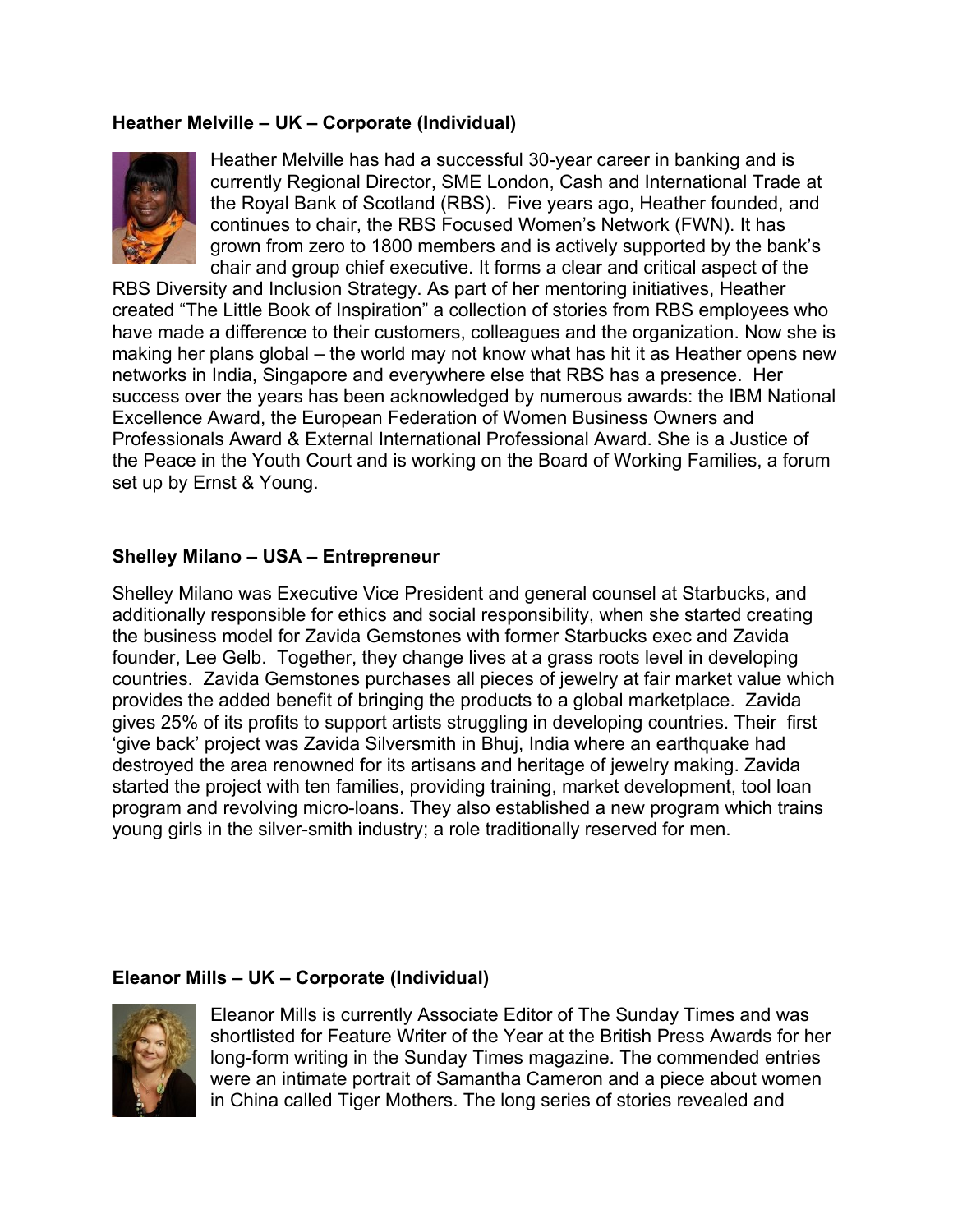shattered stereotypes of women in the business world, challenged conventions of women worldwide and their pressures to succeed, and propelled her to be a spokesperson for women worldwide. She has strived to promote the work of other female writers with her publications such as Cupcakes and Kalashnikovs: the best journalism by women from the last 100 Years. She appears regularly on television and takes great personal pleasure in giving inspirational talks to women at all stages of their careers. She is a UK Director of the Centre for Work/Life Policy think tank based in New York, adding further depth to her work in revealing women's challenges in the business world.

### **Liat Molcho – Israel – Entrepreneurial**

![](_page_23_Picture_2.jpeg)

Liat Molcho, a self-employed entrepreneur and owner of Tarbut-Molcho Press, realized in 2008 that she was shortchanging both herself and her employees. Currently the law in Israel dictates that employers must create pension accounts for their employees and the level of contribution by employees and employers to these accounts. The self-employed and entrepreneurs are not required to have pension savings, and many do not

receive any tax benefits from contributing to pension savings plans as their income is too low to qualify for these benefits. Liat, who had been involved with Supportive Community since 2005, an organization that empowers and supports women microentrepreneurs, did not take long to realize that her story was indicative of what was happening to independent businesswomen nationwide. Liat developed and now directs a program that brings attention to the need for proper pensions for women, with an emphasis on owners of micro-businesses. The program raises awareness and educates women about their financial needs in the future; negotiates and pursues benefits for women; alerts women to the changes in pension laws; and creates accessibility by advocating for changes in pension legislation and regulation.

### **Sajda Mughal – UK – Community**

![](_page_23_Picture_6.jpeg)

Sajda Mughal has contributed invaluably to the economic empowerment of black, Asian, minority ethnic, and refugee (BAMER) women in Haringey, London over the past 20 years. She has developed a number of free workshops on topics such as financial literacy, opening a business, and CV writing to BAMER women who might not otherwise be able to access this kind of information and training. The financial literacy workshops are

designed for women who find it difficult to understand mainstream financial processes and covers areas such as types of bank accounts, opening a bank account, and claiming back unfair charges and loans. JAN Trust's workshop on opening a business covers all the relevant information the women need in order to open a small business. Additionally, she has developed confidence building workshops that tie in with the CV writing and interview techniques workshops which are vital in gaining employment for these women.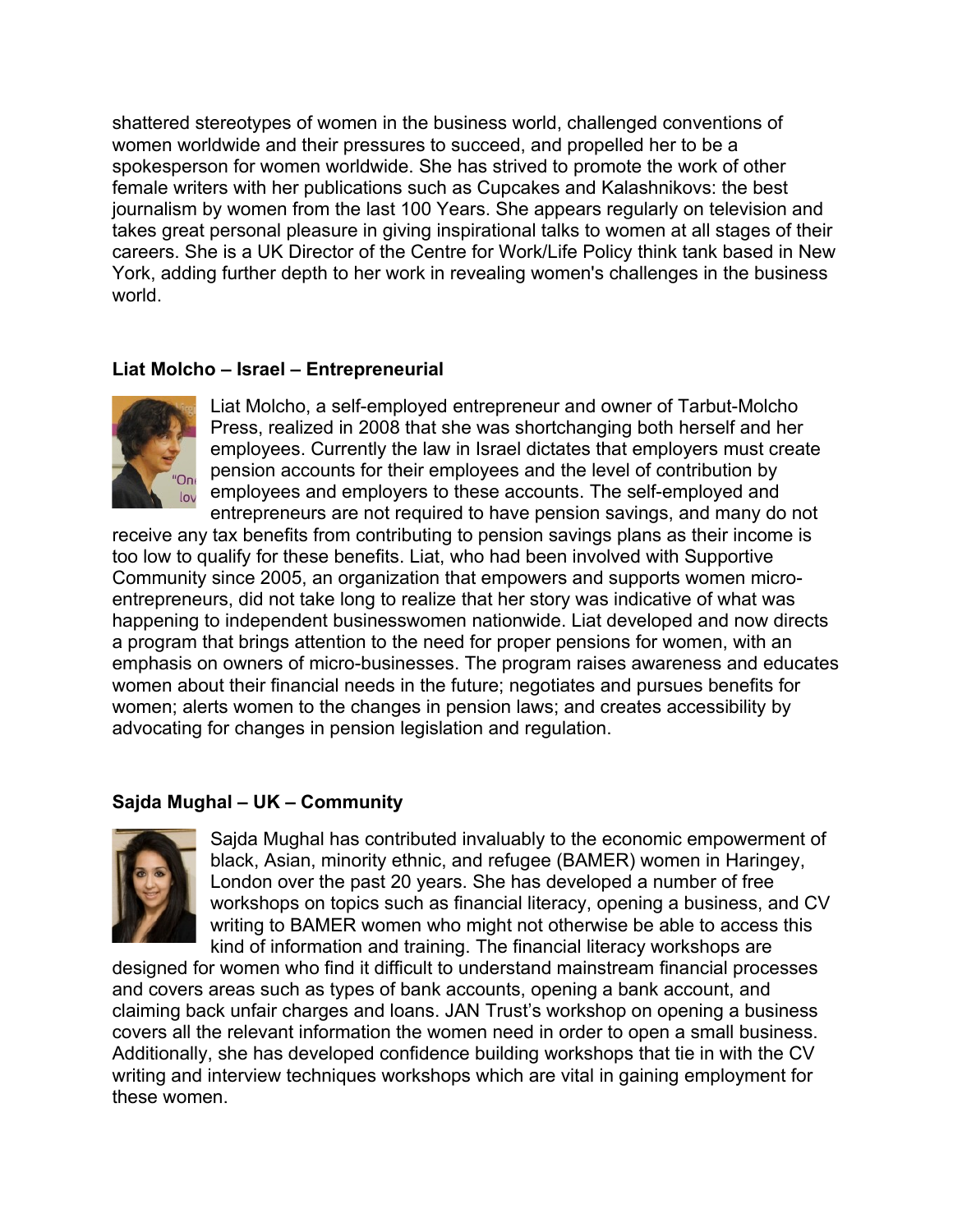### **Dr. Rabi'u Musa Kwankwaso – Nigeria – Champion of Women's Economic Empowerment**

![](_page_24_Picture_1.jpeg)

Dr. Rabi'u Musa Kwankwaso has contributed greatly to the economic empowerment of women across Nigeria. During his first tenure as a governor, women received free maternal healthcare and services, 55,000 women received training and grants to establish small scale industries and adult literacy centers were established for women in rural communities, as well as free education for girls. He was re-elected as a governor in 2011,

where he continued with his contribution towards empowering women, starting by appointing women to key positions. To date, 44,000 women have been trained as first batch beneficiaries for his women empowerment scheme and each of these women will receive a take-off grant. 44,000 women were trained in poultry farming and received take-off support. Furthermore, he has facilitated the rehabilitation of maternal health centers and free medical care, encouraged women to take their children for routine immunization, and supported condition cash transfers (CCT), an initiative to encourage girls' education up to junior secondary level.

#### **Emelda Mwamanga Mtunga – Tanzania – Community**

![](_page_24_Picture_5.jpeg)

Emelda Mwamanga Mtunga is the CEO of Relim Entertainment Ltd, a company responsible for publishing a lifestyle magazine called Bang! Magazine (Believe And Never Give up). Over the years Bang! Magazine has played a supporting role in helping change the outlook of Tanzanian society and open avenues for female local designers, models, and artists. Each publication has a motivating message, intimate tone and culturally

relevant editorials which inspire, entertain and empower women. Emelda is a role model for women and has been recognized both in her community and internationally for her innovations for girls and women empowerment. Emelda launched Dare to Dream mentoring program in 2009 which has empowered, educated and supported over 280 women to grow at various stages of life, exchange business and life strategies, and become self sufficient. D2D touches the lives of more than 11,000 university girls every year.

#### **Phyllis Mwangi – Kenya – Entrepreneurial**

![](_page_24_Picture_9.jpeg)

In 2006, Phyllis Mwangi was selected for a U.S. State Department Leadership Mentoring Program, where she was mentored by the President of Wells Fargo Bank and in 2008, she was co-recipient of the Goldman Sachs Rising Star Award. Phyllis now helps women and youth through both volunteer projects and her company, Edge Consult; she is a facilitator and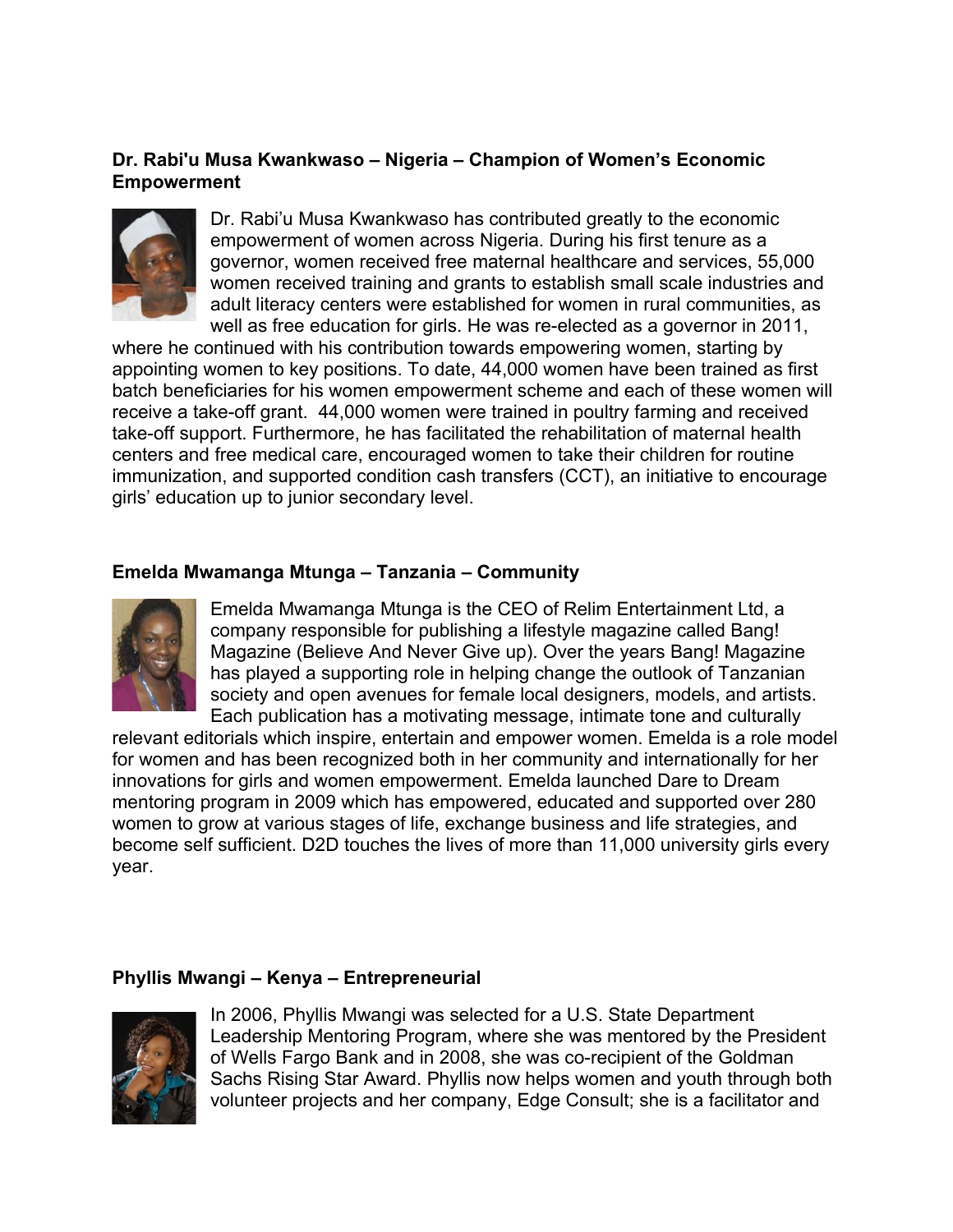mentor with the Goldman Sachs 10,000 Women's Initiative, a Certified Growth-Oriented Women Enterprises Facilitator for the IFC in East Africa and a Certified Facilitator for the International Labor Organization's Women Entrepreneur Associations program. Phyllis has funneled her energy and enthusiasm into a uniquely Kenyan project - "Zingira Wasanii" (embracing the artisans).This project helps identify and improve the quality of products created by Kenyan artisans living in low income areas. She even creates domestic and international corporate partnerships to provide the artisans with market access.

## **Dr. Zenobia Nadirshaw – UK – Community**

![](_page_25_Picture_2.jpeg)

Zenobia Nadirshaw's 38-year career as a consultant clinical psychologist has directly led to women in the most vulnerable black and minority ethnic groups in London, returning to the workforce to make an economic contribution to their families, communities and society. Countless women who have been battered, raped, fallen into drug abuse, stereotyped because of their migrant status, class, background or belief system have

been empowered through Zenobia's work. She ensures that professional women achieve their economic potential: as Assessor at the UK's Department of Health, she gauges the eligibility of clinical psychologists for consultant grade jobs –as roughly 80% in the field are women, her role ensures that the best qualified women reach the top of their profession. She volunteers back in India, empowering women with teaching and training strategies to take fuller control of their lives and livelihoods. Zenobia sits on the Race Equality Foundation Trust Board and six committees of the British Psychological Society. Her photograph has been hung in the National Portrait Gallery as a 'Woman of Inspiration'.

### **Grace Nanyonga – Uganda – Entrepreneurial**

![](_page_25_Picture_6.jpeg)

Grace Nanyonga is young entrepreneur who started her business when she was 12 years old, in her local community. As an orphan, she roasted chicken along the streets of Kampala and educated herself and her siblings. Now at the age of 28, she owns a company that smokes oil free fish from the fresh waters of Lake Victoria, a process that she has trained over 80 women in. She has mentored a significant number of youth both in and out

of school as well as women in business by sharing her story at national and international forums. Michelle Obama, while visiting Soweto, South Africa, acknowledged Grace's work in supporting her fellow women. Grace is a true inspiration and role model and she professes that "Your background does not determine your future; the power is in your hands to take charge of your destiny." Grace was honored at the Fortune/US State Department Mentoring Program and CCTV recognized her as one the Faces of Africa. Her story has become a case study and reference for the empowerment of girls and women globally.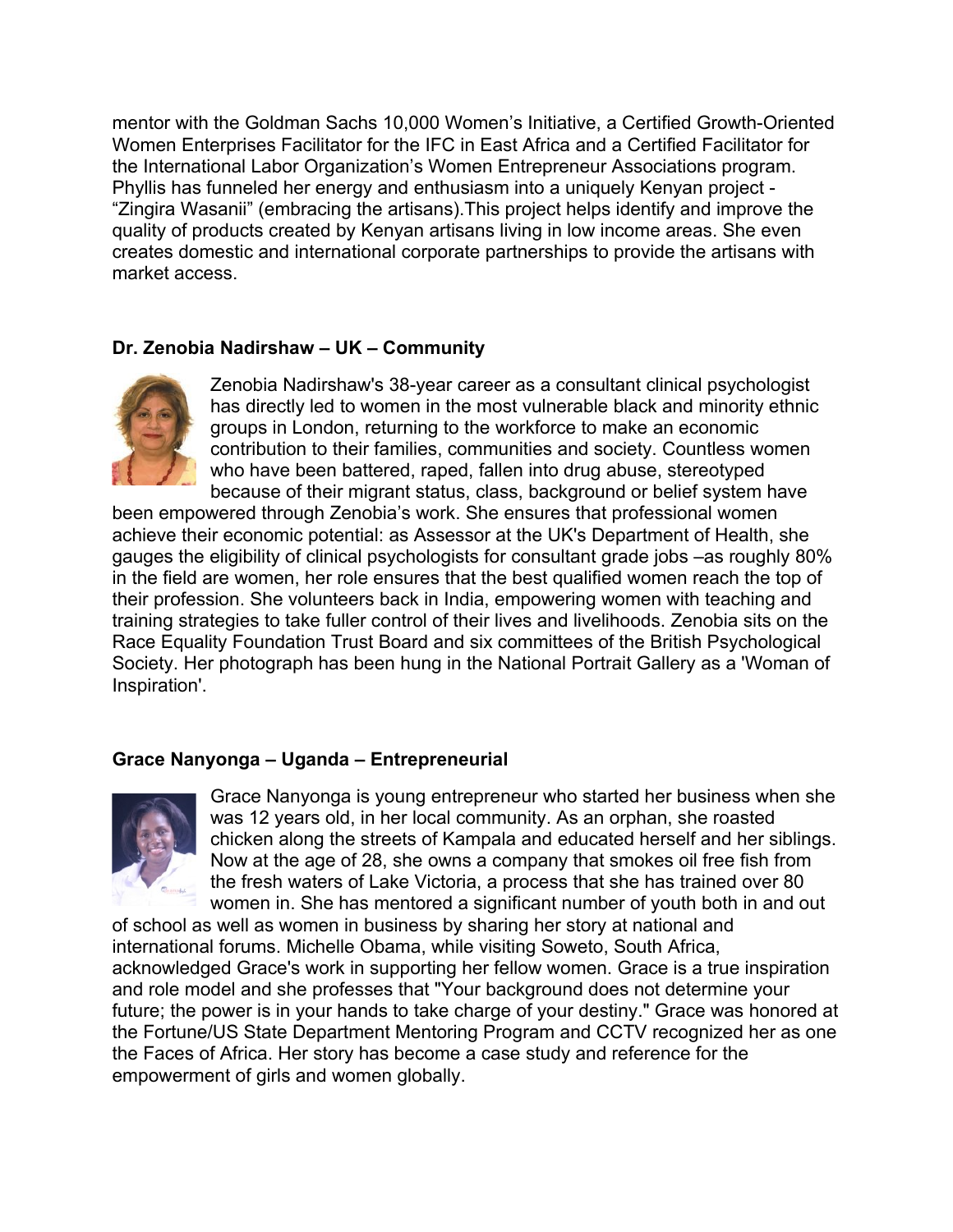#### **Alexia Naris – Namibia – Community**

![](_page_26_Picture_1.jpeg)

Alexia Naris is a motivated and selfless volunteer who, through her Pots of Hope Women's Empowerment Programme (POHWEP), has helped HIV/AIDS infected/affected women in the rural and underdeveloped Kunene region of Namibia gain economic control over their lives. As a trained counsellor, Alexia understands the devastating nature of HIV/AIDS and social side-effects including stigma, discrimination, domestic violence, and

unemployment. She founded the rural development project, POHWEP, with financial support from the U.S. Embassy's Self-Help Program, and initially trained over 40 women in designing, producing, and marketing quality earthenware products throughout Namibia and abroad. Alexia continues to volunteer and trains women with previously limited economic options as potters. The program also provides tuition assistance to young girls to provide subsequent generations of women more economic, educational, and employment opportunities. Alexia's goal is not just to create long-term employment opportunities for women, but also to break down traditions of shame and blame surrounding HIV/AIDS. Her energy and continued efforts translate to jobs and a renewed sense of hope for many women.

#### **Ramanou Nassirou – Togo – Champion of Women's Economic Empowerment**

![](_page_26_Picture_5.jpeg)

Ramanou Nassirou demonstrates a strong commitment to the development of women in Togo. He was the chief project director of WAGES (Women and Associations for Gain both Economic and Social), a microfinance project founded by CARE International in Togo. The project was scheduled to be completed after 6 years by reaching the socio economic needs of 3900 women in the capital city.

Ramanou managed the project so effectively that they exceeded their goals by providing more than 6,000 women access to loans. In 1999, WAGES became a national microfinance NGO in Togo. After political turmoil put WAGES on the verge of collapse, Ramanou took the lead in a new activity that included meeting people at their workplace to encourage them to save and then collect their money every day. After two months, WAGES had collected more than \$400,000. In 2012, WAGES serves more than 160,000 Togolese - 70% of whom are women - employs more than 410 people, and delivers training at more than 15 branch offices. Their current credit portfolio is more than \$ 22 million.

#### **Diago Ndiaye – Senegal – Education**

![](_page_26_Picture_9.jpeg)

As a young girl who was born into privilege, Diago Ndiaye started collecting food, shoes, and clothes for child beggars in Senegal. Her natural-born compassion towards the underprivileged drove her to embrace a career in social services, launching her teaching career in an all girls' school at age 19. Committed to the cause of education and training of young girls and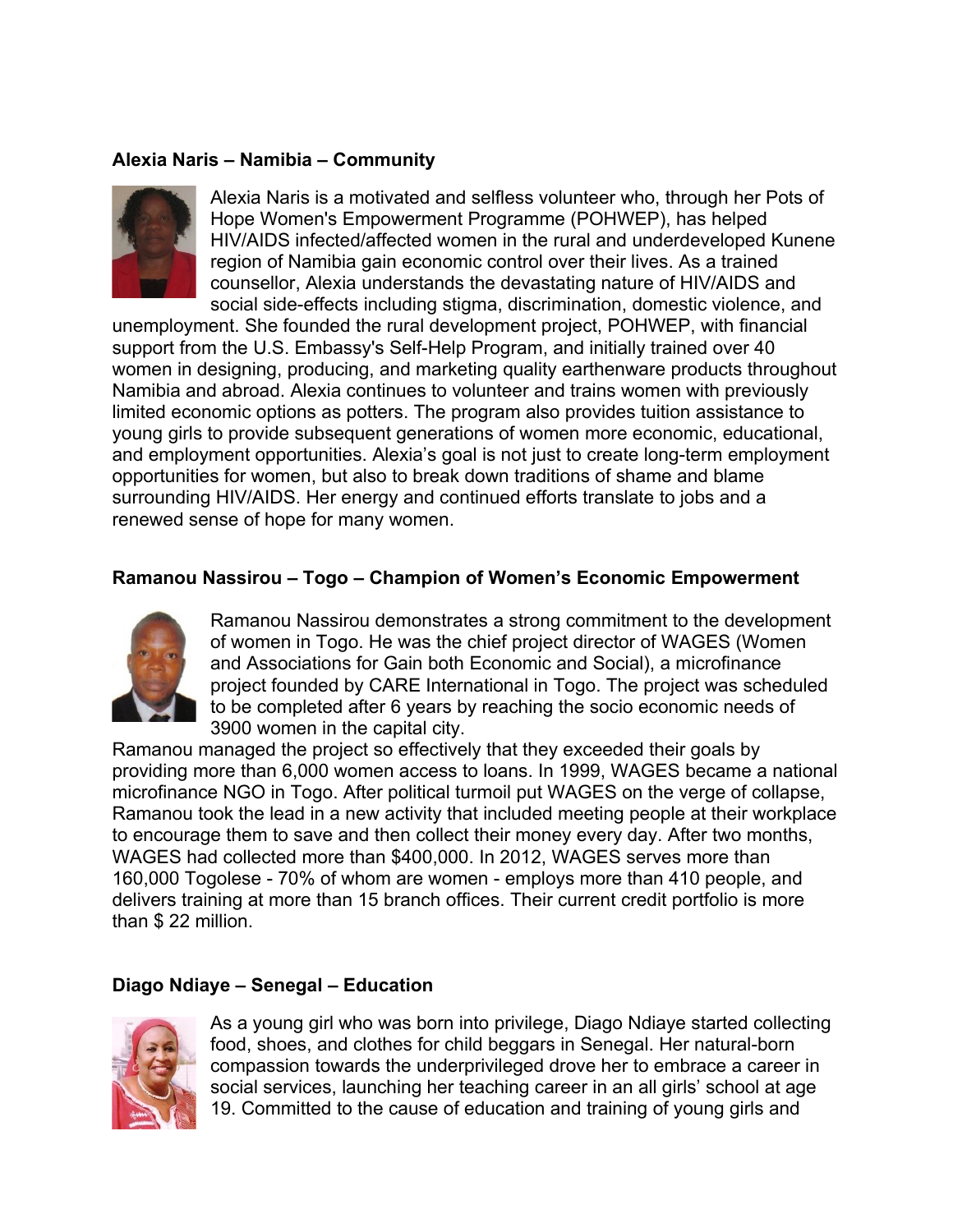women, Diago became a member of various organizations and networks dedicated to the promotion and respect of women and children's rights, as well as the eradication of female genital mutilation. In the 1990s, she led a nation-wide project funded by the Ministry of Women, Children and Family whose mission was to promote feminine entrepreneurship and early childhood education. This program spanned seven years and produced over 25,000 female entrepreneurs and 5,000 children graduates from the child literacy program.

# **Alyse Nelson – USA – Non-Profit/NGO**

![](_page_27_Picture_2.jpeg)

Alyse Nelson is president, chief executive officer, and co-founder of Vital Voices Global Partnership. Alyse has worked with women leaders to develop training programs and international forums in over 140 countries and has interviewed more than 200 international leaders, including presidents and Nobel Peace Prize laureates. Under her leadership, Vital Voices has tripled in size and expanded its global reach to serve a network

of over 12,000 women leaders in 144 countries. Alyse has designed and implemented Vital Voices initiatives throughout the world and aided in the commitment of Hillary Clinton and Madeleine Albright to promote the advancement of women as a U.S. foreign policy objective. Alyse worked with the President's Interagency Council on Women at the White House and attended the UN Fourth World Conference on Women in Beijing. She serves on Hillary Clinton's Advisory Committee on Strategic Dialogue with Civil Society and is a Board member of Running Start. Alyse was named one of ''Ten Women to Watch'' by Washingtonian Magazine, and was featured in Newsweek as one of ''150 Women Shaking the World.

### **Birgit Neu – UK – Corporate (Individual Women)**

![](_page_27_Picture_6.jpeg)

Birgit Neu is one of the most respected COO's at HSBC Investment bank and across the City of London. She is one of the founding members of Women on the Wharf (WoTW), which is a network of corporate women's networks in the City of London. Birgit founded WoTW to develop external knowledge around gender diversity and to ensure that corporations were sharing their ideas and collaborating to ensure the progression and

economic empowerment of women. She is also an active participant and advisor to The Network of Networks (TNON), which extends to 42+ multinationals (both banking and non-banking across London). Birgit is a highly sought after speaker, a trusted advisor, and an individual who is constantly called on for advice and guidance by a myriad of senior leaders across the City. She has already been awarded "Mentor of the Year" by one of the most elite bodies for female recognition in the UK and is described as a "connectpreneur", an educator, and an amazing individual who shares, collaborates and actively encourages Women to fulfill their potential.

### **Venera Novakovska – Macedonia – Education**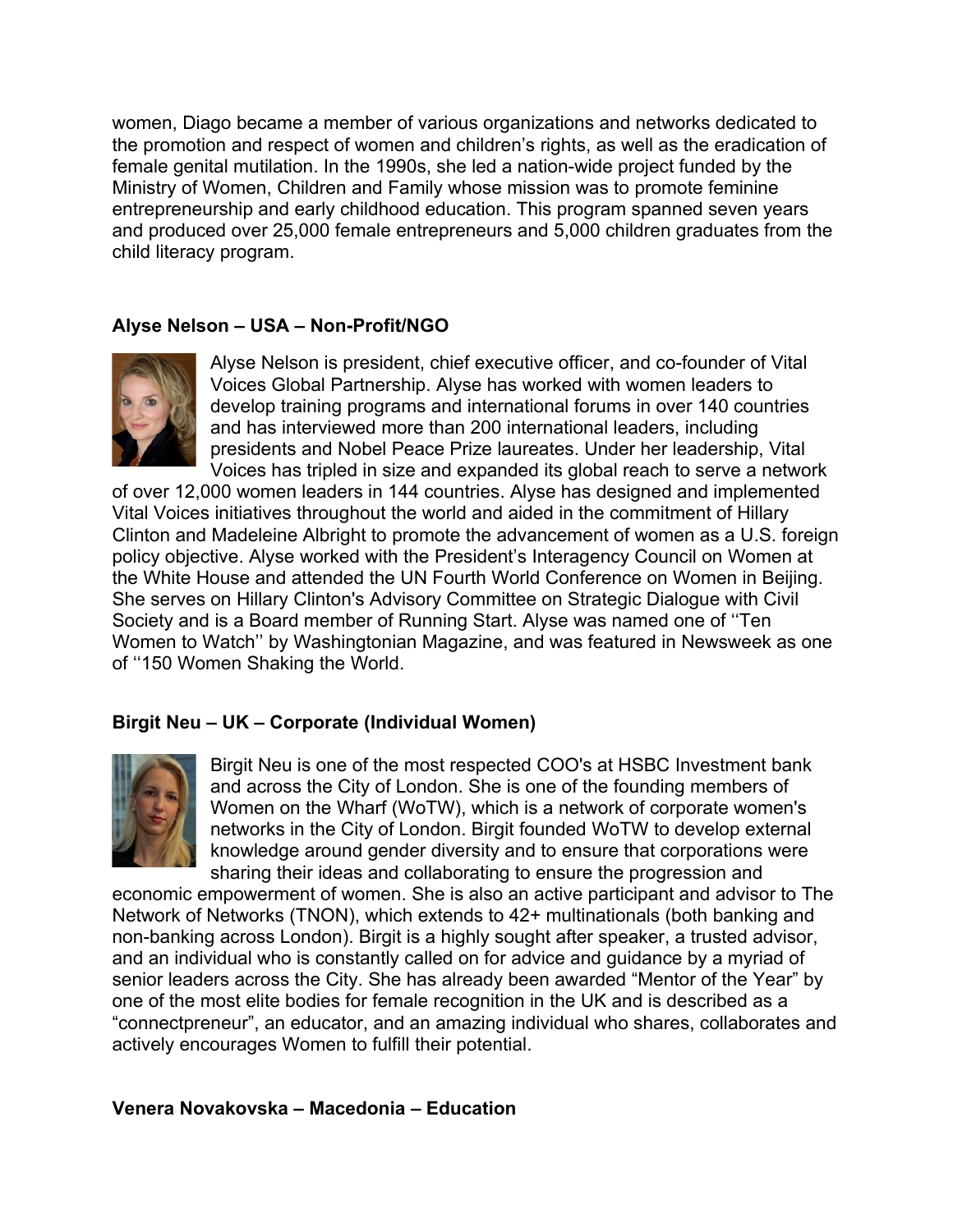![](_page_28_Picture_0.jpeg)

Head of Nova International Schools, a coeducational, liberal arts school, Venera Novakovska is a leader in educational practices and opportunities for young women in the Republic of Macedonia and the greater Balkans. When she started the school, one of her goals was to provide sustainable equity opportunities for young girls, as well as young women professionals, offering both a safe and intellectually challenging environment. As the

school has expanded its mission, goals and size, Venera's personal and professional life creed - 'when you educate the girls, you educate the country' - has become an institution in its own right. In the capacities of teacher, mentor, employer and colleague, her guidance is an incredible gift to all. It has been said that "once a student of hers, always a student of life-long learning". The value of brave individuals like Venera is paramount; a woman who understands the importance of going against the complacent current and educating society on the significance of female empowerment and economic independence.

## **Magda Nowak – Thailand – Corporate (Individual)**

![](_page_28_Picture_4.jpeg)

As a key human resources leader at PepsiCo over the past decade, Magda Nowak uses the UN Women's Empowerment Principles to increase female representation in her business. By identifying inclusion as the precursor to diversity, she has increased executive female representation within PepsiCo from 12.9% to 31% globally, with 32% of all PepsiCo managers being women. Her efforts have profoundly impacted the local communities in over

180 counties where PepsiCo operates, particularly in developing nations. Magda was involved the creation of a women's council in Pakistan and an initiative to establish child care facilities that enabled mothers to return to work, empowering not only employees, but also their families and communities. Since becoming Senior Director of HR for the North and South Asia Business, Magda has continued her challenging agenda, with her region now comprising 35.6% female executives.

### **dt ogilvie – USA – Education**

![](_page_28_Picture_8.jpeg)

dt ogilvie's contributions to empowering women entrepreneurs and students in the United States are nothing short of inspiring. She is the founding director of The Center for Urban Entrepreneurship & Economic development (CUEED) at Rutgers Business School. Under her leadership, CUEED's programs train, provide capital, and create a network that enables many women entrepreneurs to grow. What is most inspiring about dt is her

genuine attention to empowering entrepreneurs. She is a much sought after speaker and was invited to the White House to talk about entrepreneurship and economic development to minority serving and historically black colleges and universities. She also founded a Scholars Training and Enrichment Program to help women minority students to successfully obtain their undergraduate degrees and maintain a GPA equivalent to non-minority students. Her passion to empower women propelled her to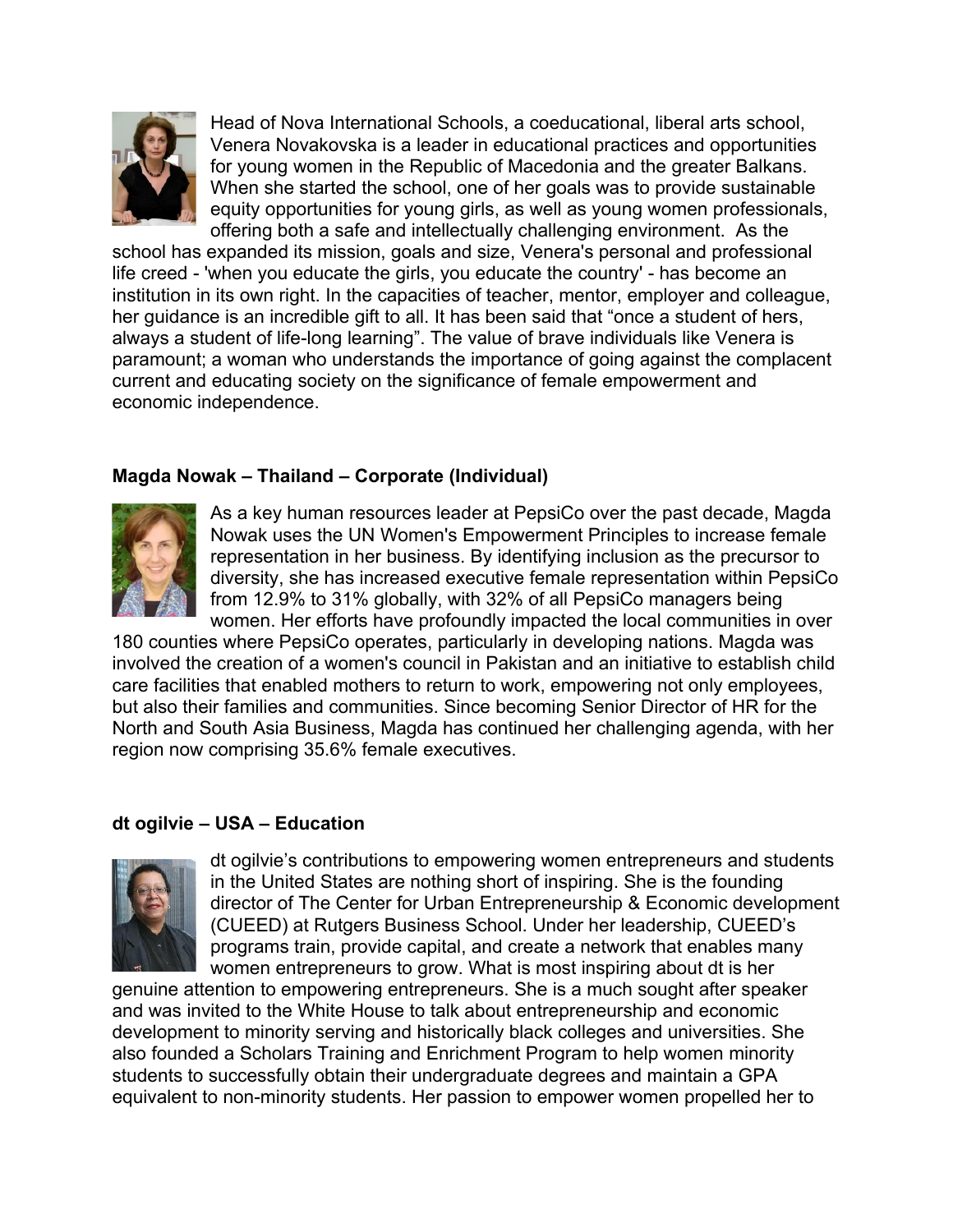start writing a book about strategies women executives have used to break the glass ceilings.

# **Adanma Ogumka – Nigeria – Non-Profit/NGO**

![](_page_29_Picture_2.jpeg)

Adanma Ogumka has advanced the business opportunities for women in rural Nigeria through the Super Guides Women and Youth Empowerment Organization she founded. Super Guides provides access to micro finance, leadership and business skills training and hosting rural women network events that connect them to resources. As Executive Director of World Women Trade Fair Nigeria, she is also dedicated to strengthening women's

economic empowerment and access to global trade opportunities, focusing on benefitting the 80% of Nigeria's population living in rural communities. She recently organized a high-level business mission to the U.S. to study and examine excellent examples and models of how small rural communities have built cultural economy through cultural heritage preservation, sustainable tourism, handicrafts and the arts and nature. The impact of her work "ShowCase Nigeria" is greatly contributing to Nigeria's women being able to earn a sustainable living through the reviving of lost textile skills and techniques while accessing profitable markets in the U.S.A.

## **Omowale Ogunrinde – Nigeria – Entrepreneurial**

![](_page_29_Picture_6.jpeg)

Omowale Ogunrinde founded the Foundation for Skills Development to empower women and youths with vocational and entrepreneurial skills, enabling them to start up businesses and economically transform their lives. Her work has effectively trained about 3,000 women and more than 1,000 women have set up businesses in different parts of Nigeria. In 2010, she If introduced the Women in Small Business Seminars, which host about 200

women each time and aim to equip, ensure and enable women's businesses to grow. It links the women with funding sources, government developmental agencies and business mentors. These programs, held three times a year, include successful entrepreneurs, public and private sector professionals that teach and equip women with entrepreneurial skills required to start, grow and sustain their businesses. A most important part of the program is the segment tagged "Telling my Story"; where a successful entrepreneur shares their inspiring business story.

# **Bisi Olateru Olagbegi – Nigeria – Non-Profit/NGO**

![](_page_29_Picture_10.jpeg)

Bisi Olateru-Olagbegi is the Founder, Executive Director, President, and Legal Practitioner of Women's Consortium of Nigeria WOCON. Since its inception, WOCON has been engaged in various programs and activities for the enforcement of the rights of women and children, particularly in Nigeria. Gender violence disproportionately affects more women than men and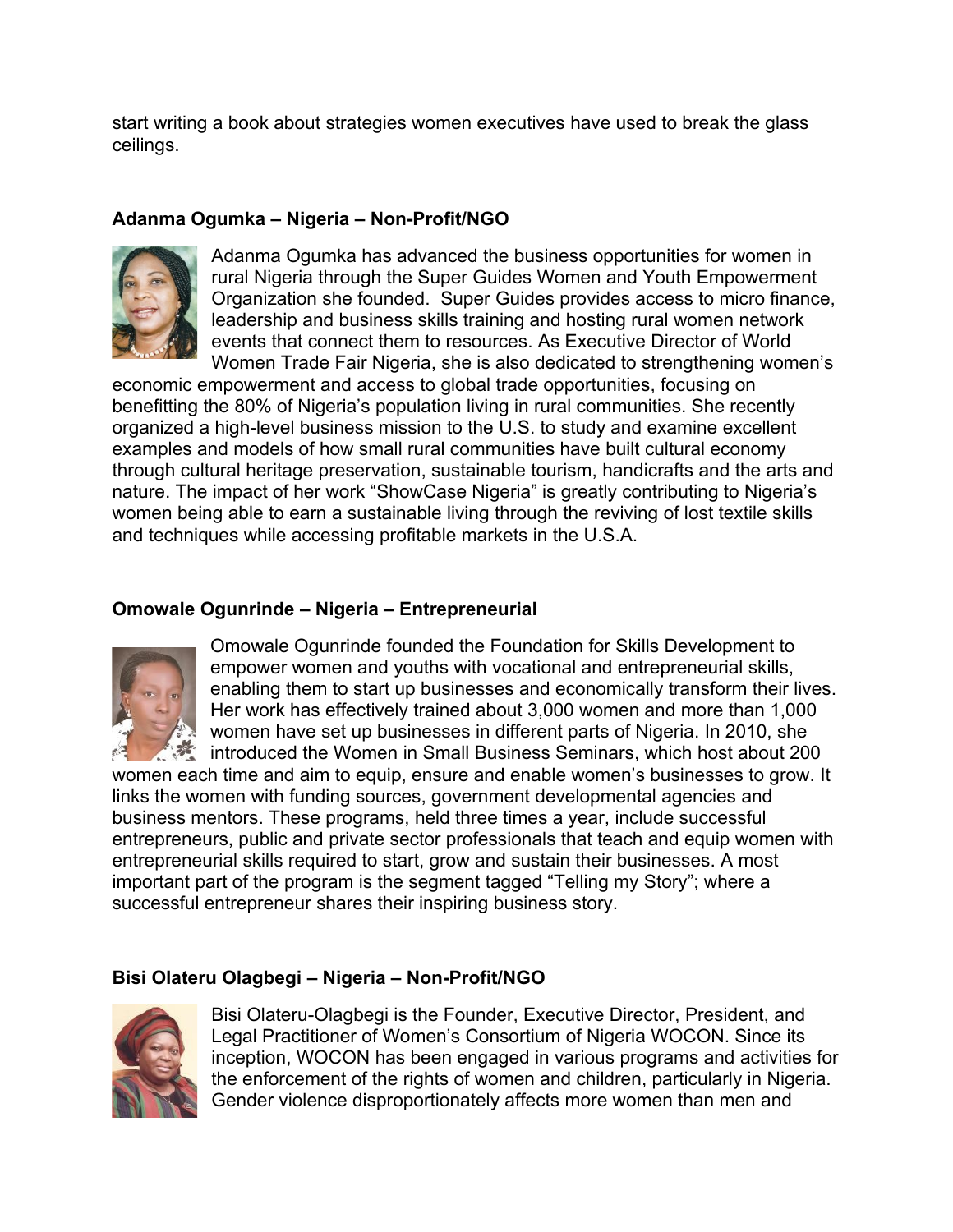more children than adults and as in most African countries, Nigerian women and children suffer from this form of violence on a daily basis. The most pervasive form of gender violence is the growing trade of human trafficking. Hundreds of Nigerian women and girls are trafficked each year into forcible prostitution. WOCON is stepping up its efforts to expose and eradicate this abusive and illegal practice. Bisi works on the premise that Nigerian women with economic independence will not be as exposed to human trafficking.

## **Dr. Pushkin Phartiyal – India – Champion of Women's Economic Empowerment**

![](_page_30_Picture_2.jpeg)

Dr. Pushkin Phartiyal works on economic empowerment through sustainable use and management of natural resources in the Indian Himalayan state of Uttarakhand. 70% of the population of Uttarakhand earns a living from agriculture and allied sectors making the productivity of natural resources the key to alleviating poverty among women. Collection of fodder, water, and firewood imposes a harsh work day of 16-18 hours on

most women. Pushkin identified the traditional system of VP- term referring to locally governed communal forests- as a means of reducing drudgery and improving livelihoods. In 1997 he formed 1200 new VP's that influences policy toward increasing women's representation in the VP management committee. Pushkin introduced material ropeways to improve access to markets, low cost irrigation techniques, and alternative energy options. Pushkin's innovations have saved hundreds of work hours per year for countless women in the region.For Pushkin, the development of productive skills was a key strategy in the economic empowerment of women.The concept of all-women Self Help Groups and the use of time saving for natural resources based on income generation activities has increased women's income by 60 to 80% in the intervention areas.

### **Carina Pierre-Rochard – France – Corporate (individual)**

![](_page_30_Picture_6.jpeg)

Carina Pierre-Rochard is a regional director within Europe at the International Herald Tribune/New York Times group and the initiator and Project Leader of "The Female Factor" Series. Articles in this series examine the most recent shifts in women's power, prominence and impact on societies around the world, and attempt to measure the influence of women on early 21st century development. It is the first time a mainstream

international daily newspaper has devoted a complete regular section to women and women achievements around the world. During the past two years the Female Factor Series has gained in size, influence and popularity in Europe. Using her position, Carina has brought awareness and unity to the accomplishments of women around the world, furthering the efforts towards economic empowerment for women.

### **Dr. Alice Pollard – Solomon Islands – Community**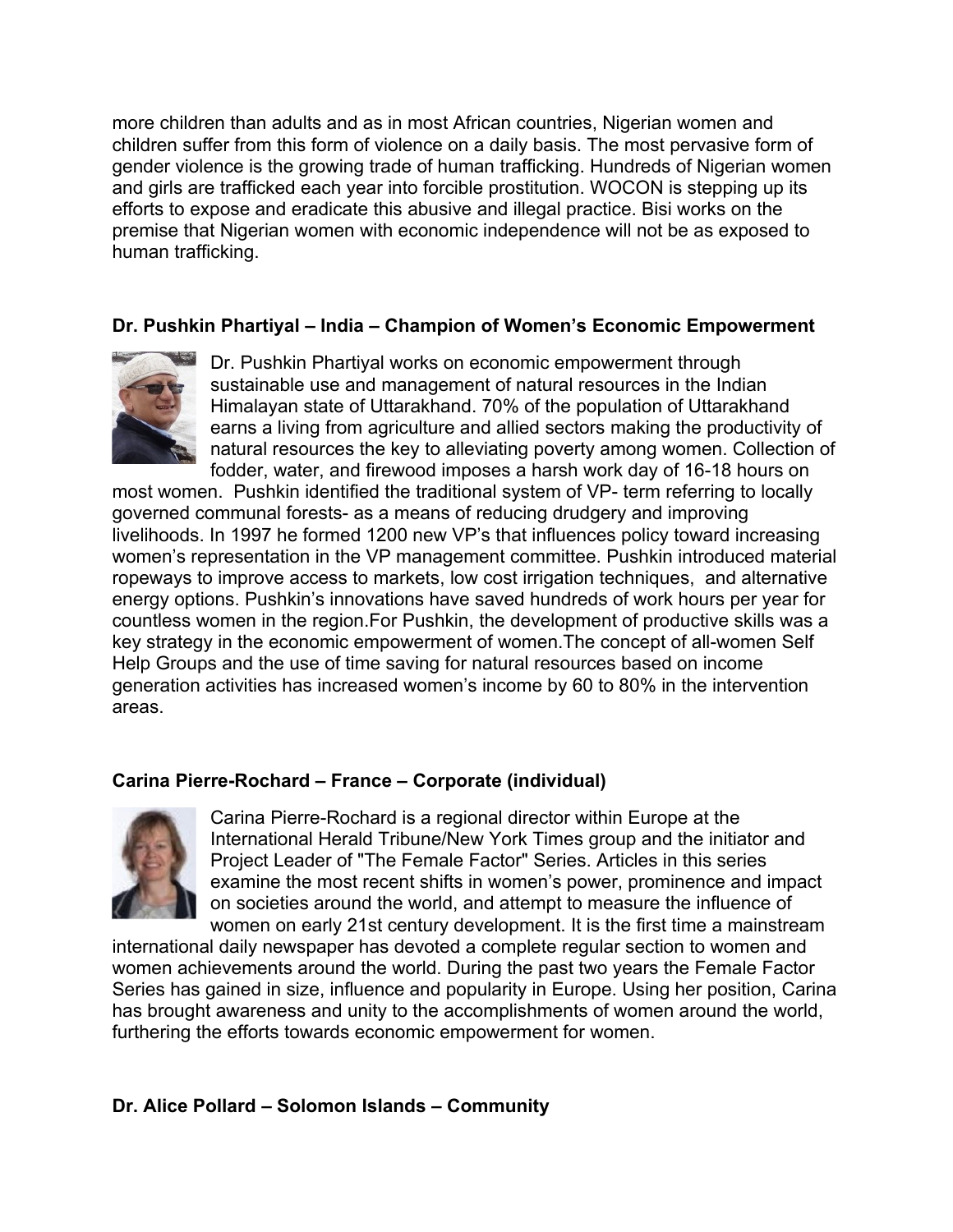![](_page_31_Picture_0.jpeg)

Eighty percent of women in the Solomon Islands (SI) have no access to formal banking services. Dr. Alice Pollard has worked to ensure that local women are equipped and empowered to not only earn money but save and manage it themselves. Alice established the West Are'Are Rokotanikeni Assocation (WARA), which began with business training and now operates a revolving loans fund that has provided access where commercial banks

have not. In 2006, a Savings Club was launched and is used by small-business women in rural areas. More than USD \$65,000 has been saved, with about 15% withdrawn mainly for school fees. Each year Alice must raise USD \$2,000 to \$2,500 for the boat costs to collect and transport the savings from southern Malaita for safe deposit in the commercial bank. "Leadership is a key ingredient for WARA" says Alice. "All executive positions are voluntary, and our work is and must be founded on trust. Working with marginalised groups can be risky, costly and requires great patience and commitment. But it is so rewarding when we see ordinary rural women demonstrate leadership and become economically active and responsible."

## **Sanja Popovic-Pantic – Serbia – Education**

![](_page_31_Picture_4.jpeg)

With a national unemployment rate of nearly 24%, work opportunities for Serbians, and especially Serbian women, can be hard to come by. Sanja Popovic-Pantic is working to change this desperate situation. In 1998, she recognized the need to connect Serbian business women to each other, leading her to be a founder of the Serbian Association of Business Women (ABW), which today includes 230 members (mostly micro- and small-

business owners throughout Serbia). As President and Executive Director of the ABW, Sanja is the driving force behind the organization's success. ABW has built an extensive mentoring program and targets the next generation of Serbian women by supporting youth programs that provide women with the tools they need for success. As a change agent, Sanja is also a visionary. Recognizing that ABW membership consists overwhelmingly of women with Belgrade-based companies, she is now focusing on rural areas, where economic conditions are more challenging. She aims to help connect women, empower them, and promote sustainable economic development. The stronger the network becomes, the greater influence the group has in policy advocacy. In short, under Sanja's guidance, the ABW is successfully fostering women's entrepreneurship in Serbia.

### **Elena Proskurnya – Russia – Corporate (Individual)**

![](_page_31_Picture_8.jpeg)

For over 20 years, Elena Proskurnya has been the Managing Partner of one of the largest Russian audit and consulting companies. FBK was started from scratch and has grown into a leading company. Within her own company, Elena demonstrates active support to women. Today, of nine FBK Board members - five are women. Four of them first came to FBK to occupy minor positions, and with their professional development, they took

their positions among company partners. Gender–sensitive programs are developed in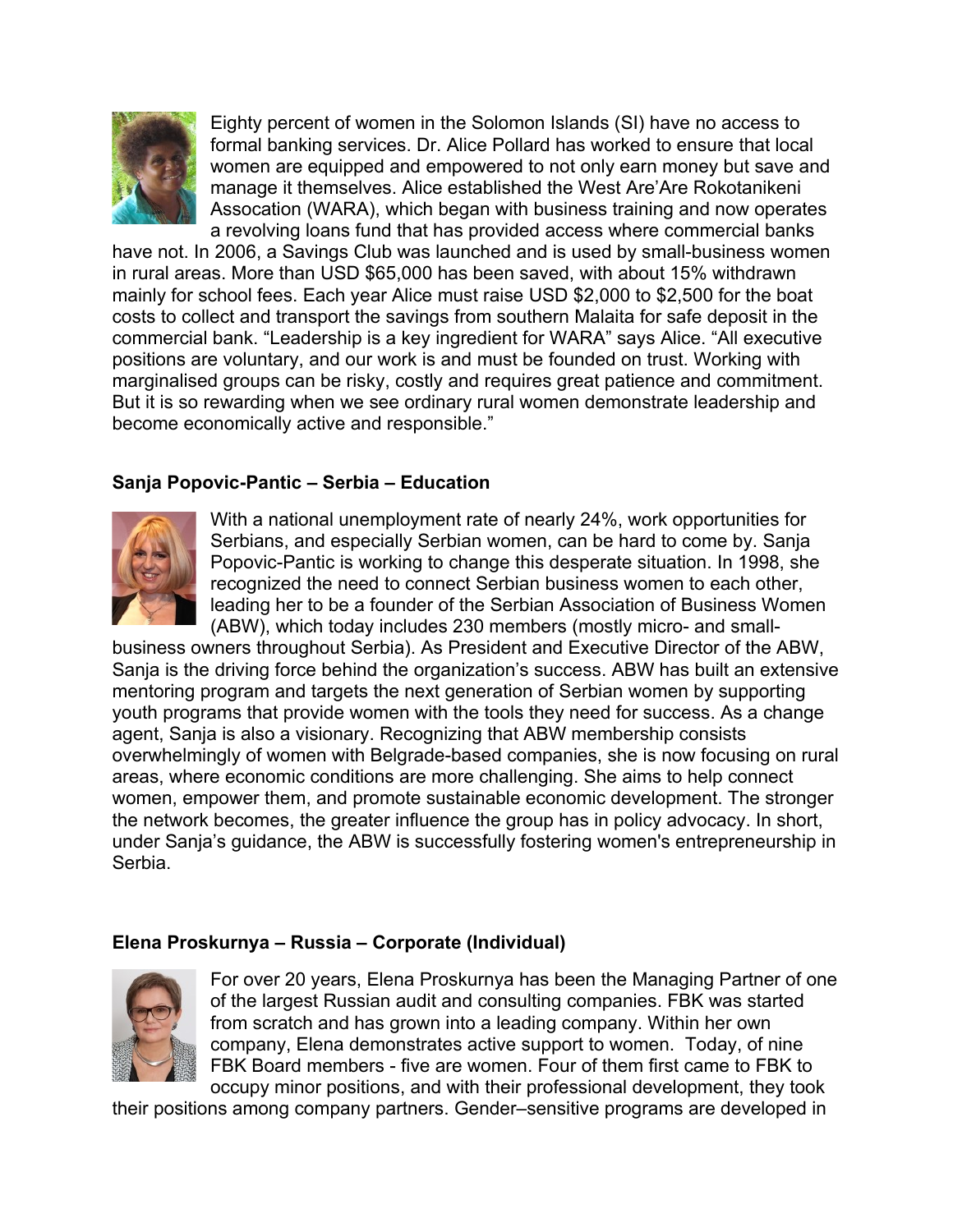FBK and working mothers enjoy flexible schedules and the possibility of part-time employment. Elena's public activities are intended to support and develop businesswomen and women leaders. She is a member of the managing board of the Committee of 20, one of the most reputable organizations of Russian women business leaders and is also an active member of the Council of Women Leaders and Entrepreneurs of the Russian Union of Industrialists and Entrepreneurs (RSPP) which aims to widen the participation of women leaders and entrepreneurs in RSPP at the federal and regional levels. As the sign of her merits, Elena was awarded the the "Best Manager of the Year" nomination.

### **Diana Rivington – Canada – Public Service/Government**

![](_page_32_Picture_2.jpeg)

For more than twenty years, Diana Rivington led Canada's international development policy and programming work on behalf of the world's poorest women. Her belief is that if women could be empowered and the balance of power between women and men could be altered, positive change for families and communities could occur and poverty would be reduced. Diana was instrumental in Canada's central role in the creation of UNWomen.

Without her fine strategic abilities, rich understanding of the intricacies of the UN system and her immense credibility and solid international reputation, Canada would not have been able to lead on this issue as it did. The beneficiaries of her mentorship can be found across Canada and around the world in important positions in bilateral development agencies, international institutions and non-profits. In her "gap year" after retirement, she has been approached to continue teaching and has also been invited to participate in international work so we can be sure that her passion for women's empowerment will continue to keep her fully occupied.

### **Chinara Sadykova – Kyrgyzstan – Non-Profit/NGO**

![](_page_32_Picture_6.jpeg)

Chinara Sadykova, is a Committee Member on the Central Asian Women Economic Symposium follow-on activities, playing a key role in uniting successful women entrepreneurs to follow recommendations developed during the Symposium. She has implemented a number of projects with the U.S. Embassy-Bishkek funds, including sewing courses by famous designer Dilbar Ashimbaeva for rural women, a financial literacy project by leading

investment company "Senti", and business development training by the Civic Fund of Micro-crediting. In 2012, Chinara initiated the registration of the non-profit, civil society organization "Women's Forum Kurak". WFK's members have more than 20 years of experience in implementing programs aimed at women's financial and legal literacy, business laws development and lobbying, rural women entrepreneurship, technical assistance and consulting, management of micro-crediting, fashion industry development, sustainable development and the promotion of civil society. Kurak is a Kyrgyz word meaning "patchwork". The organization was so called because it unites women from different spheres like business, education and civil society.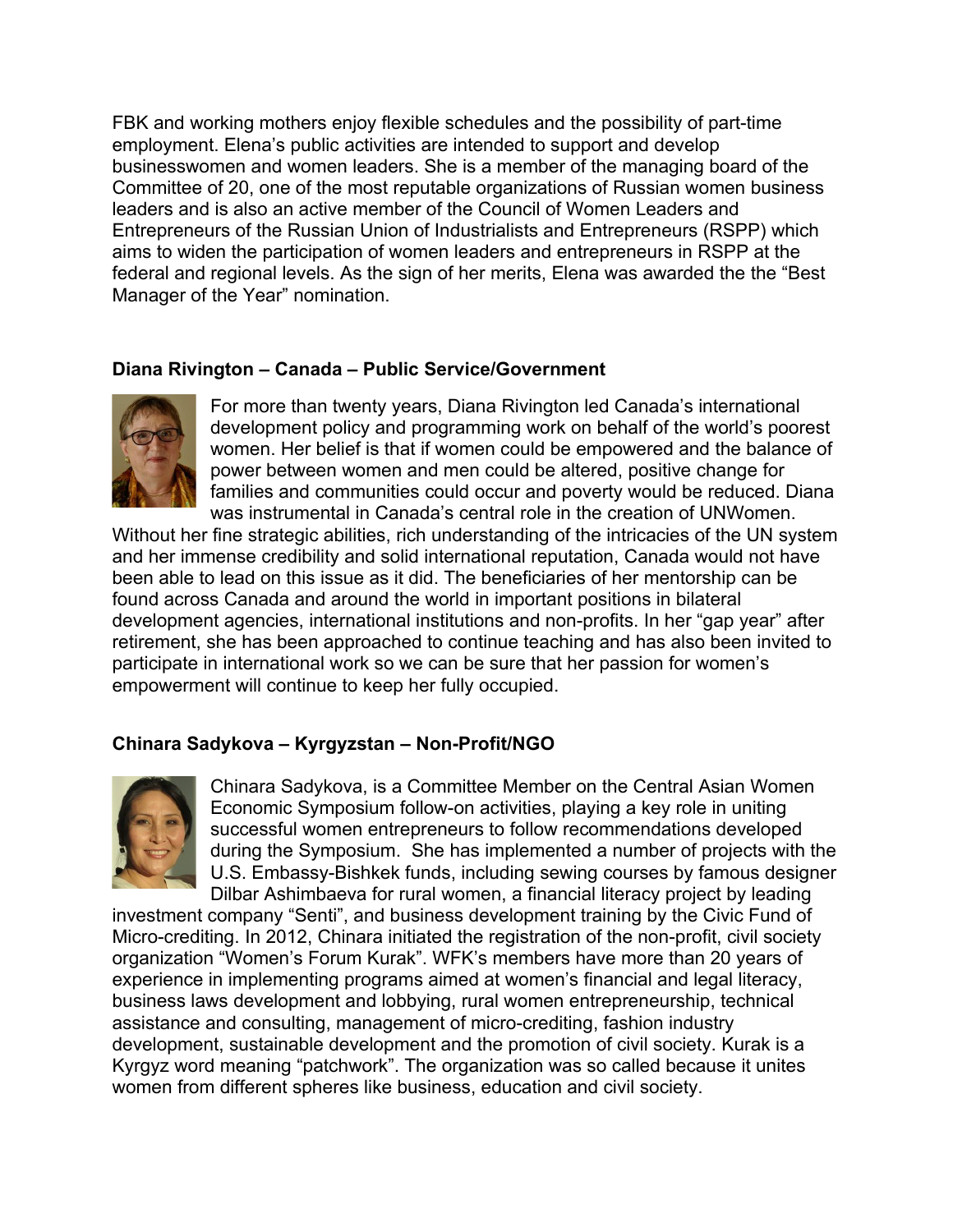### **Jessica Sager – USA – Non-Profit/NGO**

![](_page_33_Picture_1.jpeg)

When the USA reformed welfare, low-income women (especially single mothers) struggled to find both work and child care for their children. Believing that women shouldn't have to choose between economic survival and their children's well-being, Jessica and Janna founded the non-profit All Our Kin. AOK provides resources and training women need to open their own home-based child care programs. A study conducted by the University

of Connecticut confirmed that AOK's programs have significant effects on women's economic well-being. Nearly 60% of participants earned at least \$5,000 more the first year after participating in AOK's Licensing Project; over 45% earned at least \$10,000 more the second year. Graduates report an average wage 10.4% more than the typical wage for industry counterparts. After completing the program, 55% of graduates were able to use their increased income to pay down debt, 42% had opened a savings account, and 31% had moved to a larger apartment or house. By facilitating access to child care, the program also makes it possible for parents, primarily mothers, to find and retain employment.

### **Dr. Pratibha Samson Gaikwad – India – Community**

![](_page_33_Picture_5.jpeg)

Pratibha Samson Gaikwad, has used her position, knowledge and experience as a champion for women's empowerment for the last 16 years. Experiencing the underprivileged state of women in her native village, she has been teaching and designing courses for female students from the surrounding areas which will pave the way for financial independence. She holds an M.A. and a Ph.D. in Economics and as a member of the Board of

Studies, she has been instrumental in framing curriculum, and increasing the employability of women. By establishing a Women's Development Cell in her college, around 1500 girls and women from the surrounding areas are given access to job/skill oriented courses every year. She also established a Shalom self-help group wherein 15 underprivileged women were provided funds to start their own businesses. Recently, she was awarded the 'Bharat Shiksha Ratna Award' by the Global Society of Education and Social Service.

#### **Namizata Sangare – Cote d'Ivoire – Non-Profit/NGO**

![](_page_33_Picture_9.jpeg)

Sangare Namizata, National President of the Organization of Active Women of Cote d'Ivoire (OFACI) has been fighting since 1999 for the economic and social empowerment of women. To that purpose, the International Visitor alumni operates, by raising women's awareness about their potential and outlining the necessity for the state to promote gender equality. Her commitment on that matter earned her four national awards: two awards

from a national women's organizations and two from the State. Under her leadership,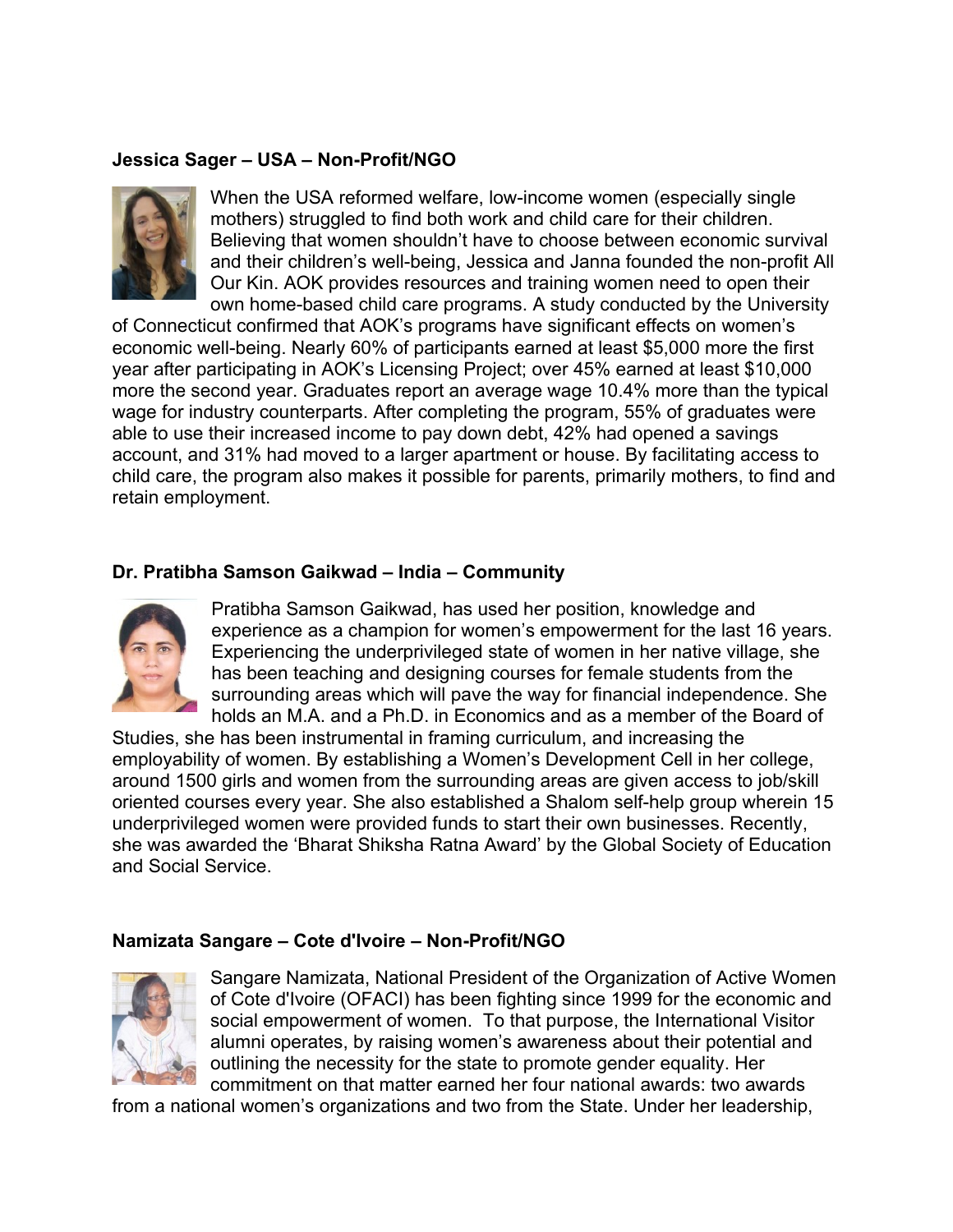OFACI undertook many activities relating to economic empowerment of women in the country, with support from donors such as the United Nations, the European Union, Canada, and GIZ In 2001 her organization implemented small projects for the economic integration of young prostitutes. This project allowed these young women to build a worthy life and abandon prostitution. In 2007, 250 were supported in terms of income generating activities with significant results. Today most of them enjoy sustainable livelihoods. Now she is supervising 400 young women from six main regions in the country to initiate and manage small enterprises.

## **Marianne Schoenig – UK – Corporate (Individual)**

![](_page_34_Picture_2.jpeg)

Marianne Schoenig is a passionate, dedicated supporter of the economic empowerment of women in her role of driving Accenture's global programs to make supply chains more inclusive of women-owned businesses. Marianne is a Board Director of WEConnect International, a nonprofit organisation which strives to level the playing field for women in global supply, as demonstrated by the award winning diversity and inclusion

program that Marianne co-created and leads. Marianne also represents Accenture in the World Bank Global Private Sector Leaders' Forum focused on 'Gender Equality as Smart Business' and within La Pietra Coalition: A Breakthrough Initiative to Advance Women and the World, influential at G20 level. Marianne has been instrumental in a pilot to open markets for vulnerable women in India, enabling women who were formerly waste-pickers with negligible earnings and hazardous work conditions to now produce stationery products from recycled paper with productivity and earnings increased tenfold.

### **Rita Shah – Ireland – Entrepreneurial**

![](_page_34_Picture_6.jpeg)

Rita Shah is the CEO of Shabra Plastics/Recycling Ltd and a founding member of Shabra Group. Having first-hand experience of the difficulties faced by women in business, Rita believes that everyone must contribute to this life and assist others. Rita is an excellent motivational speaker and mentor, giving speeches and presentations in Ireland, United Kingdom and Kenya and she was recently invited to speak by the European Parliament in

Brussels at European SME Week Summit 2011. Rita mentors in the Women in Business Program, Going for Growth, and has nurtured hundreds of women in small business. She has also spoken at many Annual National Women's Enterprise Days. Rita and her business partner Oliver are the founder members of their own charity named Shabra Charity Foundation supporting underprivileged girls to attend secondary school in Nigeria and building an orphanage in Kenya for poverty stricken children.

### **Willa Shalit – USA – Entrepreneurial**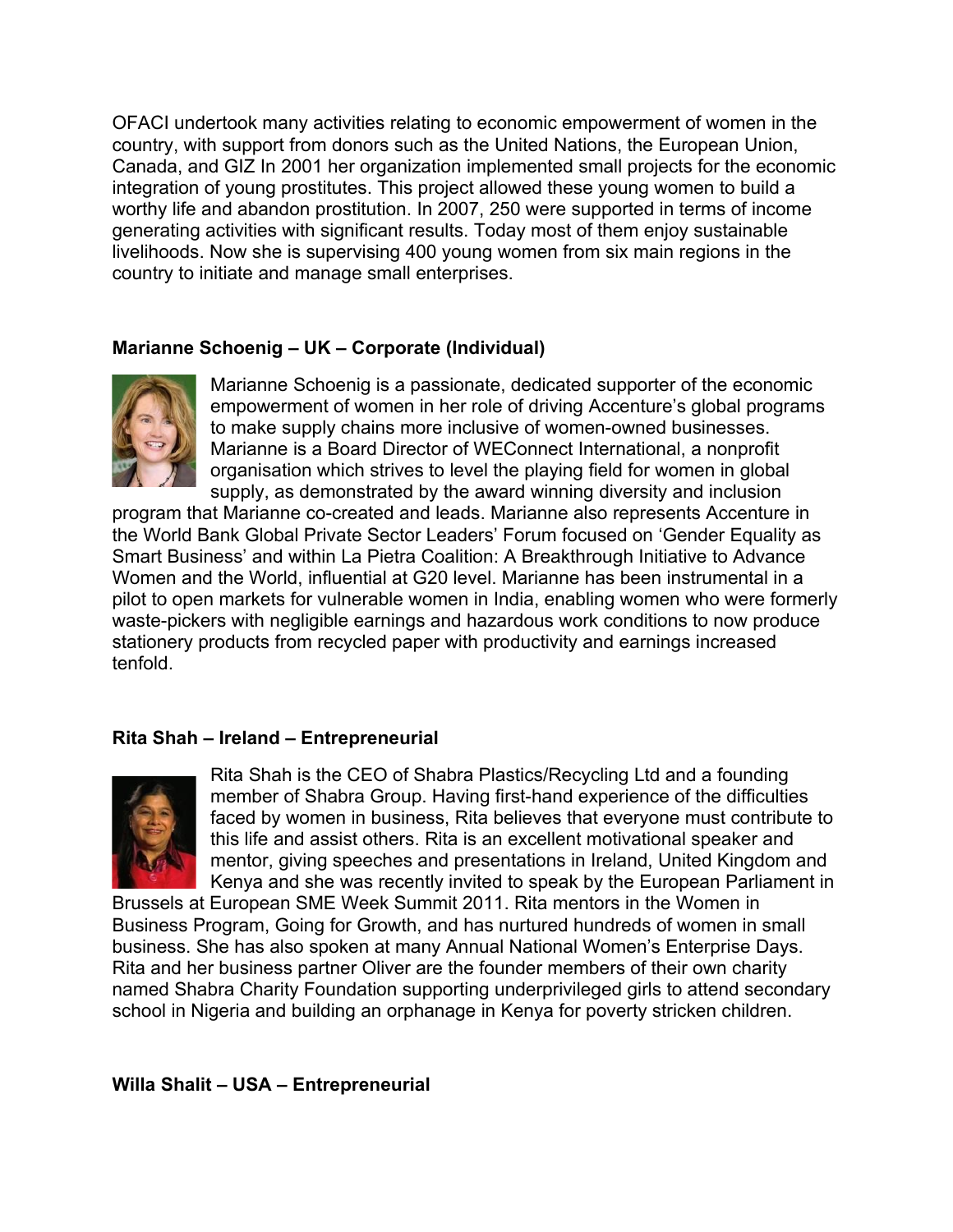![](_page_35_Picture_0.jpeg)

Willa Shalit is an artist, theatrical and television producer, author/editor, socially-conscious entrepreneur and philanthropist, who has devoted much of her life to economic empowerment of women. Working with for-profit and non-profit organizations, she has brought economic opportunity to women in post-conflict zones and communities devastated by natural disasters by creating markets for products developed jointly by Palestinian and Israeli

women, women survivors of the Rwandan genocide, and the artisans of Haiti. Willa has produced important women's theater including "Ma Rainey's Black Bottom" and "The Vagina Monologues." Willa co-founded the non-profit V-Day organization that has thus far distributed more than \$20 million initiatives that work to stop violence against women and girls. She also founded Fair Winds Trading, a company dedicated to promoting economic self-sufficiency among women in nations throughout Africa, Asia and the Caribbean. She is a consultant devoted to women's economic empowerment, has served as a Special Advisor to UNIFEM, and was named by Women's eNews as one of the "21 Leaders for the 21st Century".

### **Hassina Sherjan – Afghanistan – Education**

![](_page_35_Picture_4.jpeg)

Hassina Sherjan, founder and president of Aid Afghanistan for Education (AAE), an organization that operates 13 schools in nine provinces with a total enrollment of 3500 students. Hassina is an Afghani native who was educated in the West, and is significantly impacting the lives of women and girls in Afghanistan. She is educating a generation of females who were unable to attend school during the Taliban era in Afghanistan. During the

Taliban rule, Hassina operated 5 underground schools for female students, meeting in private homes. After the Taliban, she worked to establish and staff schools using curricula, tests, books and supplies all approved by the Ministry of Education. AAE's teachers are certified by the ministry of education, so that an AAE degree is recognized throughout Afghanistan, enabling a generation of girls regain their lost education. Most recently Hassina has started a design company employing Afghanis to produce indigenous products for foreign export.

#### **Zolaykha Sherzad – Afghanistan – Entrepreneurial**

![](_page_35_Picture_8.jpeg)

Zarif Designs employs both women and men, who work side by side to complete tailored and hand-embroidered garments. Both of Zarif's locations are an oasis for its women employees, who are often learning to read and write in addition to earning incomes that change their lives and empower their families. Zolaykha Sherzad is committed to her employees as if they were family and committed to the preservation of Afghanistan's heritage in

textiles, at tremendous personal cost. Zarif uses traditional fabrics and craftsmanship to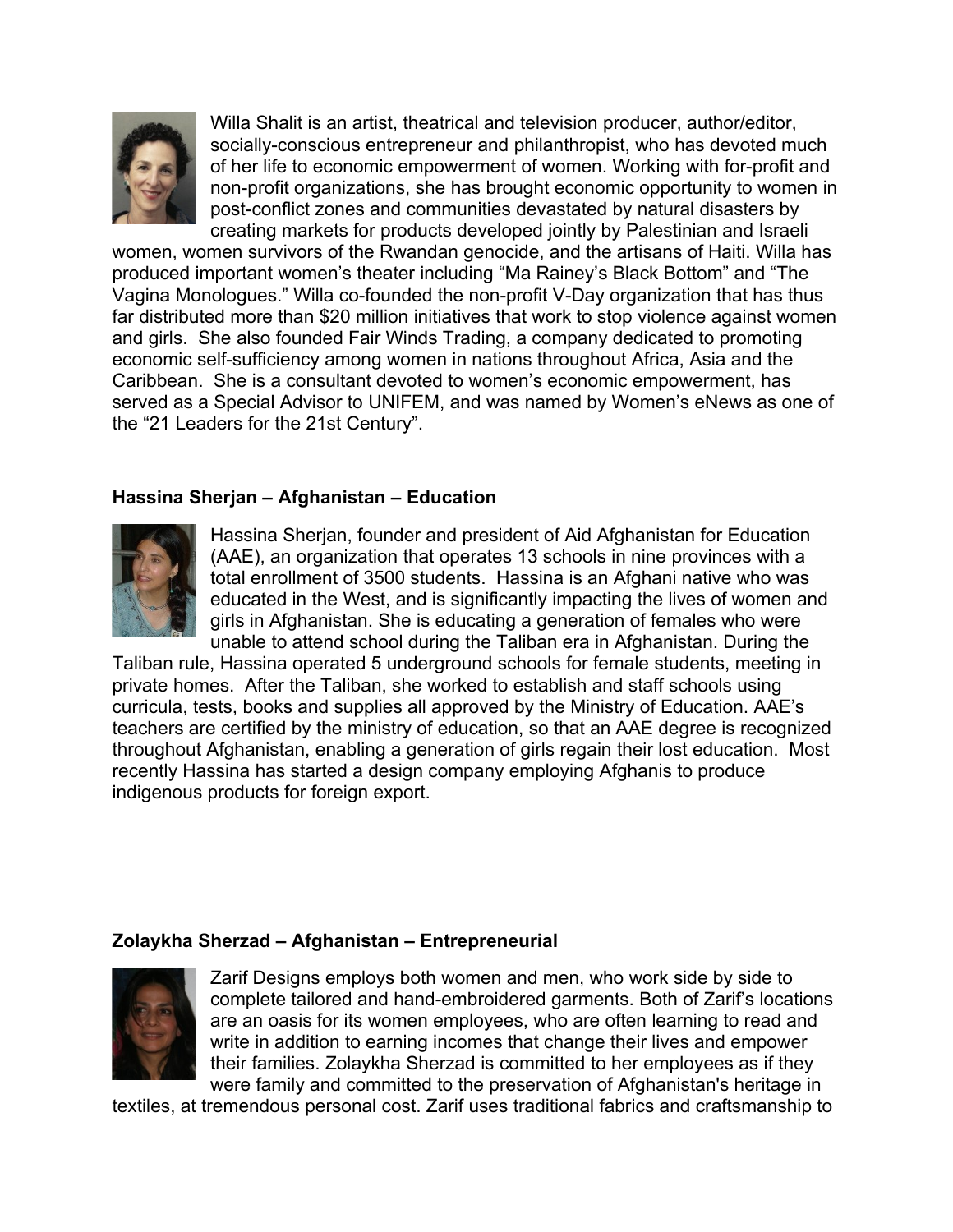create rich designs that blend Afghan culture and the modern world. Zolaykha is an entrepreneur, struggling to bring the best of Afghan tradition to the world and to create opportunities for the women and men she employs. She seeks no personal credit or gain from her work, but strives to empower her Afghan staff and create more opportunities for them to learn and for the business to grow. This honor may help draw additional attention and much-needed investment to Zarif Designs, so that she can continue this invaluable work to empower Afghan women.

## **Ynes Silva – Peru – Entrepreneurial**

![](_page_36_Picture_2.jpeg)

Ynes Silva, a single mother of six, began her career as a teacher in the northern Andes of Peru. Confronted by the profound poverty that fuels the recurrent social unrest of her region, Ynes began to work in her spare time with the city government to develop a training program for women entrepreneurs. She is now the coordinator of a women's artisan association with 280 members, most of them indigenous women from the surrounding

highlands. Ynes opens up her home to them, instructing them on the use of organic dyes, and teaching new styles of knitting. Ynes also teaches the women how to prepare for and participate in artisan fairs, in order to attract buyers from all over Peru. Ynes recently participated in business training and English classes organized by the U.S. Embassy in Lima in coordination with the Goldman Sachs Foundation and has passed on what she learned in that training to the 280 women in her association. She is well recognized in her community and among local and regional authorities as a force multiplier, empowering the women around her to greater economic self sufficiency.

# **Alison Smale – France – Corporate (Individual)**

![](_page_36_Picture_6.jpeg)

Alison Smale is the Executive Editor who created the International Herald Tribune (IHT), the global edition of The New York Times, and "The Female Factor", a series of reports since 2010. Thanks to Alison Smale's visionary leadership, the IHT has been carrying out an intensive examination of where women stand 100 years into empowerment. Alison Smale and Carina Pierre-Rochard have been a particularly influential team since the creation

of the Special Report. The IHT series examines the most recent shifts in women's power, prominence and impact on societies, and try to measure the influence of women. As AP Vienna bureau chief for Eastern Europe, Ms. Smale covered stories of major historical importance in the 1980s and 1990s. Ms. Smale organized much of the prizewinning New York Times coverage of the war in Afghanistan and the later war in Iraq.

### **Laura Small – Canada – Corporate (Individual)**

![](_page_36_Picture_10.jpeg)

CEO of Women Entrepreneurs of Saskatchewan Inc. (WES), Laura Small has been instrumental in helping WES become a 'best practices' model for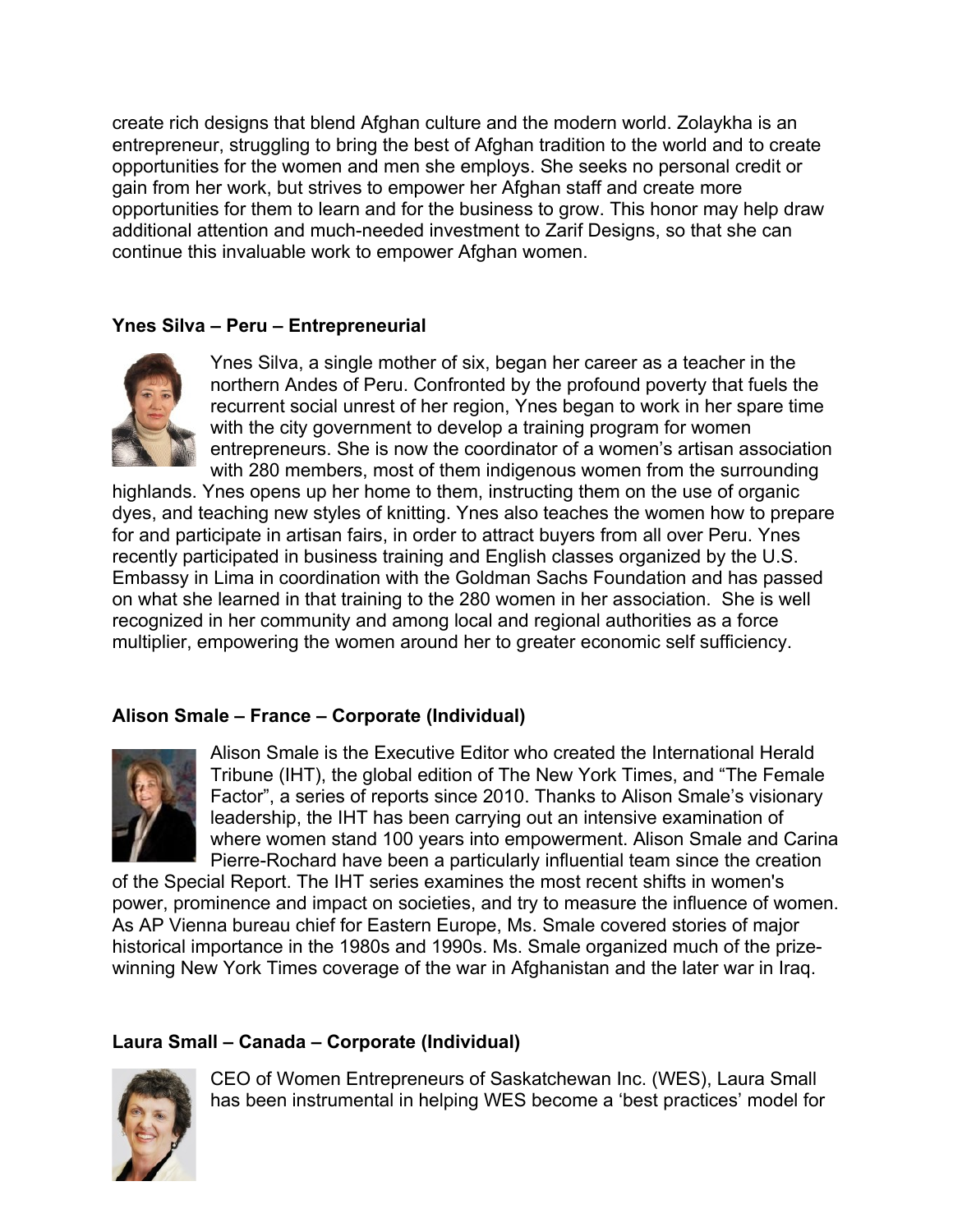assisting women's economic empowerment. WES has empowered over 700 women to start, expand, or purchase a business; provided business advice to over 3,782 women, and helped over 6,000 women reach their goals through their services. Their lending program created 633 businesses and 1,023 jobs. She was nominated in the Professions category of the YWCA Women of Distinction Awards. In May 2006, she was recognized as one of the province's most influential women in SaskBusiness Magazine, and named one of Saskatoon's 100 People, 100 Reasons—a centennial initiative recognizing community leaders. She was the Chair of the Celebrate Success committee, an initiative that recognizes business achievement.

### **Anna Stella Fomumbod – Cameroon – Community**

![](_page_37_Picture_2.jpeg)

70% of Cameroonian women live by farming; though they produce more than 80% of the food, they own less than 2% of the land cultivated and derive a benefit of less than 5% of the income from the sales. To reduce these economic gaps, Anne Stella Fomumbod set up a series of innovative programs to help out the rural women by educating women on women's rights and to encourage them to re-examine traditional practices. This

resulted in several village charters, including the "Metta charter on widowhood Jan 2010;" the first in the history of her country protecting women's rights to land ownership, personal income and RH vis a vis HIV/AIDS. Stella created a fund called "Rural Women's Empowerment Fund" which provides micro credit to buy farmlands, improve seeds and set up alternative income generating activities; trains women in modern agricultural skills for commercial farming and markets their produce. Through her organization "Interfaith Vision Foundation Cameroon" (IVFCam), Stella mobilized the most culturally marginalized women (young widows) and enabled them to be supported in transporting their goods from farm to market, positively impacting more than 3000 lives.

### **Ruth Stergiou – USA – Education**

![](_page_37_Picture_6.jpeg)

Ruth Stergiou is the CEO and Co-Founder of Invent Your Future Enterprises, specializing in creative programs that address the retention, development and acceleration of woman leaders. Ruth has produced educational conferences in the U.S. and international markets and has major conferences for businesswomen reaching more than 200,000 women. These conferences include the highly-acclaimed California Governor's

Conference for Women; Professional Businesswomen of California Conferences; Grace Hopper Celebrations of Women in Computing; and Invent Your Future Conferences. She has produced several "Dare 2B Digital Conferences", a hands-on learning event for girls that encourage young women to look at careers using computing technologies. Just as pilots learn to fly using simulators, Ruth created the Business Simulation Challenge that lets business people simulate real life business decisions in a fun, realistic and safe environment. Ruth has been recognized for her achievements and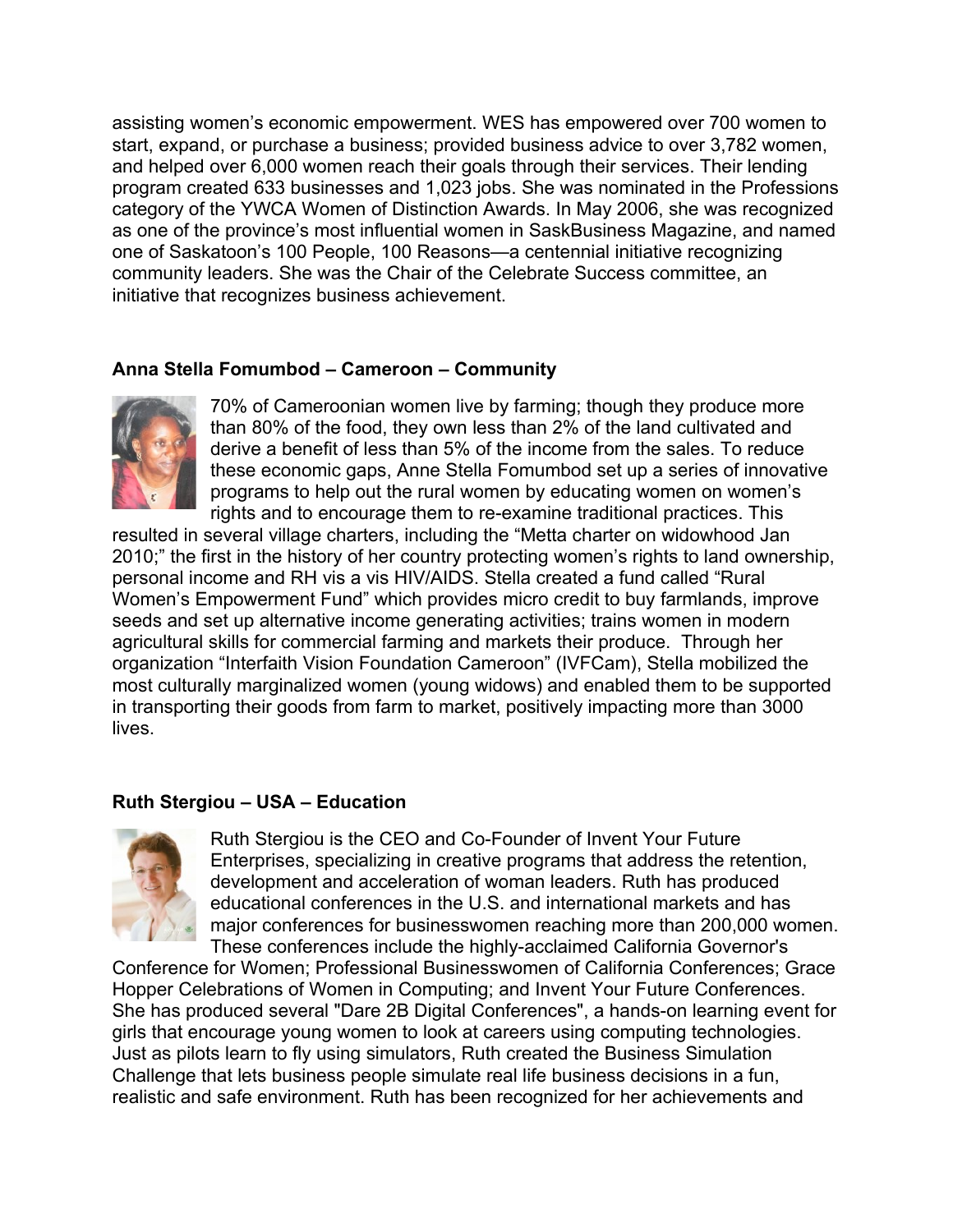works hard to help develop and educate women to their full potential through conferences/training/webinars.

## **Charlotte Sweeney – UK – Corporate (Individual)**

![](_page_38_Picture_2.jpeg)

For well over a decade, Charlotte Sweeney has driven significant culture change in the Financial Sector to advance and empower women in business. Charlotte's leadership has come to fruition in the form of committees and initiatives with proven results that reduce bias, provide support for women executives with dependants and improve maternity leave programs. As the first diversity professional ever hired at Nomura

International, Charlotte has saved over 100 business days for her colleagues with an initiative to provide emergency and permanent support for those with dependents. Her revised maternity leave programs include coaching before and after leave, health and well-being interventions, parental buddy support within the business, and educational seminars for parents which include infant first aid and support from a local hospital; this program, developed by Charlotte, has been recognized as the best support program in the UK. Charlotte has been lauded for her ground-breaking work, receiving the Champion of Women award from Women in Banking and Finance in June 2012. She is also a recipient of the 2012 TIAW World of Difference 100 Award.

## **Gulmira Temirbekova – Kyrgyzstan – Non-Profit/NGO**

![](_page_38_Picture_6.jpeg)

Gulmira Temirbekova designed and implemented several projects to support women, including one to develop the economic activity and sustainability of vulnerable women (widows, single mothers, low income) by introducing the so-called 'social enterprises' among them. These social enterprises are business entities with a social mission. The profit is not distributed among the members of organizations but is used for social and

other goals that benefit women. Under the project, the women are trained on basics of business planning and accounting. Further women's groups that are registered as NGOs receive grants to start up their social enterprises, mainly in the field of agriculture. The social enterprises were created with the rotating fund, in which women who became economically independent were replaced by the needy ones. The project experience showed that increase in women's income had a positive effect on the local communities since the most of the income was spent on family needs, such as nutrition and health. Today these social enterprises are sustainable and among successful in local communities.

# **Nimia Teresa Vargas – Colombia – Non-Profit/NGO**

Nimia Teresa Vargas-Colombia is an Afro-Colombian woman with a passion for community service. After volunteering to teach basic business and literacy skills to street vendors, she co-founded the RED Departamental de Mujeres Chocoanas, an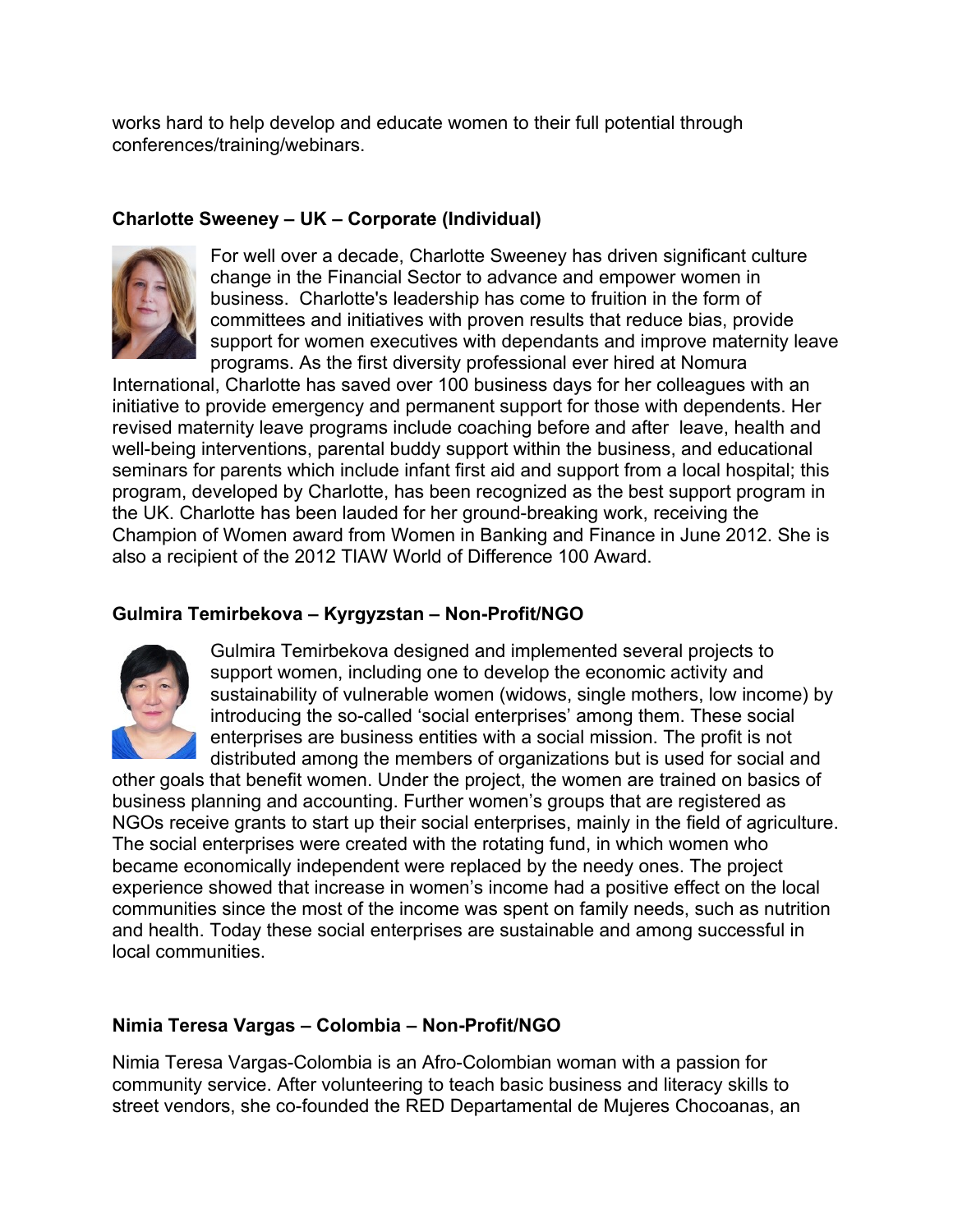NGO aimed at the economic empowerment of women entrepreneurs and their organizations. It started with seven organizations and has grown to 52 NGOs and 16 independent female entrepreneur-affiliates. RED serves over 1,000 women from Chocó, a region subject to both legal and illegal armed groups. Violence against women and the violation of their economic, social, physical and cultural rights is prevalent. RED also works towards the political empowerment of women with the "School of Political Training for the Empowerment of Chocoan Women." Nimia's organization was awarded a grant by the Madeline Albright Foundation in 2010 for phase III of the program. Thanks to the RED's work, women in decision-making political positions in the region of Chocó went from 3% in 1997 to 19% in 2012.

# **Pham Thi Huan – Vietnam – Entrepreneurial**

When the 2003 avian influenza epidemic threatened the existence Vietnamese farmers, many of them women, Pham Thi Huan (aka Mrs. Ba Huan) vowed to save the poultry industry and the livelihoods of countless women farmers and their families. Investing over 20 billion Vietnam Dong in an automated production line that produces 99.9% clean eggs, she advanced money for farmers to re-establish their flocks, using advanced breeding techniques and providing guaranteed consumption for the women and their farms. With this model, she has empowered thousands of women farmers and has boosted the economy of the country through her tireless efforts.

# **Silvia Torrez – Nicaragua – Community**

![](_page_39_Picture_4.jpeg)

Silvia Torrez has worked on rural issues since the 1980s when she helped create two of the current national rural organizations. In 2005, she led the creation of an integrated aid organization, solely comprised of rural women. In 2005, after leading an advocacy process to integrate women in the USA development program Millenium Challenge Account (MCA-N), she became Nicaragua Gender Director. During her tenure in MCA-N, the program

achieved its goal to integrate 30% of female partners in the rural business project, and obtained 10% of female employment in road construction. Under her leadership, the project in Nicaragua won numerous awards and achieved "best practice" status for assuring that analysis of social gender differences and inequalities were fully integrated in all phases of the program.

### **Dr. Prakash Tyagi – India – Champion of Women's Economic Empowerment**

Dr Prakash Tyagi is a medical doctor and Director of Gramin Vikas Vigyan Samiti – a not-for-profit organization based in India that has reached out to over 50,000 pastoral families across 850 villages in Rajasthan. In 2007, Prakash organized a vocational training program for women to nurture their skills development. In 2007, he launched a new venture 'Kriya', to develop leadership and income generation capacities of women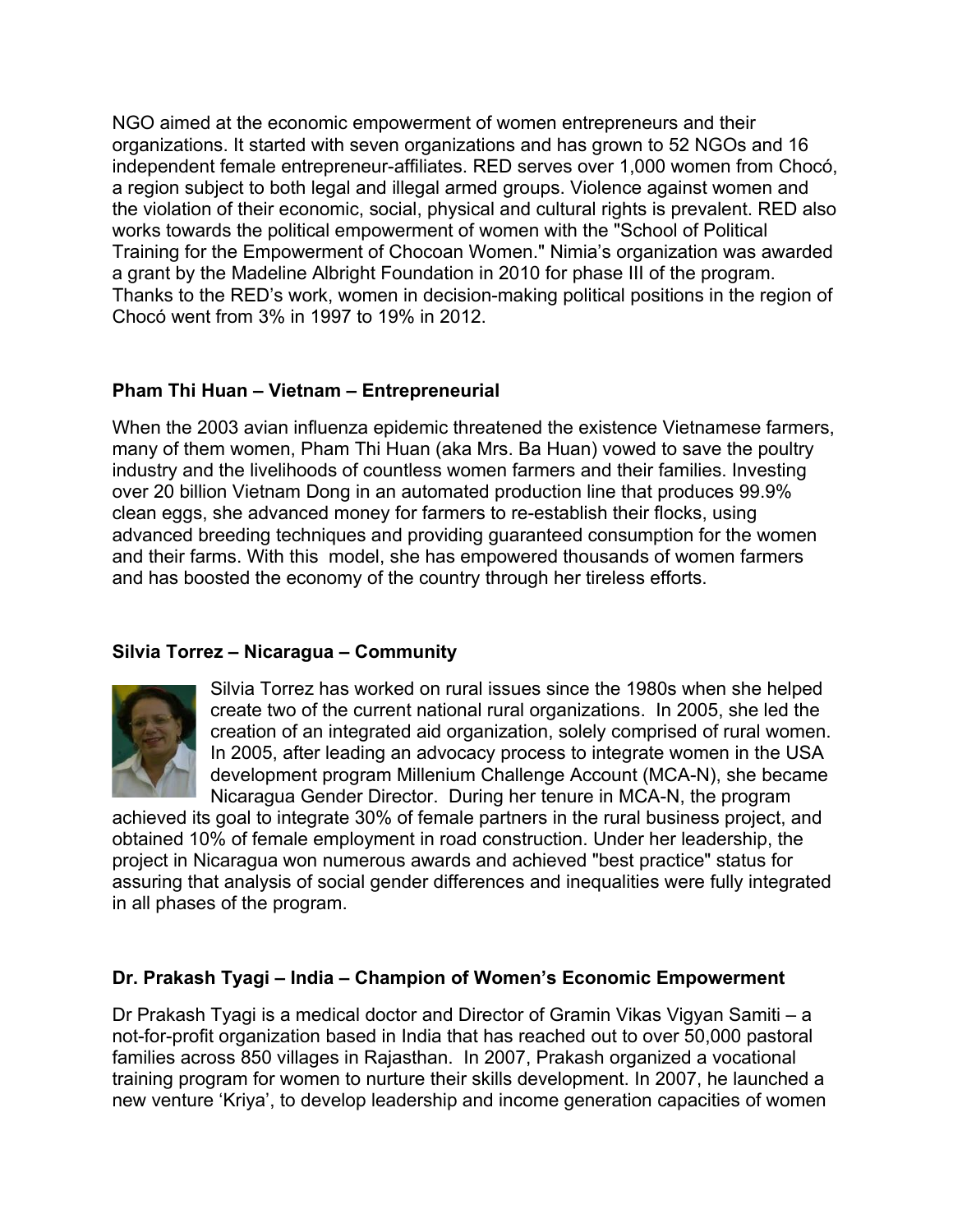Self Help Groups (SHGs). The KRIYA project has supported women in the region to establish micro-businesses, and provided women SHGs with access to wider markets. Prakash has extended his influence by spearheading several developmental programs on livelihood security, health, and education. Under his dynamic leadership, GRAVIS has made significant efforts to bring women to the forefront of its various rural development interventions. USIEF strongly endorsed his nomination, as he is working tirelessly to provide livelihood options to the women in a region which lacks basic infrastructure in education, health care and economic opportunities. Prakash's innovative microfinance schemes have enabled women SHGs to undertake several activities, such as tailoring, handicrafts and food processing, empowering 13,000 women to become self-reliant through 1,100 SHGs.

## **Carmen Velasco – Peru – Non-Profit/NGO**

![](_page_40_Picture_2.jpeg)

Carmen Velasco is a major force in supporting poor women in Latin America through micro financing, business training, and healthcare support. Carmen cofounded Pro Mujer, an international organization dedicated to providing microfinance options and human development for impoverished women. Through her leadership and expertise, Pro Mujer has developed training programs in business development, empowerment and healthcare which have

helped countless women and achieved a reputation for excellence across the globe. Carmen has served as Economy Director for Pro Mujer in Bolivia, been responsible for providing technical assistance to the organization's operations in Argentina, Mexico, Nicaragua and Peru, and currently serves on the Executive Committee of the Social Performance Task Force for the Microcredit Summit Campaign. Carmen's work has not only touched the lives of women all over Latin America, but has also drawn public attention to her cause in the media and with the Business Woman Award of the Veuve Clicquot economic development initiative in France.

### **Lutisha Vickerie – USA – Young Women Leaders, Under 25**

At 25 years old, Lutisha Vickerie is an inspiring PhD student with a focus on Entrepreneurship and Global Affairs. She contributes to the economic empowerment of women through her support of and work with non-profit causes and organizations. In July 2011, Lutisha raised \$1,500 by organizing an art show that displayed her younger sister's artwork. One-third of the money was used to buy materials for the maternity ward in a Women's Clinic in Kumasi, Ghana and the rest of the funds are being used to buy start-up supplies for a select group of women from Ghana in an entrepreneurship program. Her greatest economic impact for women's rights will come this summer, when she will conduct research in Liberia for six weeks on female entrepreneurs. Lutisha's study will test whether NGO training in business education or in a business activity actually leads to women starting and maintaining their businesses over a specified period. In essence, this study will show whether foreign aid actually leads to economic empowerment for female recipients.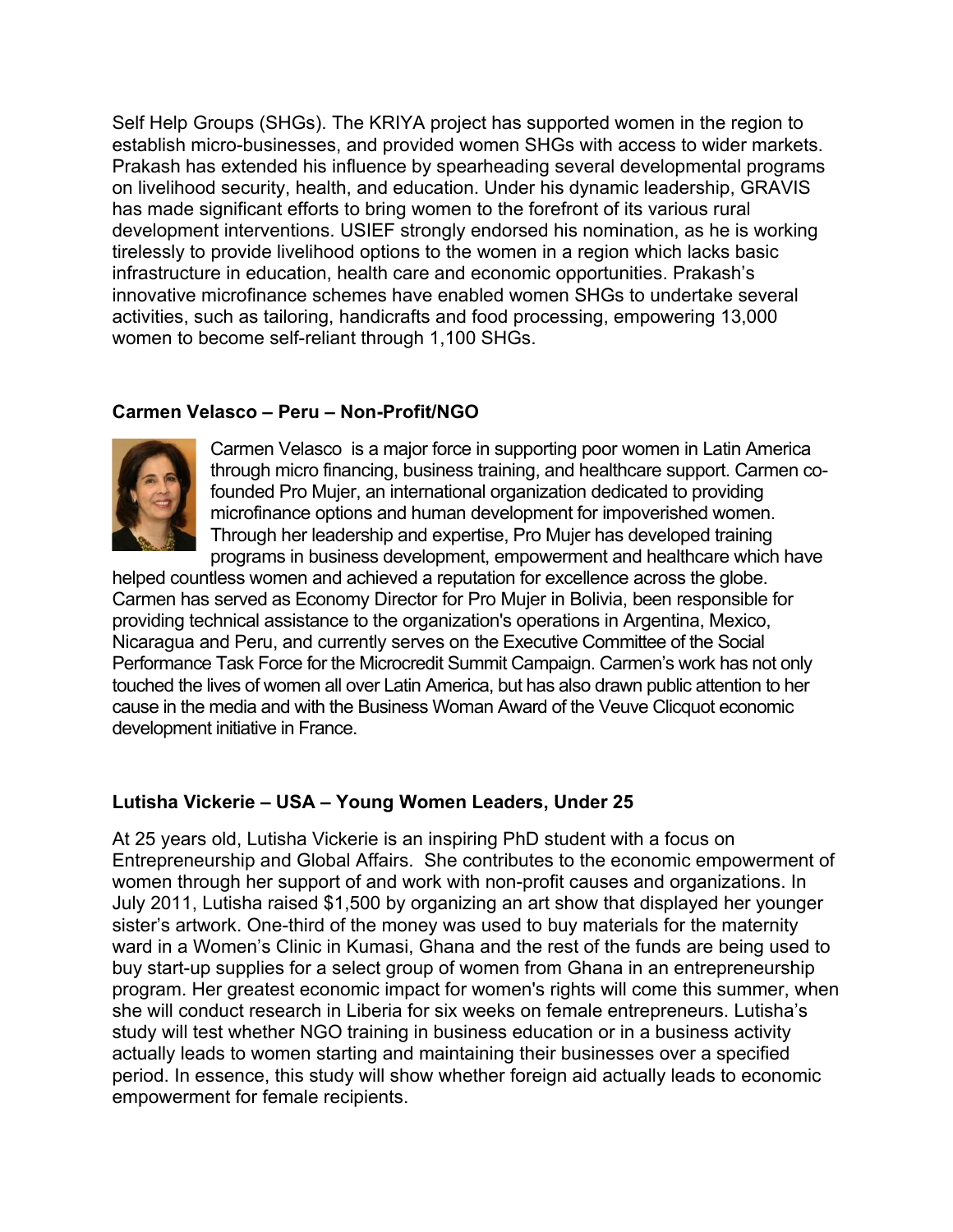### **Vanita Viswanath – India – Non-Profit/NGO**

![](_page_41_Picture_1.jpeg)

Vanita Viswanath is the CEO of "Udyogini", which in the Hindi Language means "woman in industry". Udyogini was a pioneer in microenterprise management training even before microfinance was common. A customized curriculum, visual-based training materials and a participatory delivery method has enabled several hundred thousand poor, illiterate women in India and several parts of the world to access business training in

World-Bank financed projects that would normally be reserved for MBA classrooms. Some parts of the curriculum have now been co-branded with Intel and are being mainstreamed under the joint banner of Intel-Udyogini School of Entrepreneurship. Udyogini has selected a few products, such as lac (a resin and incense product) in which women could be involved in skilled operations for manufacturing, grading, sorting, pricing, and packaging for various market segments. Simple value additions have enabled Udyogini to create models for gender-inclusive value chains that have been replicated by other NGOs and their producers. A former executive with the World Bank, Vanita was recognized by Synergos Institute, USA as Senior Fellow in 2011 for her leadership.

#### **Janna Wagner – USA – Non-Profit/NGO**

When the USA reformed welfare, low-income women (especially single mothers) struggled to find both work and child care for their children. Believing that women shouldn't have to choose between economic survival and their children's well-being, Janna and Jessica Sager founded the non-profit All Our Kin. AOK provides resources and training women need to open their own home-based child care programs. A study conducted by the University of Connecticut confirmed that AOK's programs have significant effects on women's economic well-being. Nearly 60% of participants earned at least \$5,000 more the first year after participating in AOK's Licensing Project; over 45% earned at least \$10,000 more the second year. Graduates report an average wage of \$23,000; 10.4% more than the typical wage for industry counterparts. After completing the program, 55% of graduates were able to use their increased income to pay down debt, 42% had opened a savings account, and 31% had moved to a larger apartment or house. Moreover, by facilitating access to child care, the program makes it possible for parents, primarily mothers, to find and retain employment.

#### **Barbara Williams – Canada – Corporate (Individual)**

![](_page_41_Picture_7.jpeg)

Barbara Williams is the kind of leader and champion of women that every corporation should have. As well as being an excellent role model for achievement in a challenging career arena, Barbara has ensured that other women's careers can flourish by being an extraordinary mentor to dozens of women. She has dedicated significant amounts of her personal time bringing her leadership skills to organizations whose mandate is the